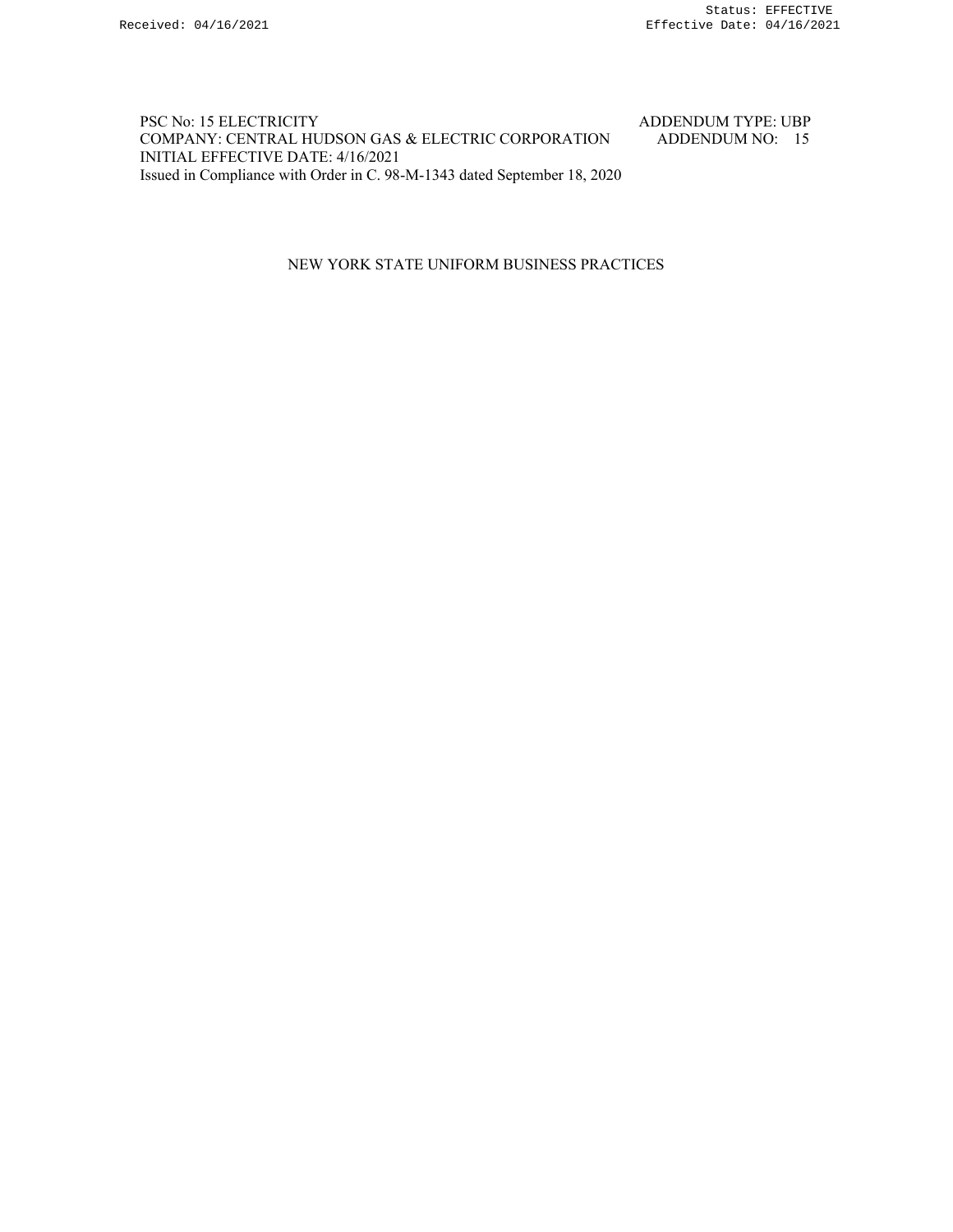# STATE OF NEW YORK PUBLIC SERVICE COMMISSION

# UNIFORM BUSINESS PRACTICES CASE 98-M-1343

September 2020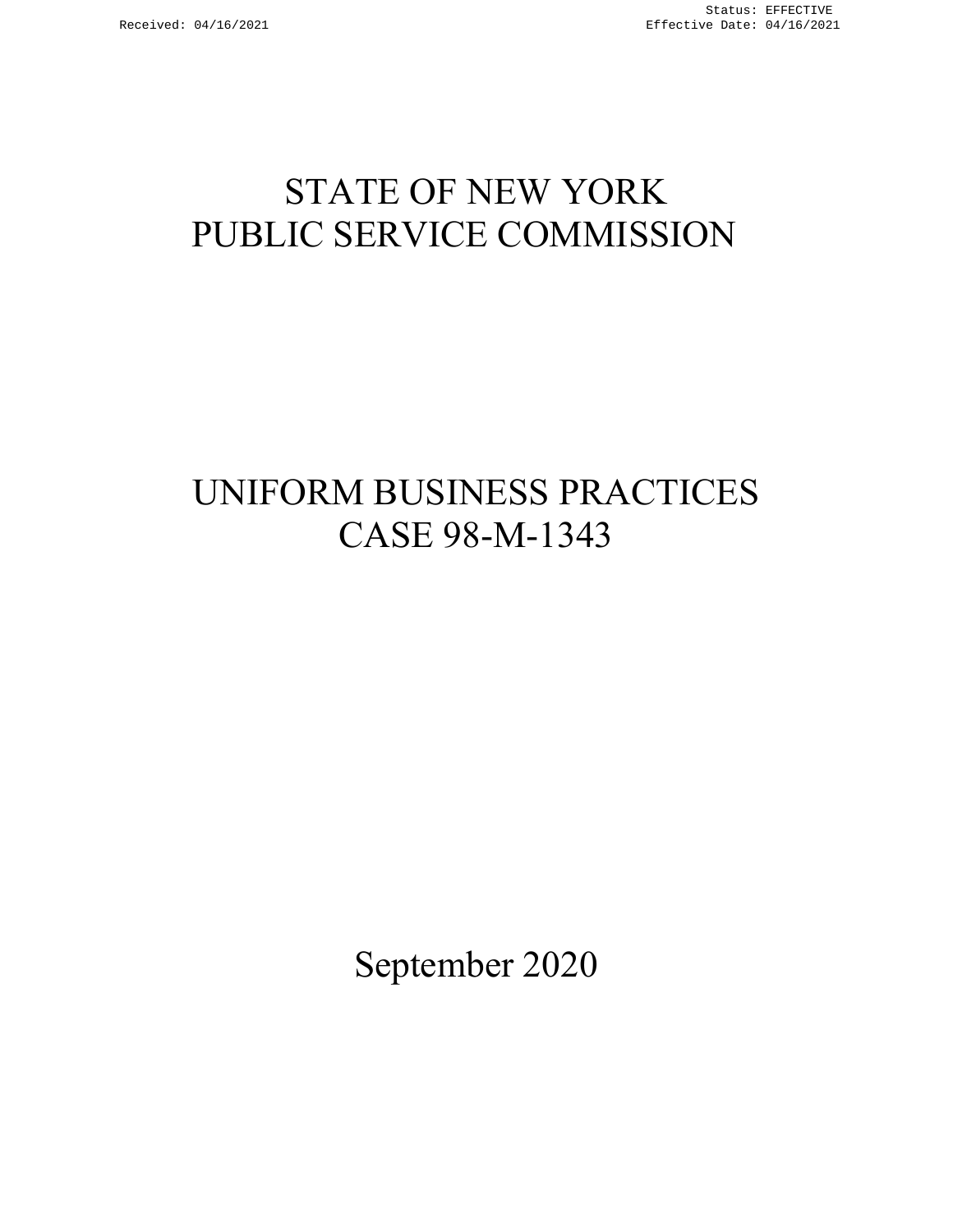# TABLE OF CONTENTS

| SECTION 8: DISPUTES INVOLVING DISTRIBUTION UTILITIES, ESCOS OR |  |
|----------------------------------------------------------------|--|
|                                                                |  |
|                                                                |  |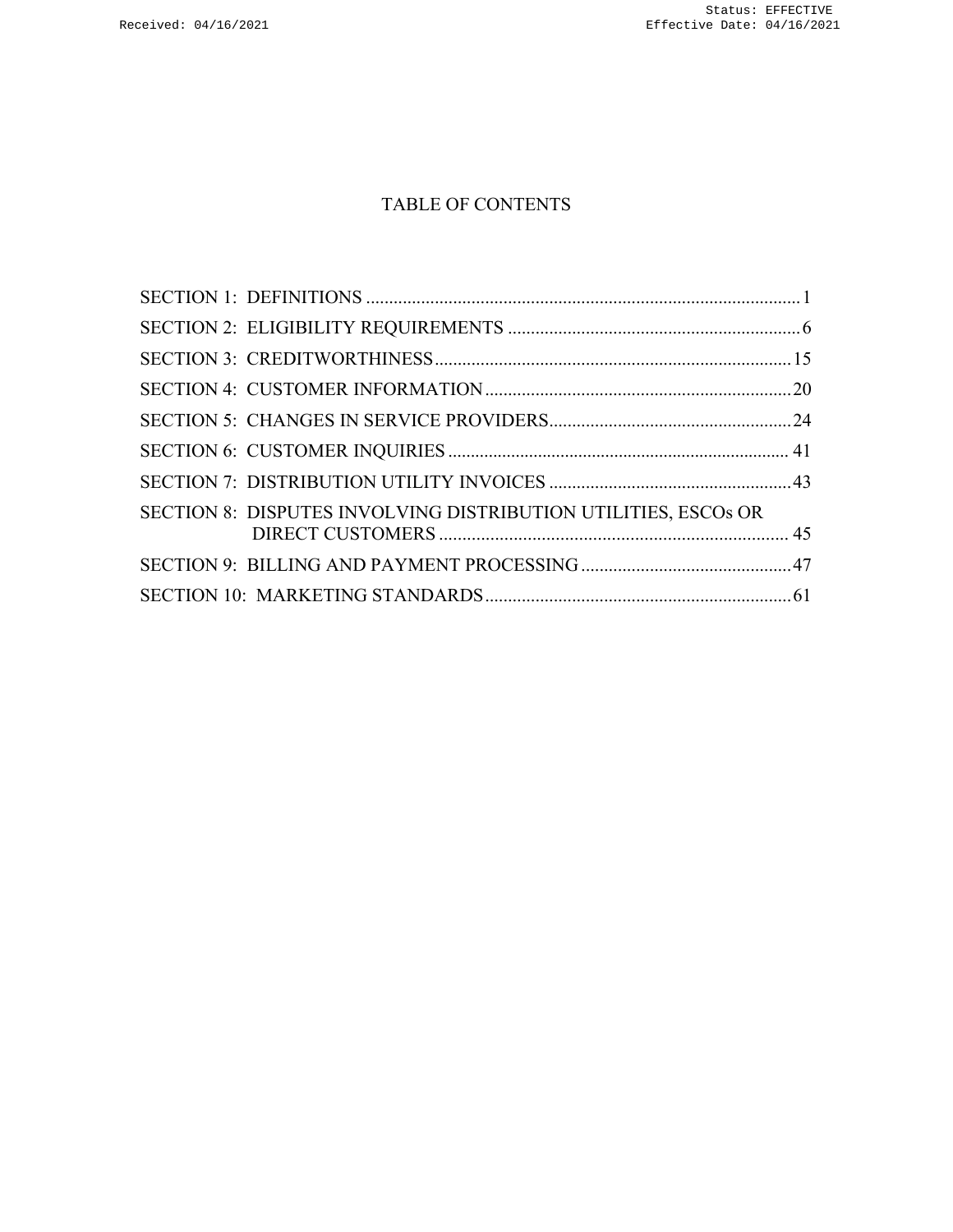# **SECTION 1: DEFINITIONS**

<span id="page-3-0"></span>As used in the Uniform Business Practices (UBP), the following terms shall have the following meanings:

Assignment – Transfer by one ESCO to another ESCO of its rights and responsibilities relating to provision of electric and/or gas supply under a sales agreement.

Bill ready  $- A$  consolidated billing practice that requires each non-billing party, after receiving customers' usage data, to calculate its charges and send via EDI charges, billing information, and bill messages to the billing party in a form that allows the transfer of the information to the bill in a format the billing party selects.

Billing cycle – The period for which a customer is billed for usage of electricity or natural gas.

Billing services agreement (BSA) – An agreement between the distribution utility and the ESCO stating the billing practices and procedures and the rights and responsibilities of billing and non-billing parties relating to issuance of consolidated bills to customers.

Budget billing – A billing plan that provides for level or uniform amounts due each billing period over a set number of periods, typically 12 months, and determined by dividing projected annual charges by the number of periods. Installment amounts may be adjusted during the period and may include reconciliations at the end of the budget period to account for differences between actual charges and installment amounts.

Business day – Monday through Friday, except for public holidays.

Consolidated billing – A billing option that provides customers with a single bill combining charges from more than one service provider and issued by a distribution utility providing delivery service (utility consolidated bill) or by a commodity supplier (ESCO consolidated bill).

Customer inquiry  $-A$  question or request for information from a customer relating to a rate, term, or condition of service provided by an ESCO, distribution utility or other service provider.

Cramming – The addition of unauthorized charges to a customer's bill.

Deferred payment agreement  $(DPA) - A$  fair and equitable payment plan agreed upon by a customer and utility and/or a customer and an ESCO that allows a customer to pay an overdue amount in installments. A DPA is based upon the customer's financial circumstances and ability to pay the overdue amount while making payment on current charges.

Demand – The amount of electricity or natural gas that is or could be immediately needed by a customer at any given point in time referred to as customer load. For consolidated billing, the term is used in the context of "billing period demand" for customer bills.

Electric – The amount of electricity, measured in kilowatts (kW), that a customer uses at a point in time, the customer's usage averaged over a period, or capacity of facilities reserved for the customer for stand-by or other service.

Natural Gas – The amount of gas measured in cubic feet or therms that a customer uses or may use over a period, or capacity of facilities reserved for the customer for stand-by or other service.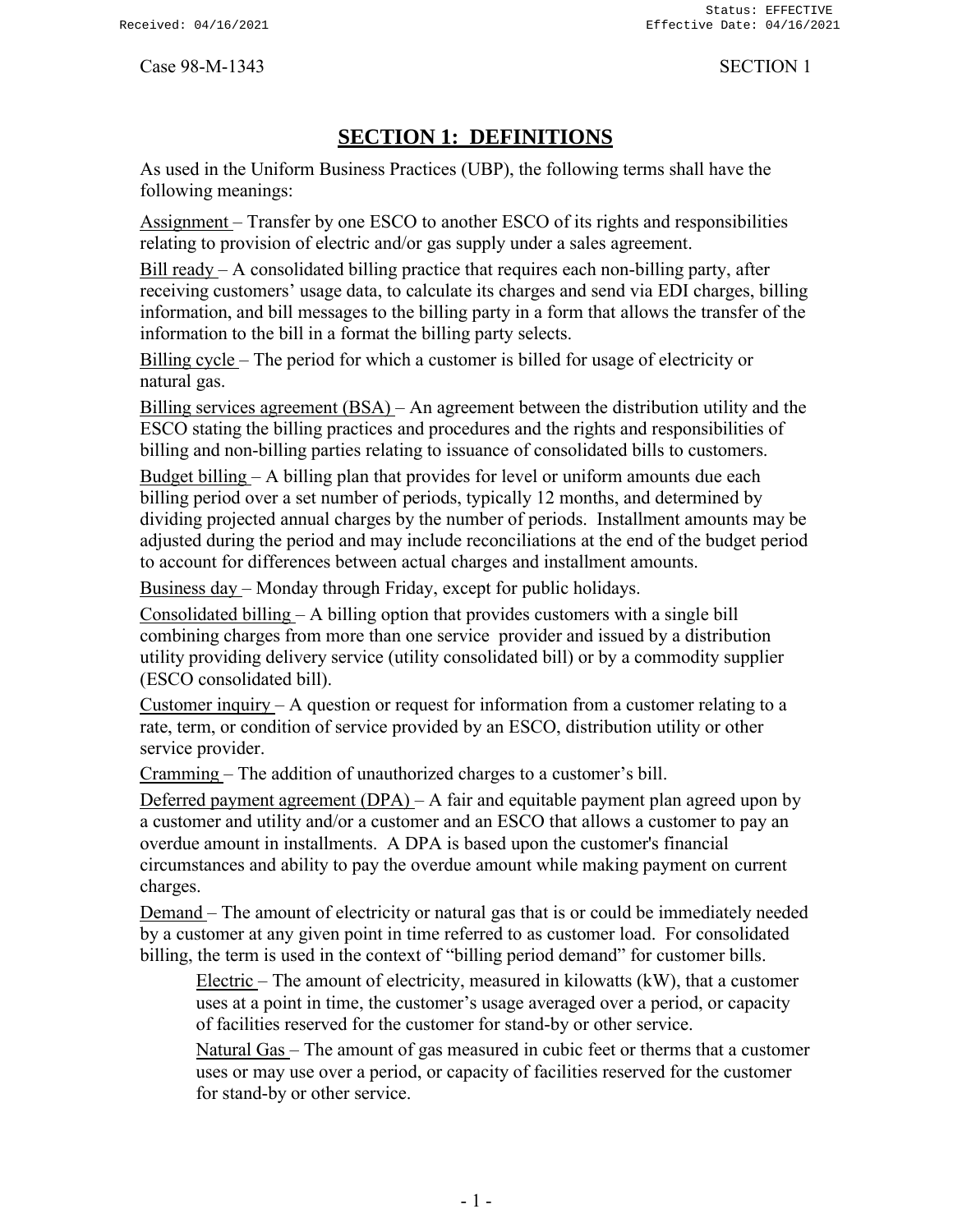Direct customer – An entity that purchases and schedules delivery of electricity or natural gas for its own consumption and not for resale. A customer with an aggregated minimum peak connected load of 1 MW to a designated zonal service point qualifies for direct purchase and scheduling of electricity provided the customer complies with NYISO requirements. A customer with annual usage of a minimum of 3,500 dekatherms of natural gas at a single service point qualifies for direct purchase and scheduling of natural gas.

Distribution utility – A gas or electric corporation owning, operating, or managing electric or gas facilities for the purpose of distributing gas or electricity to end users.

Distribution utility customer account number – A number used by a distribution utility to identify the account of a utility customer.

Distribution utility tariff – A schedule of rates, terms and conditions of services provided by a distribution utility.

Door-to-door sales – The sale of energy services in which the ESCO or the ESCO's representative personally solicits the sale, and the buyer's agreement or offer to purchase is made at a place other than the places of business of the seller; provided that "door-todoor sales" shall not include any sale which is conducted and consummated entirely by mail, telephone or other electronic means, or during a scheduled appointment at the premises of a buyer of nonresidential utility service, or through solicitations of commercial accounts at trade or business shows, conventions or expositions.

Drop – A transaction that closes a customer's account with a provider. This term is used when: (1) a customer's enrollment is pending and the customer rescinds the enrollment; (2) a customer enrolled with an ESCO returns to distribution utility service or enrolls with another ESCO; or (3) the ESCO discontinues service to a customer.

Dual billing – A billing option that provides for separate calculation of charges and presentation of bills to the customer by the distribution utility and ESCO.

Electronic data interchange (EDI) – The computer-to-computer exchange of routine information in a standard format using established data processing protocols. EDI transactions are used in retail access programs to switch customers from one supplier to another or to exchange customers' history, usage, or billing data between a distribution utility or MDSP and an ESCO. Transaction set standards, processing protocols and test plans are authorized in orders issued by the Public Service Commission in Case 98-M-0667, In the Matter of Electronic Data Interchange and available on the Department of Public Service website at: [www.dps.ny.gov/98m0667.htm.](http://www.dps.ny.gov/98m0667.htm)

Energy broker – A non-utility entity that performs energy management or procurement functions on behalf of customers or ESCOs but does not make retail energy sales to customers.

Energy services company (ESCO) – An entity eligible to sell electricity and/or natural gas to end-use customers using the transmission or distribution system of a utility. ESCOs may perform other retail service functions.

ESCO marketing representative – An entity that is either the ESCO or a contractor/vendor conducting, on behalf of the ESCO, any marketing activity that is designed to enroll customers with the ESCO.

Enroll/Enrollment – The process used to switch a customer from a distribution utility to an ESCO or from one ESCO to another.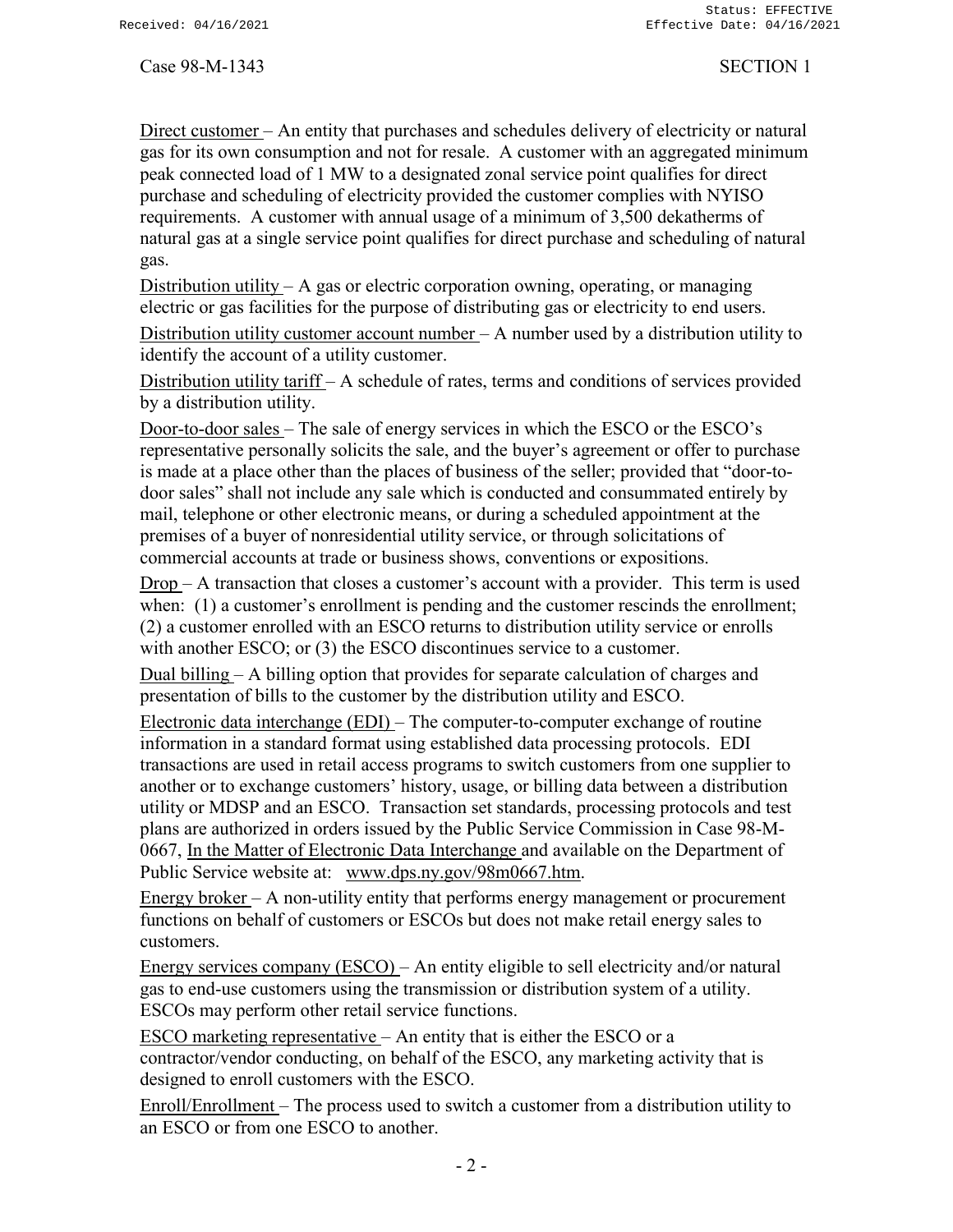Enrollment date – The effective date for commencement of electric or natural gas service from an ESCO or distribution utility.

Guarantor – An entity that agrees to pay another's debt or perform another's duty, liability, or obligation.

Independent Third-Party Verification – the confirmation of a customer's agreement to take service from an ESCO or authorization for the ESCO to request information by a Verification Agent.

Interval data – Actual energy usage for a specific time interval for a specific period recorded by a meter or other measurement device.

Load profile – Actual or estimated customer energy usage by interval over a period representing usage for a customer or average usage for a customer class.

Lockbox – A billing payment receipt method agreed upon by a distribution utility and an ESCO, involving use of a third-party financial institution to receive and disburse customer payments.

Marketing - The publication, dissemination, or distribution of informational and advertising materials regarding the ESCO's services and products to the public by print, broadcast, electronic media, direct mail, or by telecommunication.

Meter – A device for determination of the units of electric or natural gas service supplied to consumers.

Meter Data Service Provider (MDSP) – An entity that provides meter data services, consisting of meter readings, meter data translations, and customer association, validation, editing and estimation.

Meter Service Provider (MSP) – An entity that installs, maintains, tests and removes meters, or other measurement devices and related equipment.

Multi-retailer model – A model for retail access that involves provision of electric or natural gas supply and of delivery service, provided separately to end use customers by two or more entities.

New York State Independent System Operator (NYISO) - An independent management organization, authorized by the Federal Energy Regulatory Commission, operating the bulk electric transmission system.

New delivery customer – A customer initiating delivery service by a distribution utility.

Nomination – A request for delivery of a physical quantity of natural gas or for its delivery at a specific point under a purchase, sale, or transportation agreement.

Office of Consumer Services – Office, within the Department of Public Service, which receives and makes determinations concerning customer complaints. Office of Consumer Services (OCS) identifies the exiting Office or its successor in the event the Office name is changed.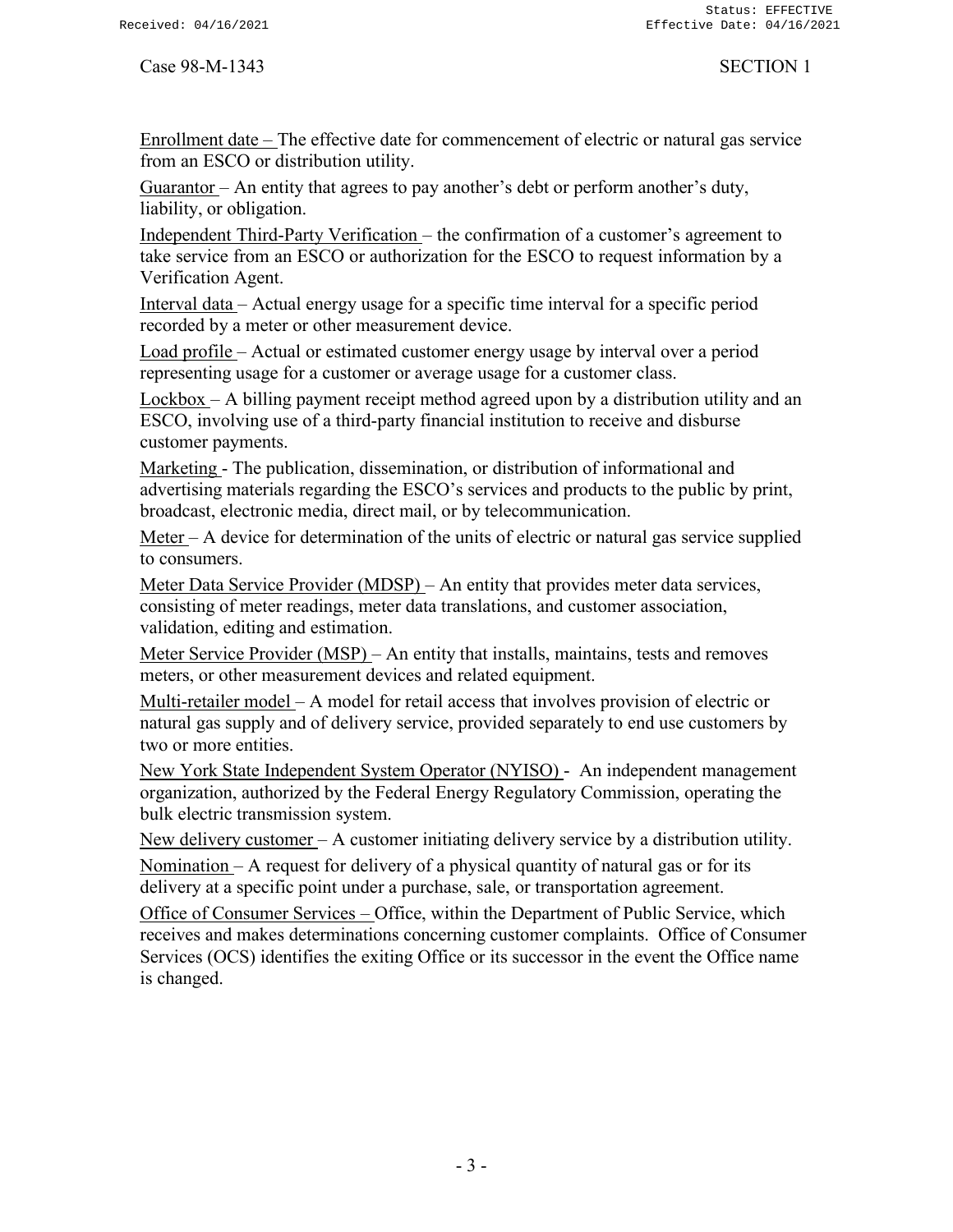Pay-as-you-get-paid method – A payment processing method offered by a billing party presenting consolidated bills, whereby the billing party forwards payment to the nonbilling party after receiving payment from the customer.

Pending enrollment – A stage in processing an enrollment that commences with validation of an enrollment transaction request and ends on the enrollment date that the new supplier is expected to deliver energy.

Pending ESCO – An ESCO is a pending ESCO from the date of receipt of an EDI notice containing the effective date for a customer's enrollment until the ESCO commences commodity service for that customer.

Plain Language – Written in clear and coherent manner using words with common and everyday meaning and avoiding legal or energy industry terms, acronyms, and abbreviations that a person of ordinary intelligence would not be expected to understand. If use of a technical term is necessary, the term is clearly defined in the portion of the text where it is used.

Purchased accounts receivable – A debt owed to an ESCO by a customer for receipt of supplies of gas or electricity and transferred to a distribution utility in exchange for consideration.

With recourse – Purchase of accounts receivable with recourse by a distribution utility means that the ESCO remains liable if its customers fail to make payments. A distribution utility that purchases accounts receivable with recourse sends payments to an ESCO at predetermined intervals for amounts billed that are not in dispute and may offset subsequent purchase payments against or obtain reimbursement from an ESCO of any unpaid amounts.

Without recourse – Purchase of accounts receivable without recourse by a distribution utility means that the ESCO is not liable if its customers fail to make payments. A distribution utility that purchases accounts receivable without recourse sends payments to an ESCO at predetermined intervals for amounts billed that are not in dispute and has no right to seek reimbursement from an ESCO of any unpaid amounts.

Rate ready  $- A$  consolidated billing practice that requires each non-billing party to furnish in advance of the billing cycle, rates, rate codes or prices (fixed and/or variable), tax rates, billing information, and bill messages to the billing party. The billing party, after receipt of usage data from the MDSP, uses the information on record to calculate the non-billing party's charges.

Residential customer – An individual or occupant of a residential premise as defined in 16 NYCRR Part 11.2(a)(2).

Sales agreement – An agreement between a customer and an ESCO that contains the terms and conditions governing the supply of electricity and/or natural gas provided by an ESCO. The agreement may be a written contract signed by the customer or a statement supporting a customer's verifiable verbal or electronic authorization to enter into an agreement with the ESCO for the services specified.

Single retailer model – A model for retail access that involves provision of electric and/or natural gas service to end users by an ESCO that purchases delivery service from the distribution utility and resells it along with electricity and/or natural gas to end users. Slamming – Enrollment of a customer by an ESCO without authorization.

 $-4-$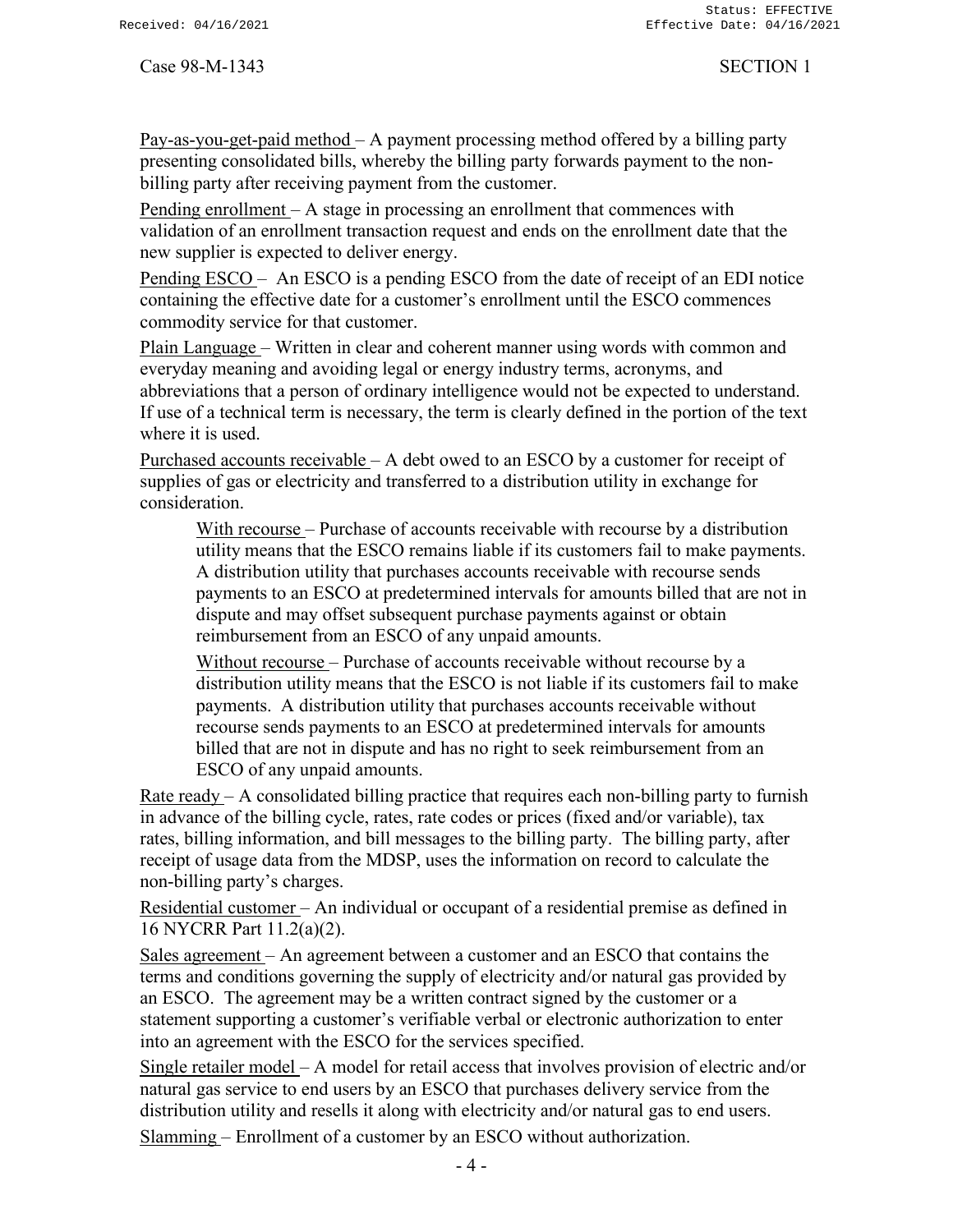Small non-residential electric customer – a non-residential electric customer who does not have any demand metered accounts.

Small non-residential natural gas customer – a non-residential natural gas customer who, on an annual basis, does not use more than 750 dekatherms, or its equivalent, when usage is aggregated across all accounts.

Special meter reading – An actual meter reading performed, upon request, on a date that is different than the regularly scheduled meter reading date.

Special needs customer – A customer who has a certified medical emergency condition, who is elderly, blind or physically challenged, or who may suffer serious impairment to health or safety as a result of service termination during cold weather periods and, thus, is eligible for special procedures before termination of service under the Home Energy Fair Practices Act (HEFPA) (Public Service Law §32(3)).

Switch – Transfer of a customer from one ESCO to another, from a distribution utility to an ESCO, or from an ESCO to a distribution utility.

Switching cycle – For electric service, the period between the date of the last meter read and the next regularly scheduled meter read. For gas customers, the period between the date of the last meter read and the next regularly scheduled meter read or the first day of the month and the first day of the following month.

Termination Fee – An amount specified in an ESCO sales agreement where such agreement permits the ESCO to assess and collect a charge in such amount to a customer who terminates the agreement before the end of a term described in that agreement, regardless of whether the assessed amount is identified as a fee, a charge, liquidated damages or a methodology for the calculation of damages, and regardless of whether it is fixed, scaled or subject to calculation based on market factors. In the event the customer is deceased before the end of such contract term, no fee for termination or early cancellation shall be assessed.

Verification Agent - An entity that is an independent vendor/contractor conducting, on behalf of the ESCO, verification of an agreement, resulting from telephonic or door-todoor marketing with a customer to initiate service and begin enrollment or to obtain customer authorization for release of information, as required by Section 5, Attachment 1 of the UBP. In the limited circumstance where the verification is only of customer authorization for release of information, the entity does not need to be independent of the ESCO.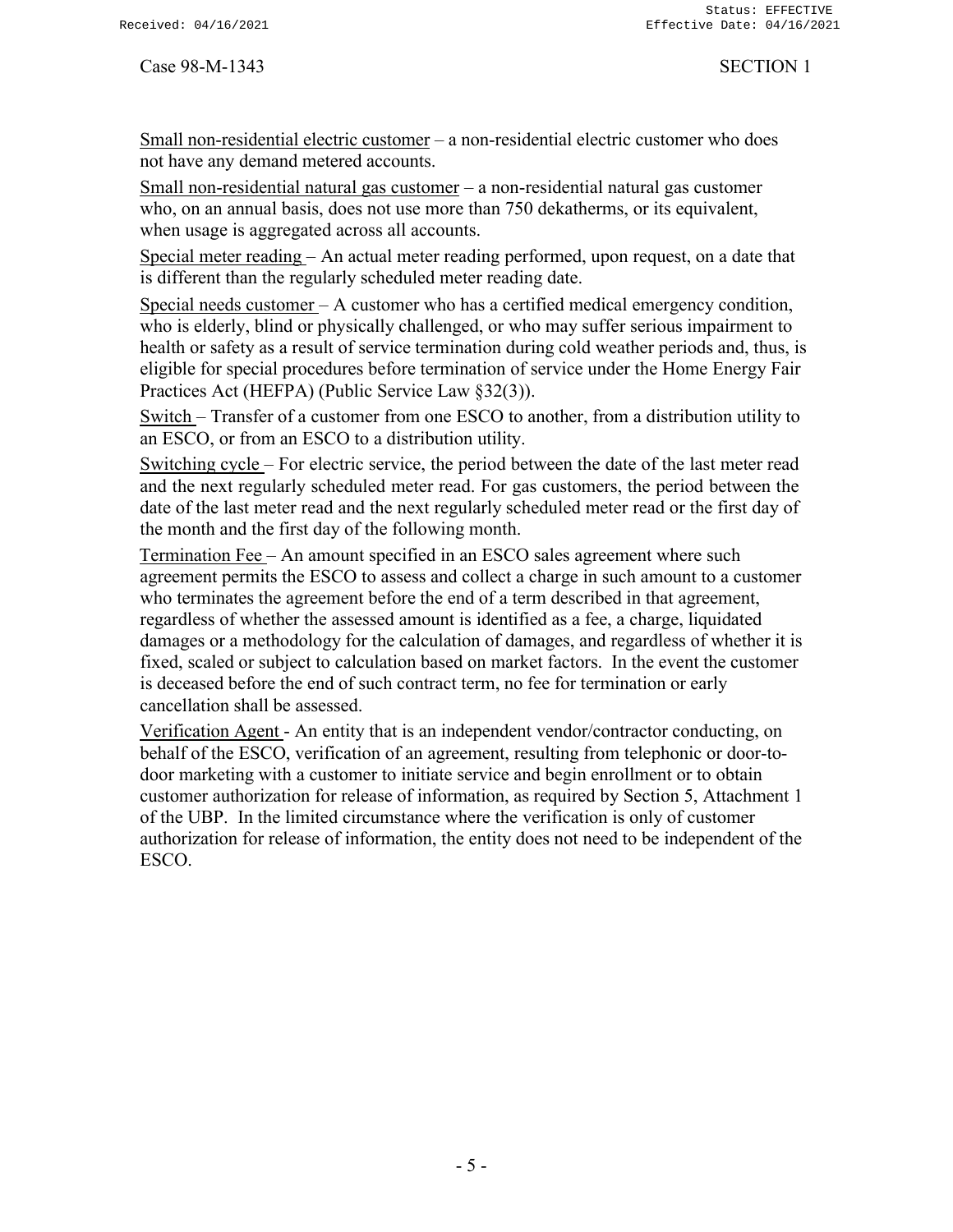# **SECTION 2: ELIGIBILITY REQUIREMENTS**

<span id="page-8-0"></span>A. Applicability

This Section sets forth the process that an applicant is required to follow for a Department of Public Service (the Department) finding of eligibility to sell natural gas or electricity as an ESCO, that an ESCO is required to follow to maintain eligibility, and that a distribution utility is required to follow for discontinuance of an ESCO's or Direct Customer's participation in a distribution utility's retail access program.

### B. Application Requirements

- 1. Applicants seeking eligibility to sell natural gas and/or electricity as ESCOs are required to submit to the Department an application package containing the following information and attachments:
	- a. A completed Retail Access Eligibility Application Form (Application), available on the Department website [\(www.dps.ny.gov\).](http://www.dps.ny.gov)/) The Application shall require the applicant to:
		- i. identify the methods by which it intends to market its products and services to customers;
		- ii. identify the category/categories of commodity products it intends to provide to customers (e.g. variable-rate, fixed-rate, or renewably sourced commodity);
		- iii. disclose each state in which the applicant operates as an ESCO or has operated within the 24 months preceding the date of application and provide any data in its possession regarding complaint history;
		- iv. disclose any other trade names used by the applicant and the state in which the trade name was/is used;
		- v. disclose and describe any data breaches associated with customer proprietary information that occurred in any jurisdiction within the 24 months preceding the date of application, as well as any actions taken by the applicant in response to the incident(s);
		- vi. disclose and describe specific policies and procedures established by the applicant to secure customer data; and
		- vii. disclose any history of bankruptcy, dissolution, merger, or acquisition activities in the 24 months preceding the date of application, including data for affiliates of the ESCO applicant and upstream owners and subsidiaries.
	- b. A sample standard Sales Agreement for each customer class that meets the requirements set forth in Section 5.B.3, infra.
	- c. Sample forms of the notices sent upon assignment of sales agreements, discontinuance of service, or transfer of customers to other providers.
	- d. A sample ESCO bill used when dual billing is in effect and, if applicable, a sample ESCO consolidated bill, with terms stated in clear, plain language;
	- e. Procedures used to obtain customer authorization for ESCO access to a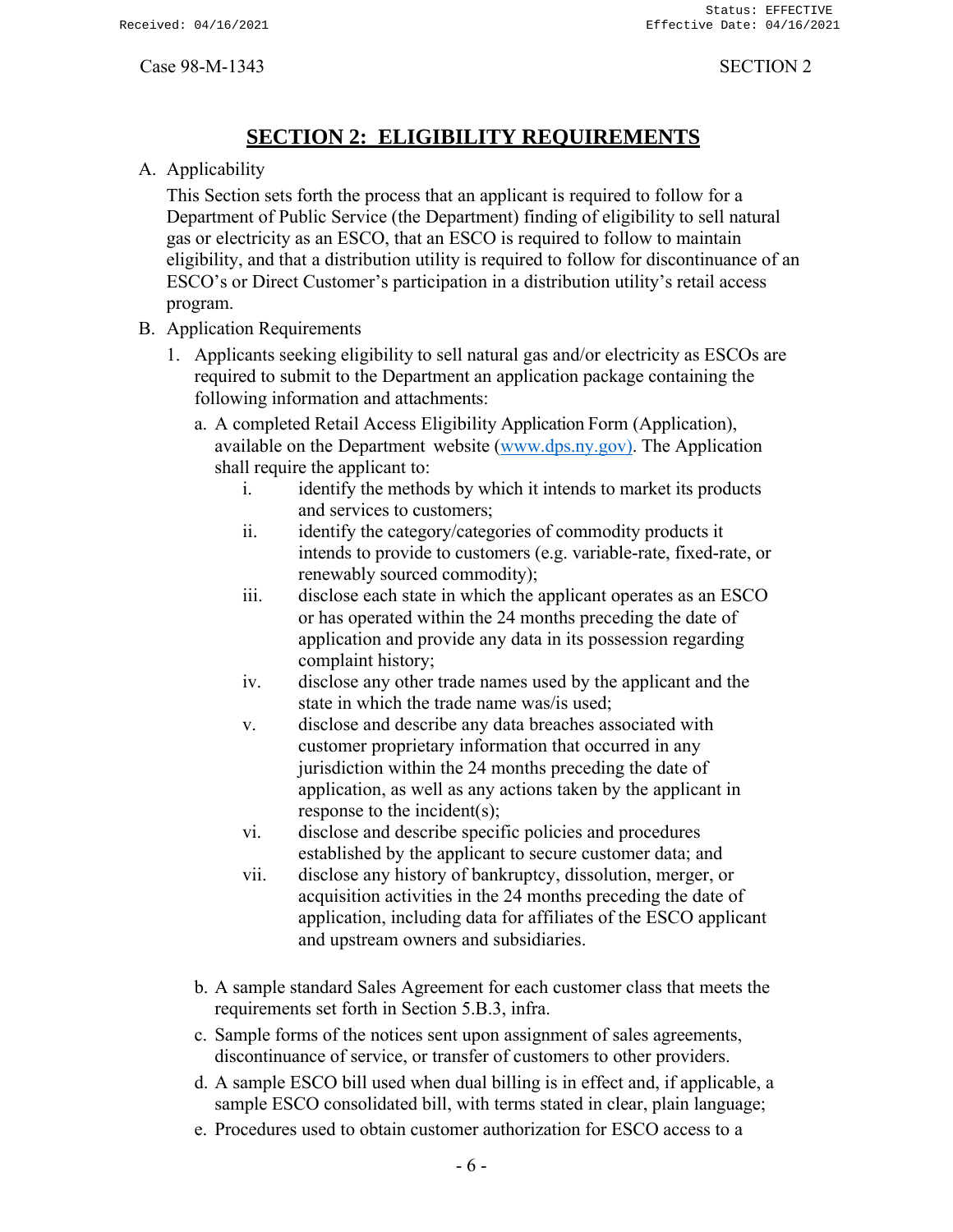customers' historic usage or credit information;

- f. Sample copies of informational and promotional materials that the ESCO uses for mass marketing purposes;
- g. Proof of registration with the New York State Department of State;
- h. Internal procedures for prevention of slamming and cramming;
- i. Name, postal and e-mail addresses, and telephone and fax numbers for the applicant's main office;
- j. Names and addresses of any entities that hold ownership interests of 10% or more in the ESCO, including a contact name for corporate entities and partnerships;
- k. Detailed explanation of any criminal or regulatory sanctions imposed during the previous 36 months against any senior officers of the ESCO or any entities holding ownership interests of 10% or more in the ESCO;
- l. An Officer Certification document sworn to by a high-level officer of the ESCO applicant, such as the Chief Executive Officer, President or the equivalent, in which the officer affirms that the ESCO is willing and able to comply with all applicable laws and regulations;
- m.A copy of the ESCO's quality assurance program, which is designed to monitor (a) compliance with Section 10 of the UBP and (b) accuracy of the ESCO marketing materials provided to prospective customers;
- n. A completed Service Provider Contact Form, which can be found on the Department's website [http://www.dps.ny.gov/ocs.html,](http://www.dps.ny.gov/ocs.html) identifying the ESCO's employee(s) responsible for resolving consumer complaints received by the Department and referred to the ESCO; and
- o. A list of the entities, including contractors and sub-contractors, that will market to customers on behalf of the ESCO. The list must include the entities' names, addresses, phone numbers and owners, managers, and/or principals. This list must be updated regularly as entities are added or removed.
- 2. Applicants shall submit to the Department the name of the utility that will test designated EDI transactions required for syntactical verification in the Phase I testing program. The Department shall maintain a list of ESCOs that successfully complete Phase I test requirements by transaction type.
- 3. An ESCO that knowingly makes false statements in its application package is subject to denial or revocation of eligibility.
- 4. If the application package contains information that is a trade secret or sensitive for security reasons, the applicant may request that the Department withhold disclosure of the information, pursuant to the Freedom of Information Law (Public Officers Law Article 6) and Public Service Commission regulations (16 NYCRR §6-1.3).
- C. Department Review Process
	- 1. The Department shall review the Application information and documentation submitted by each applicant and make an initial determination as to the applicant's likelihood of compliance with the Uniform Business Practices if the ESCO were deemed eligible to operate in the State. To enable the Department to make a thorough and assessment of an application, an ESCO shall notify the Department of any major changes in the information submitted in the Retail Access Eligibility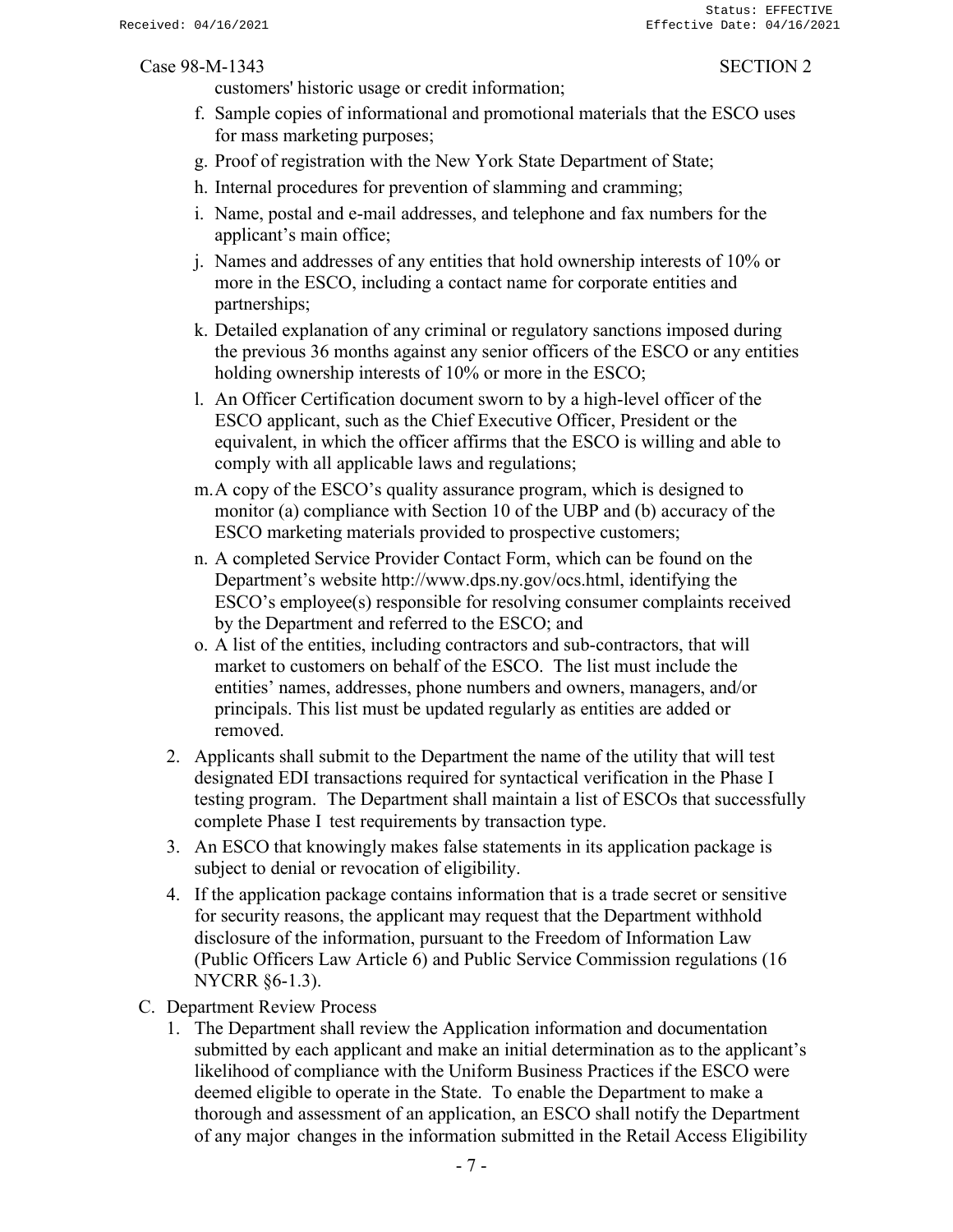Application Form and/or application package that occurs during the Department review process.

- 2. Following its review of the Application information and documentation, the Department shall advise the applicant, in writing, if the Application is approved and the applicant is eligible to operate in the State and if satisfaction of Phase I EDI testing requirement has been verified by the utility designated by the applicant.
- 3. ESCOs deemed eligible to provide commodity service by the Department must begin serving customers within two-years from the date of the letter notifying the ESCO of their eligibility status (eligibility letter). The ESCO that does not begin serving customers within such two-year period may be required to conduct additional EDI testing before enrollments will be processed.
- 4. If following its review of the Application information and documentation the Department determines that the applicant is not likely to comply with the UBP if the ESCO were deemed eligible, the Department may recommend to the Commission that, for good cause shown, the Commission deny the ESCO's Application.
- 5. In any instance that the Department recommends to the Commission that an ESCO applicant be denied eligibility, the applicant shall be afforded an opportunity to provide to the Commission with a response in rebuttal to the Department's recommendation and in support of its application before the Commission renders a final eligibility determination.
- 6. The Department shall periodically review the eligibility of each ESCO operating in New York and make a recommendation to the Commission if the Department finds that the ESCO should not be permitted to continue operating in New York.
- D. Maintaining ESCO Eligibility Status
	- 1. An ESCO shall submit by January 31 each year (January 31 Statement):
		- a. a statement that the information and attachments in its Retail Access Eligibility Form and application package are current; or
		- b. a description of revisions to the Retail Access Eligibility Form and application package and a copy of the revised portions or, at the ESCO's option, a copy of the revised portions identifying the revisions by highlighting or other means; and
		- c. An Officer Certification document, as required by Section 2.B.l.
	- 2. An ESCO shall update all the information it submitted in its original application package to the Department every three years, starting from the date of its eligibility letter, consistent with the requirements of UBP Section 2.B. An ESCO's status as an eligible supplier is continuous from the date of the Department eligibility letter, unless revoked or otherwise limited in accordance with UBP Section 2.D.5. If the three-year anniversary date falls within one month of January 31, the ESCO shall resubmit its application package in lieu of the January 31 statement.
	- 3. An ESCO shall file with the Secretary, a separate average unit price for products with no energy-related value-added services for each of two groups of customers and by load zone: i) residential price fixed for a minimum 12-month period; ii) residential variable price. The averages should be weighted by the amount of commodity sold at each price within each customer category. ESCOs shall also file the number of customers purchasing products in those categories. ESCOs shall file the required information quarterly, reflecting data over that period,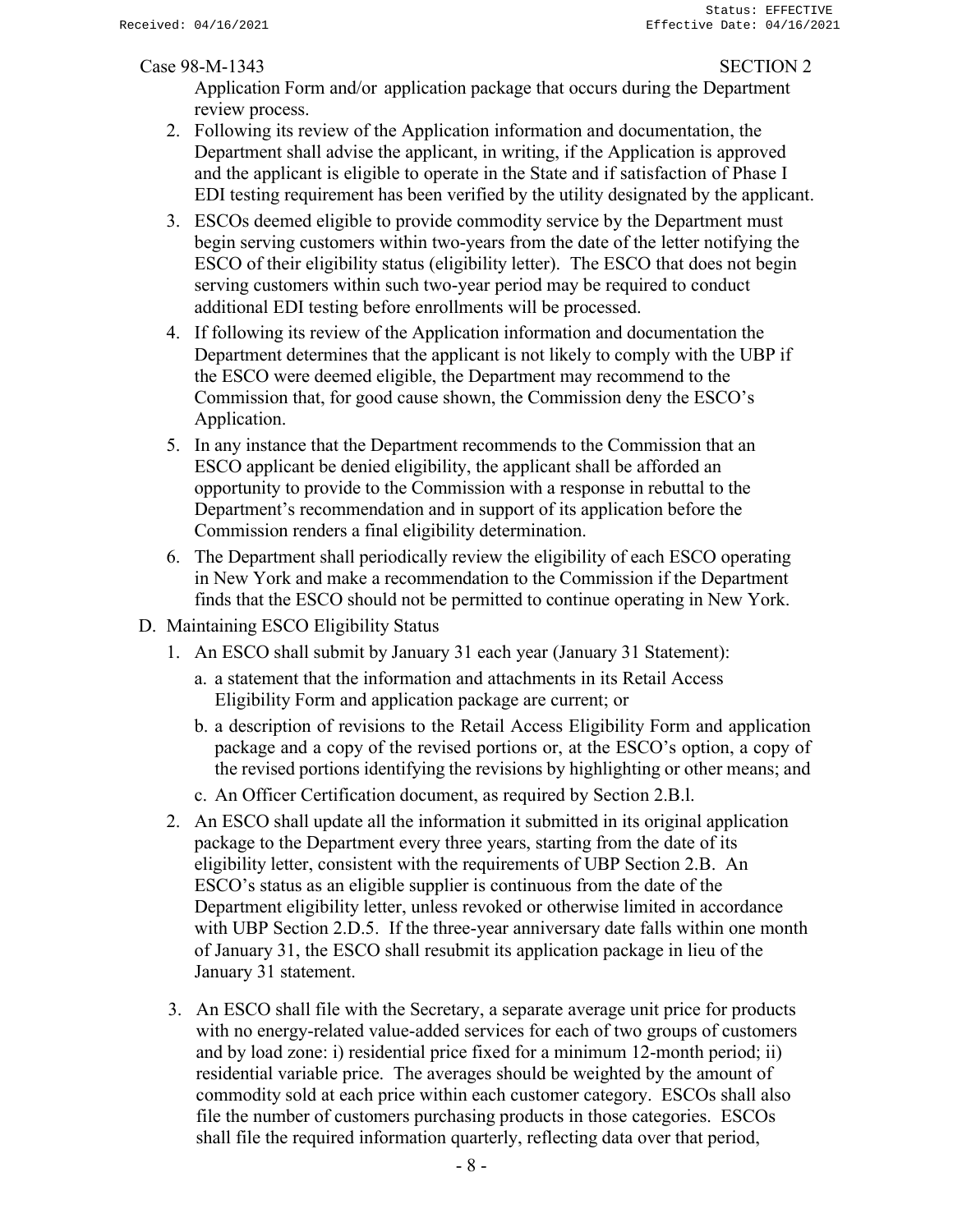within 30 days of the end of each calendar quarter (i.e., data must be provided no later than April 30<sup>th</sup>, July 30<sup>th</sup>, October 30<sup>th</sup> and January 30<sup>th</sup> of each year).<sup>1</sup>

- 4. An ESCO shall submit at other times during the year:
	- a. A description of any major change in the Retail Access Eligibility Application Form and/or application package and a copy of the revised portions or, at the ESCO's option, a copy of the revised portions identifying the revisions by highlighting or other means. For purposes of Subdivision D of this Section, the term, "major change," means a revision in the terms and conditions applicable to the business relationship between the ESCO and its customers, including provisions governing the process for termination of sales agreements.
	- b. Changes in marketing plans, including changes to the list required in subsection B.1.n of this Section of the UBP.
	- c. Changes in the ESCO's business and customer service information displayed on the Department's Website.
	- d. At least once every thirty days, each ESCO serving residential customers must post a price for each product it offers to those customer classes (e.g., fixedprice, variable-price, renewable energy, with each type of value-added service, etc.) on the Power to Choose website. Each ESCO must guarantee to charge new customers no more than the price of the ESCOs posted offers at the time of the customer's agreement for each product.
	- e. Changes in personnel responsible for resolving consumer complaints received by the Department and referred to the ESCO.
- 5. An ESCO may be subject to the consequences listed in UBP Section 2.D.6.b for reasons, including, but not limited to:
	- a. false or misleading information in the application package;
	- b. failure to adhere to the policies and procedures described in its Sales Agreement;
	- c. failure to comply with required customer protections;
	- d. failure to comply with applicable NYISO requirements, reporting requirements, or Department oversight requirements;
	- e. failure to provide notice to the Department of any material changes in the information contained in the Retail Access Eligibility Form or application package;

<sup>1</sup> If the Power-to-Choose website is modified to allow ESCOs to file this information there, the Department may notify ESCOs that compliance with this provision may be accomplished in that manner.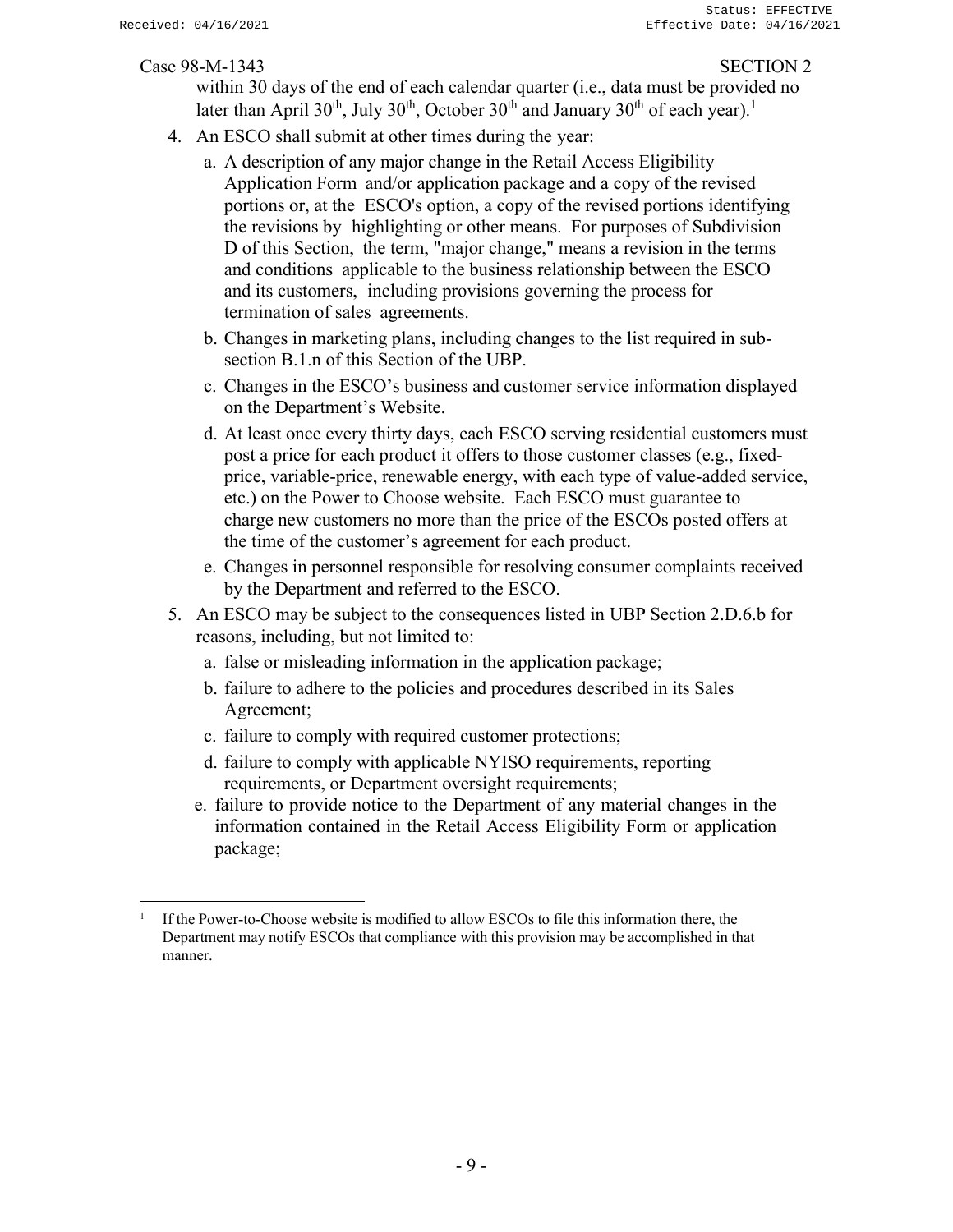- f. failure to comply with the UBP terms and conditions, including discontinuance requirements;
- g. failure to comply with EDI transaction set standards and processing protocols and/or use properly functioning EDI systems;
- h. repeated failures to comply with price reporting requirements, reporting misleading price information, or continuing to fail to comply with price reporting requirements after withdrawal of eligibility to enroll new customers;
- i. failure to comply with the Commission's Environmental Disclosure Requirements or failure to comply with other Commission Orders, Rules or Regulations;
- j. failure to reply to a complaint filed with the Department and referred to the ESCO within the timeframe established by the Department' Office of Consumer Services which is not less than five days;
- k. any of the reasons stated in Subdivision F of this Section; or
- l. a material pattern of consumer complaints on matters within the ESCO's control;
- m.failure to comply with any federal, state, or local laws, rules, or regulations related to sales or marketing; or 'No Solicitation' signage on the premises; or
- n. failure to comply with any of the Marketing Standards set forth in Section 10 of the UBP.
- 6. In determining the appropriate consequence for a failure or non-compliance in one or more of the categories set forth in UBP Section 2.D.5, the Commission or Department may take into account the nature, the circumstances, including the scope of harm to individual customers, and the gravity of the failure or noncompliance, as well as the ESCO's history of previous violations.
	- a. The Commission or Department shall:
		- 1. Either (a) notify the ESCO in writing of its failure to comply and request that the ESCO take appropriate corrective action or provide remedies within the directed cure period, which will be based on a reasonable amount of time given the nature of the issue to be cured; or (b) order that the ESCO show cause why a consequence should not be imposed.
		- 2. The Commission may impose the consequences listed in subparagraph b of this paragraph if (a) ESCO fails to take corrective actions or provide remedies within the cure period; or (b) the Commission determines that the incident or incidents of non-compliance are substantiated and the consequence is appropriate.
		- 3. Consequences shall not be imposed until after the ESCO is provided notice and an opportunity to respond.
		- 4. The notice of consequences imposed by the Commission will be published on the Department's website.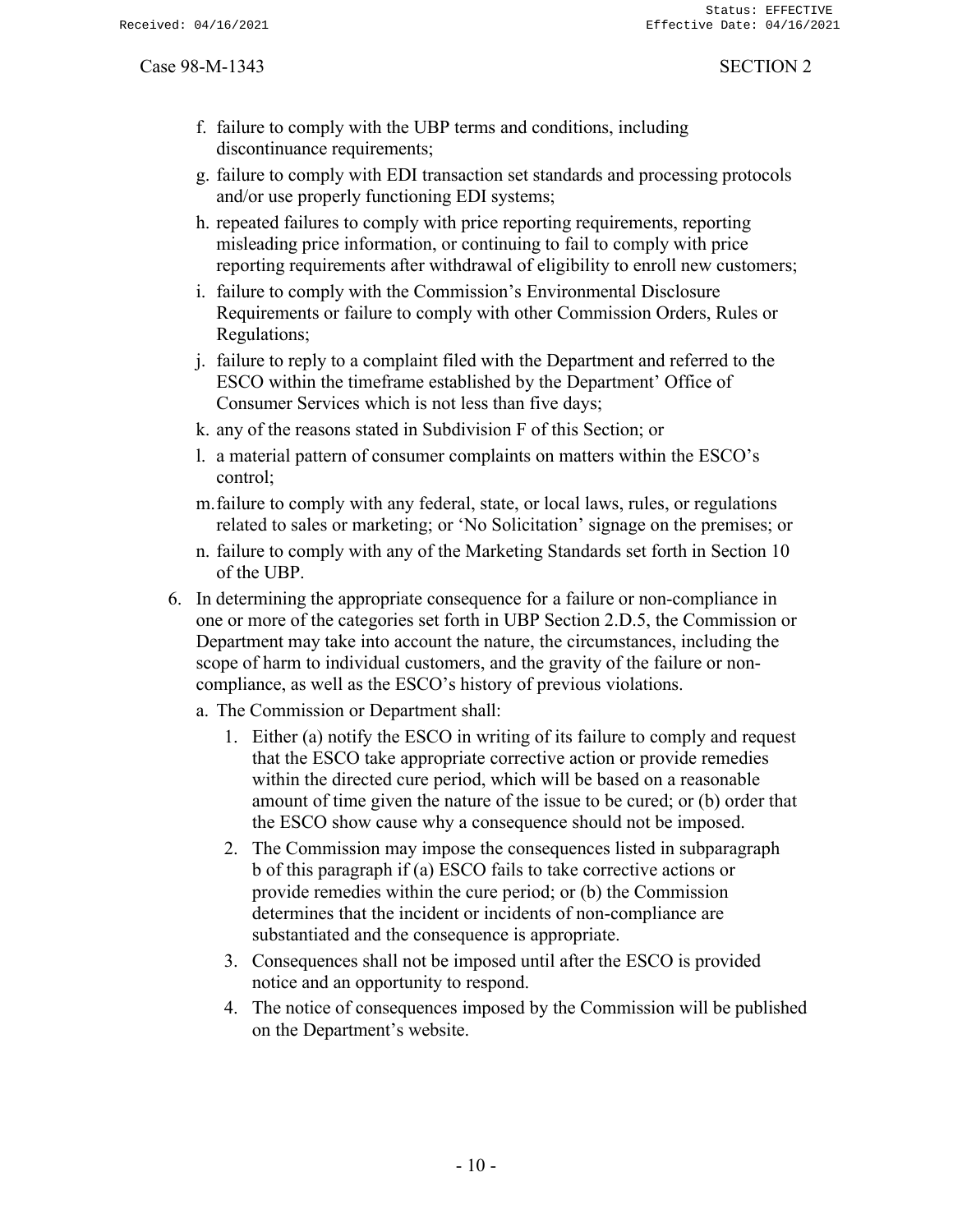- b. Consequences for non-compliance in one or more of the categories set forth in UBP Section 2.D.5 may include one or more of the following restrictions on an ESCO's opportunity to sell electricity and/or natural gas to retail customers:
	- 1. Suspension from a specific Commission approved retail program in either a specific service territory or all territories in New York;
	- 2. Suspension of the ability to enroll new customers in either a specific service territory or all service territories in New York;
	- 3. Imposition of a requirement to record all telephonic marketing presentations, which shall be made available to the Department for review;
	- 4. Reimbursements to customers who did not receive savings promised in the ESCO's sales agreement/Customer Disclosure Statement or substantially demonstrated to have been included in the ESCO's marketing presentation or to customers who incurred costs as a result of the ESCO's failure to comply with the marketing standards set forth in Section 10 of the UBP;
	- 5. Release of customers from sales agreements without imposition of early termination fees;
	- 6. Revocation of an ESCO's eligibility to operate in New York; and,
	- 7. Any other measures that the Commission may deem appropriate.
- c. Consequences imposed pursuant to this paragraph shall continue to apply until the ESCO's failure to comply with the UBP has been cured or the Commission or Department has determined that no further cure is necessary.
- 7. An ESCO's eligibility to serve customers is valid unless: the ESCO abandons its eligibility status; or such status is revoked by the Commission through a final order pursuant to UBP Section 2.D.6.
- 8. The Department shall notify distribution utilities upon notice to the ESCO, and the NYISO if applicable, of any determination to revoke an ESCO's eligibility to sell natural gas and/or electricity. The distribution utility shall notify the ESCO's customers, in accordance with paragraph 3 of Subdivision F of this Section, of any Department revocation of an ESCO's eligibility.
- E. Distribution Utility Requirements
	- 1. After receipt of the Department's compliance letter, the ESCO shall notify the distribution utility, and NYISO if applicable, of its eligibility status and intent to complete the process to commence operation in the distribution utility's service area, including execution of any operating agreement that is required.
	- 2. Upon satisfaction of the distribution utility's and, if applicable the NYISO's requirements, and successful completion of EDI testing conducted by the distribution utility, the ESCO may enter into an operating agreement, if any is required, with the distribution utility to commence operations in its service territory.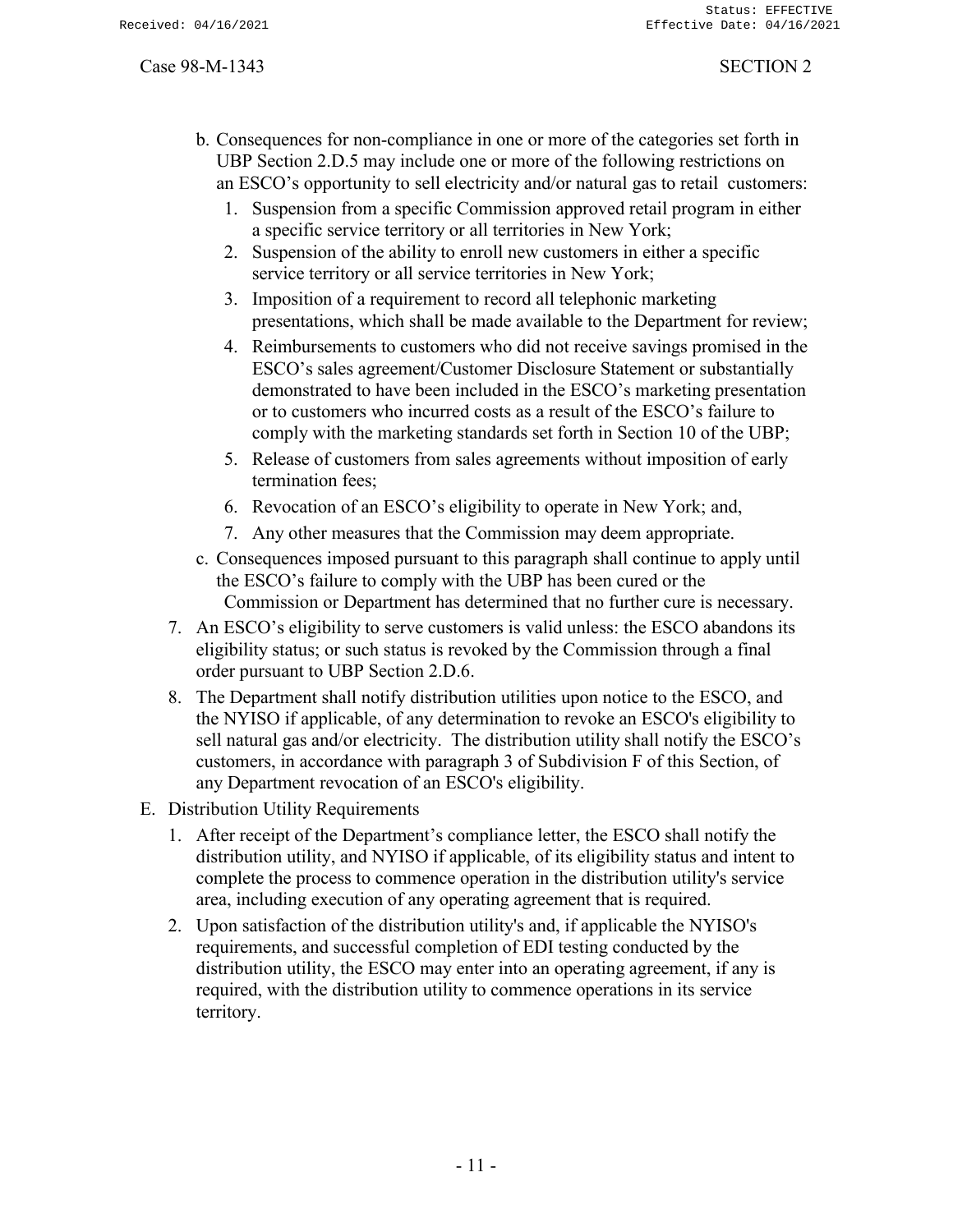- F. Discontinuance of an ESCO's and Direct Customer's Participation in a Retail Access Program
	- 1. In accordance with the procedures established in this Subdivision, a distribution utility may discontinue an ESCO's or Direct Customer's participation in its retail access program for the following reasons:
		- a. Failure to act that is likely to cause, or has caused, a significant risk or condition that compromises the safety, system security, or operational reliability of the distribution utility 's system, and the ESCO or Direct Customer failed to eliminate immediately the risk or condition upon verified receipt of a non-EDI notice;
		- b. Failure to provide natural gas (provided zero quantity) to the distribution utility's city gate;
		- c. Failure to pay an invoice upon the due date;
		- d. Failure to provide for delivery of at least 95% of the amount of natural gas directed by a distribution utility for delivery or at least 80% of the daily metered usage of the ESCO's customers or a Direct Customer's specified load or lower percentages included in a balancing program established in a distribution utility's tariff and/or any operating agreement;
		- e. Failure to maintain a creditworthiness standard or provide required security;
		- f. Failure to comply with the terms and conditions of a distribution utility's tariff, operating agreement, or Gas Transportation Operating Procedures (GTOP) Manual to the extent that said documents are consistent with the provisions of the UBP;
		- g. Discontinuance of an ESCO's or Direct Customer's participation in a distribution utility's retail access program by the NYISO; or,
		- h. Commission determination that an ESCO is not eligible to sell natural gas or electricity to retail customers.
	- 2. To initiate the discontinuance process, a distribution utility shall send a non-EDI discontinuance notice by overnight mail and verified receipt, to the ESCO or Direct Customer and the Department. The notice shall contain the following information:
		- a. The reason, cure period, if any, and effective date for the discontinuance;
		- b. A statement that the distribution utility shall notify the ESCO's customers of the discontinuance if the ESCO fails to correct the deficiency described in the notice within the cure period, unless the Department directs the distribution utility to stop the discontinuance process;
		- c. The distribution utility may suspend the ESCO's right to enroll customers until correction of the deficiency; and
		- d. Correction of the deficiency within the cure period, or a Department directive, will end the discontinuance process.
	- 3. The distribution utility shall send notices to the ESCO's customers informing them of the discontinuance and providing the following information: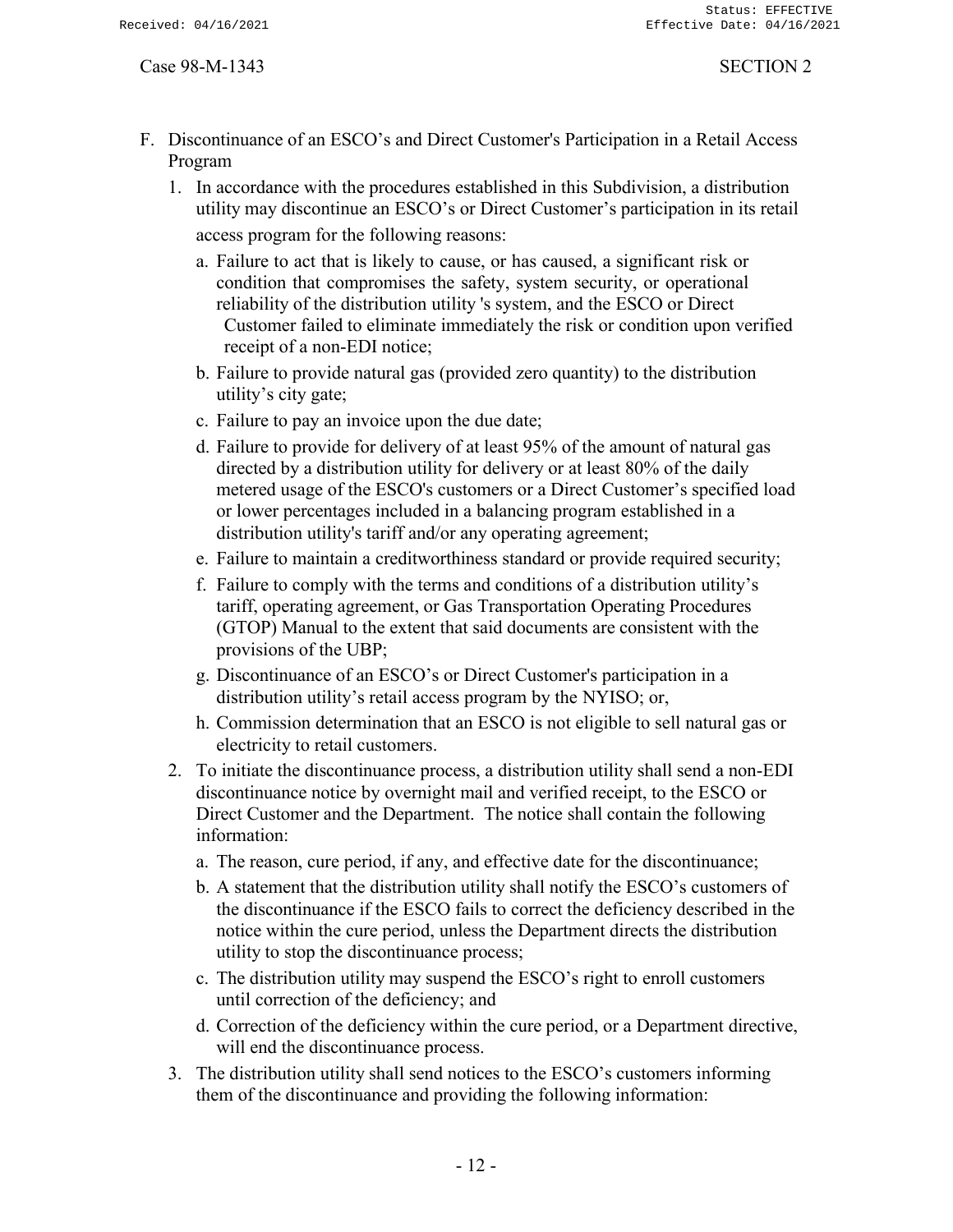- a. The discontinuance shall or did occur on one of the following dates selected by the distribution utility: the scheduled meter read date, the first day of the month, or another date, if readings are estimated, or on the date of a special meter read;
- b. Customers have the option to select another ESCO or return to full utility service or, if a program authorizing random assignment is in effect, to enroll with a designated ESCO through that program;
- c. Names and telephone numbers of ESCOs offering service to retail customers in the distribution utility's service territory;
- d. Any ESCO selected by a customer may file an enrollment request on the customer's behalf with the distribution utility, and the distribution utility shall charge no fee for changing the customer's provider to the new ESCO; and,
- e. During any interim between discontinuance of a customer's current ESCO and enrollment with a new ESCO, the distribution utility shall provide service under its applicable tariff, unless the distribution utility notified the customer that it is terminating its delivery services to the customer on or before the discontinuance date.
- 4. The distribution utility shall submit a sample copy of its discontinuance notice to the Department for review and approval prior to distribution to customers.
- 5. The distribution utility may request permission from the Department to expedite the discontinuance process, upon a showing that it is necessary for safe and adequate service or in the public interest. Any expeditious discontinuance process shall include the ESCO or Direct Customer, and the distribution utility.
- 6. Upon any discontinuance, an ESCO or Direct Customer shall remain responsible for payment or reimbursement of any and all sums owed under the distribution utility tariffs, any tariffs on file with the FERC and service agreements relating thereto, or any agreements between the ESCO and the distribution utility.
- 7. The notice requirements and time limits for a distribution utility to discontinue an ESCO's or Direct Customer's participation in a distribution utility's retail access program (discontinue participation) are:
	- a. Upon a distribution utility determination that an ESCO's or Direct Customer's action, or failure to act, is likely to cause, or has caused, a significant risk or condition that compromises the safety, system security, or operational reliability of the distribution utility's system and that the ESCO or Direct Customer failed to eliminate immediately the risk or condition upon verified receipt of a non-EDI notice, the distribution utility may discontinue participation as soon as practicable.
	- b. Upon a distribution utility determination that an ESCO or Direct Customer responsible for the delivery of natural gas failed, except under force majeure conditions, to deliver natural gas (provided zero quantity) to the distribution utility's service territory for its load, the distribution utility may discontinue participation no sooner than two business days after receipt by the ESCO or Direct Customer of a discontinuance notice.
	- c. Upon a distribution utility determination that an ESCO or Direct Customer failed to pay an invoice on the due date, as specified in the distribution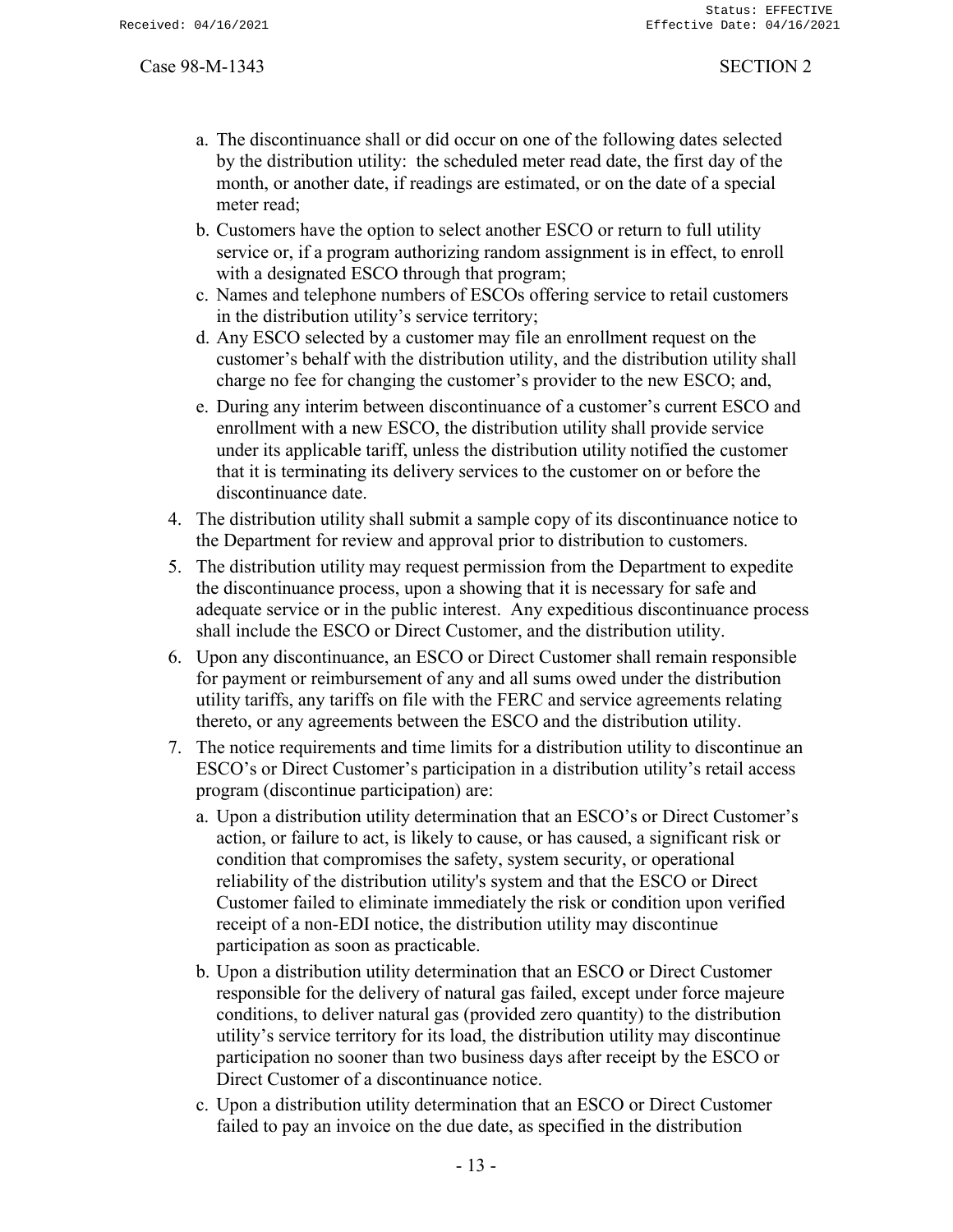utility's tariff, and the ESCO's or Direct Customer's required security or credit limit is insufficient to cover the unpaid amount, with interest, the distribution utility may discontinue participation no sooner than ten business days (cure period) after receipt by the ESCO or Direct Customer of a discontinuance notice. If the ESCO or Direct Customer pays the amount due

- d. on or before the expiration of the cure period, the distribution utility shall stop the process to discontinue participation.
- e. Upon a distribution utility determination that an ESCO or Direct Customer responsible for the nomination and delivery of natural gas failed, except in force majeure conditions, to nominate and/or deliver sufficient natural gas to the distribution utility's service territory to satisfy at least 95% of the amount of natural gas directed by a distribution utility for delivery or at least 80% of the daily metered usage of the ESCO's customers or the Direct Customer's specified load or lower percentages included in a balancing program established in a distribution utility's tariffs and/or any operating agreement on any three days during any month, the distribution utility may initiate a discontinuance process no sooner than five business days (cure period) after receipt by the ESCO or Direct Customer of a discontinuance notice. If the ESCO or Direct Customer provides adequate assurances and a description of any necessary process changes that ensure adequate nominations and deliveries on or before the expiration of the cure period, the distribution utility shall stop the discontinuance process. Upon a determination to continue the discontinuance process because the assurances and proposed process changes are inadequate, the distribution utility shall notify the ESCO or Direct Customer that it will discontinue participation no later than 15 business days from the expiration of the cure period. The distribution utility shall notify the ESCO's customers that the distribution utility will discontinue participation on or before the expiration of 15 business days from the end of the cure period. If a failure to provide sufficient natural gas for any 3 days during a calendar month occurred during the past 12 months and the distribution utility sent a related discontinuance notice for each occurrence, it may discontinue participation no sooner than two business days after receipt by an ESCO or Direct Customer of a discontinuance notice.
- f. Upon a distribution utility determination that an ESCO or Direct Customer failed to provide or maintain a creditworthiness standard or required security, the distribution utility may initiate a discontinuance process no sooner than five business days (cure period) after receipt by the ESCO or Direct Customer of a discontinuance notice. If the ESCO or Direct Customer satisfies the creditworthiness standard or provides the required security on or before the expiration of the cure period, the distribution utility shall stop the discontinuance process. Upon a determination to continue with the discontinuance process because the ESCO or Direct Customer failed to comply with the creditworthiness standard or provide adequate security, the distribution utility shall notify the ESCO or Direct Customer that it will discontinue participation no later than 15 business days from the expiration of the cure period. The distribution utility shall notify the ESCO's customers that it will discontinue participation on or before 15 days from the expiration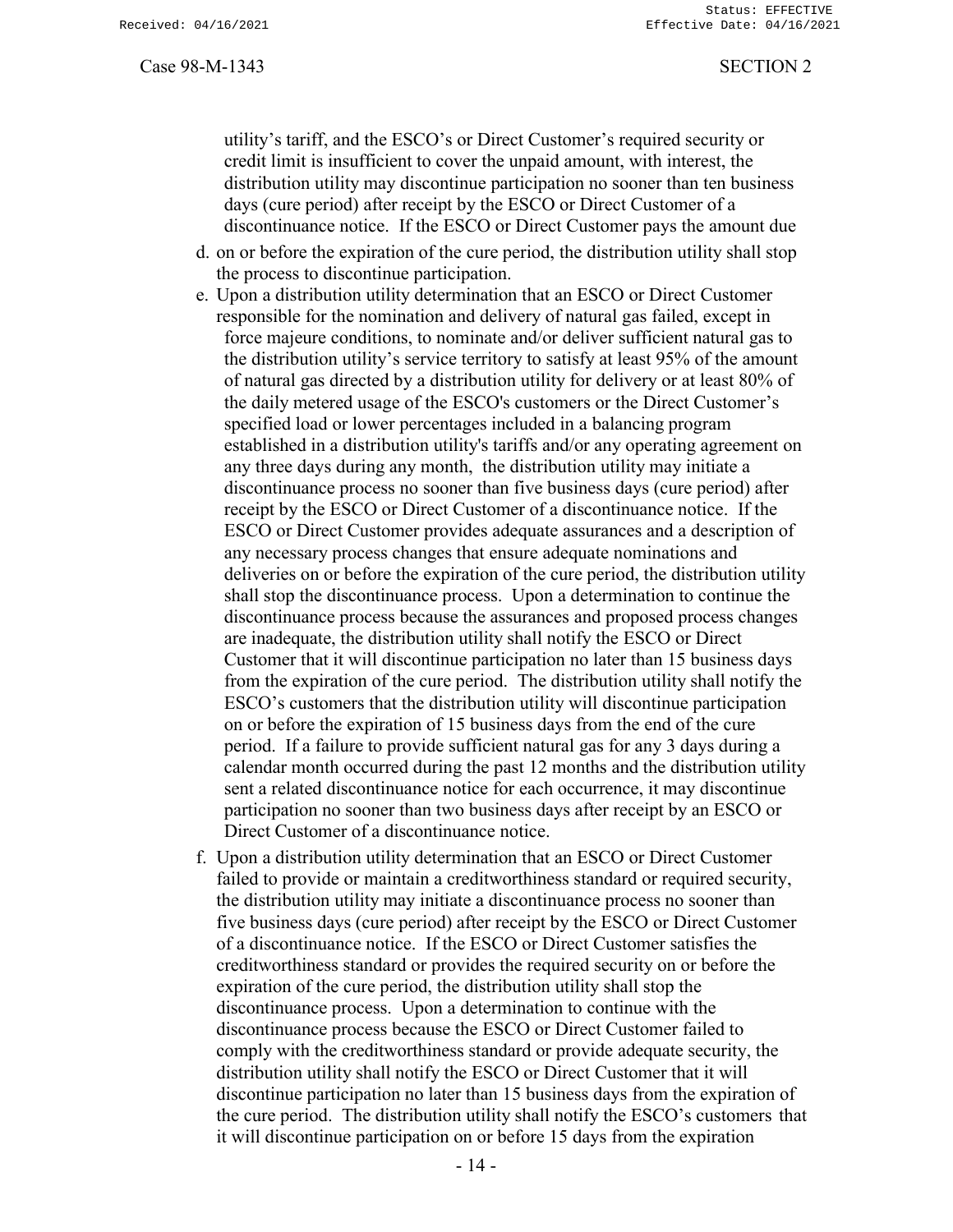of the cure period. If a failure to comply with the creditworthiness standard or provide adequate security occurred twice during the past 12 months and the distribution utility sent a related discontinuance notice for each failure, it may discontinue participation no sooner than two business days after receipt by an ESCO or Direct Customer of a discontinuance notice.

g. Upon a distribution utility determination that an ESCO or Direct Customer failed, except in force majeure conditions, to comply with any other applicable provision of the distribution utility's tariff, operating agreement, or GTOP manual, the distribution utility may initiate a discontinuance process no sooner than ten business days (cure period) after receipt by the ESCO or Direct Customer of a discontinuance notice. If the ESCO or Direct Customer provides adequate assurances and a description of any necessary process changes that ensure compliance on or before the expiration of the cure period, the distribution utility shall stop the discontinuance process. Upon a determination to continue the discontinuance process because the assurances and proposed process changes are inadequate, the distribution utility shall notify the ESCO or Direct Customer that it will discontinue participation no later than 15 business days from the expiration of the cure period. The distribution utility shall notify the ESCO's customers that it will discontinue participation on or before the expiration of 15 business days after the end of the cure period.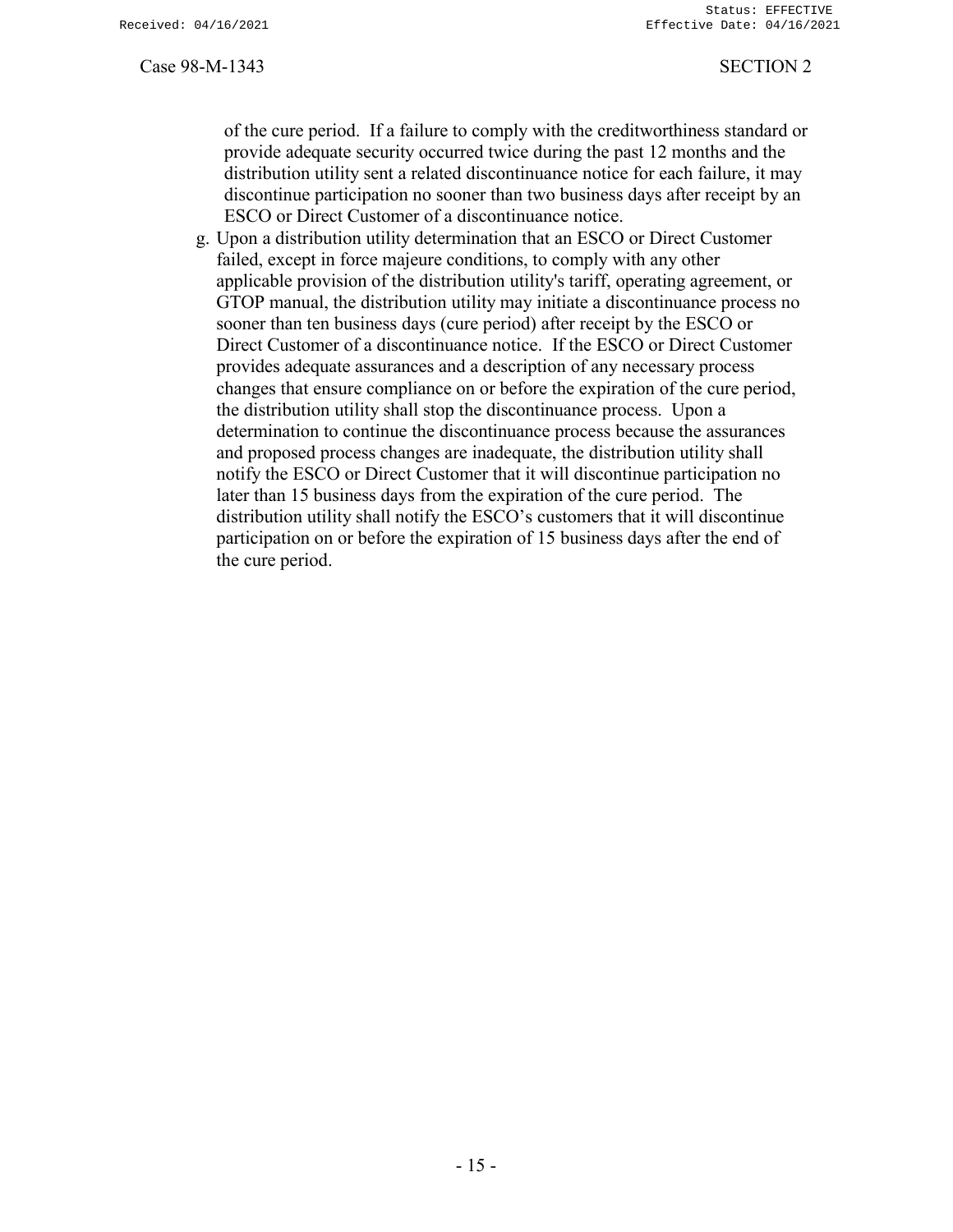# **SECTION 3: CREDITWORTHINESS**

<span id="page-18-0"></span>A. Applicability

This Section establishes creditworthiness standards that apply to ESCOs and Direct Customers. An ESCO's and Direct Customer's participation in a distribution utility's retail access program is contingent upon satisfaction of creditworthiness requirements and provision of any security.

- B. ESCOs
	- 1. An ESCO shall satisfy a distribution utility's creditworthiness requirements if:
		- a. The ESCO, or a guarantor, maintains a minimum rating from one of the rating agencies and no rating below the minimum from one of the other two rating agencies. For the purposes of this Section, minimum rating shall mean "BBB" from Standard & Poor's, "Baa2" from Moody's Investor Service, or "BBB" from Fitch Ratings (minimum rating); or,
		- b. The ESCO enters into a billing arrangement with the distribution utility, whereby the distribution utility bills customers on behalf of the ESCO and retains the funds it collects to offset any balancing and billing service charges provided that the distribution utility has a priority security interest with a first right of access to the funds. The ESCO shall submit an affidavit from a senior officer attesting to such utility interest and right. Except that an ESCO serving customers outside of such billing arrangement, must satisfy the security requirements of UBP Section 3.D with respect to those customers.
	- 2. If an ESCO, or a guarantor, is not rated by Standard & Poor's, Moody's Investor Service or Fitch Ratings, it shall satisfy a distribution utility's creditworthiness requirements if the ESCO, or a guarantor:
		- a. Maintains a minimum "1A2" rating from Dun & Bradstreet (Dun and Bradstreet minimum rating) and the ESCO maintains 24 months good payment history with the distribution utility; and,
		- b. Provides any security required by the distribution utility, calculated in accordance with Subdivision D, after deduction of the following unsecured credit allowances: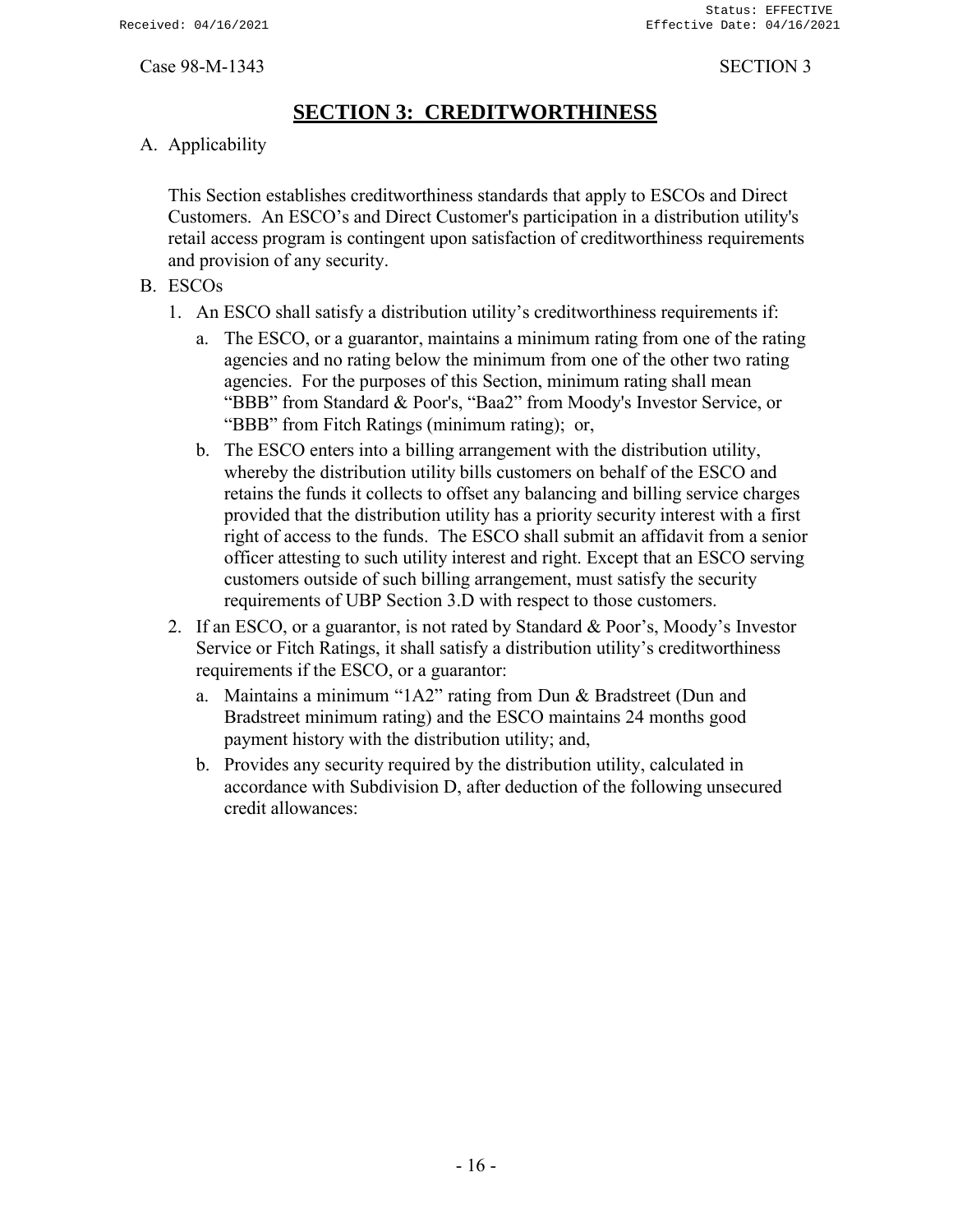| Rating         | Unsecured Credit Allowance                                                                                                            |
|----------------|---------------------------------------------------------------------------------------------------------------------------------------|
| 5A1 or 5A2     | 30% of an ESCO's tangible net worth, up to 5% of<br>the distribution utility's average monthly revenues<br>for the applicable service |
| 4A1 or 4A2     | 30% of an ESCO's tangible net worth, up to 5% of<br>the distribution utility's average monthly revenues<br>for the applicable service |
| 3A1 or 3A2     | 30% of an ESCO's tangible net worth, up to 5% of<br>the distribution utility's average monthly revenues<br>for the applicable service |
| $2A1$ or $2A2$ | 50% of an ESCO's tangible net worth, up to<br>\$500,000                                                                               |
| 1A1 or 1A2     | 50% of an ESCO's tangible net worth, up to<br>\$375,000                                                                               |

An ESCO shall provide information, upon request of the distribution utility, to enable the distribution utility to verify the ESCO's equity. The distribution utility may request reasonable information to obtain the verification and shall safeguard it as confidential information and protect it from public disclosure. The distribution utility may deny the unsecured credit allowance to any ESCO that fails to provide the requested information.

- 3. A distribution utility may require an ESCO to provide and maintain security in the full amount of the distribution utility's credit risk, calculated in accordance with Subdivision D, if:
	- a. The ESCO, or a guarantor, is not rated;
	- b. The ESCO, or a guarantor, with a minimum rating is placed on credit watch with negative implications or is rated below the minimum rating;
	- c. The ESCO, or a guarantor, is rated below the Dun & Bradstreet minimum rating or the ESCO fails to maintain 24 months good payment history with the distribution utility; or,
	- d. An ESCO issuing consolidated bills fails to render timely bills to customers or to make timely payments to the distribution utility.
- 4. If a distribution utility's credit risk, associated with an ESCO's participation in its retail access program, exceeds 5% of the distribution utility's average monthly revenues for the applicable service, the distribution utility may require the ESCO, in addition to maintaining a minimum rating, to provide and maintain security in the amount of such excess credit risk.
- C. Direct Customers

A Direct Customer shall satisfy a distribution utility's creditworthiness requirements if: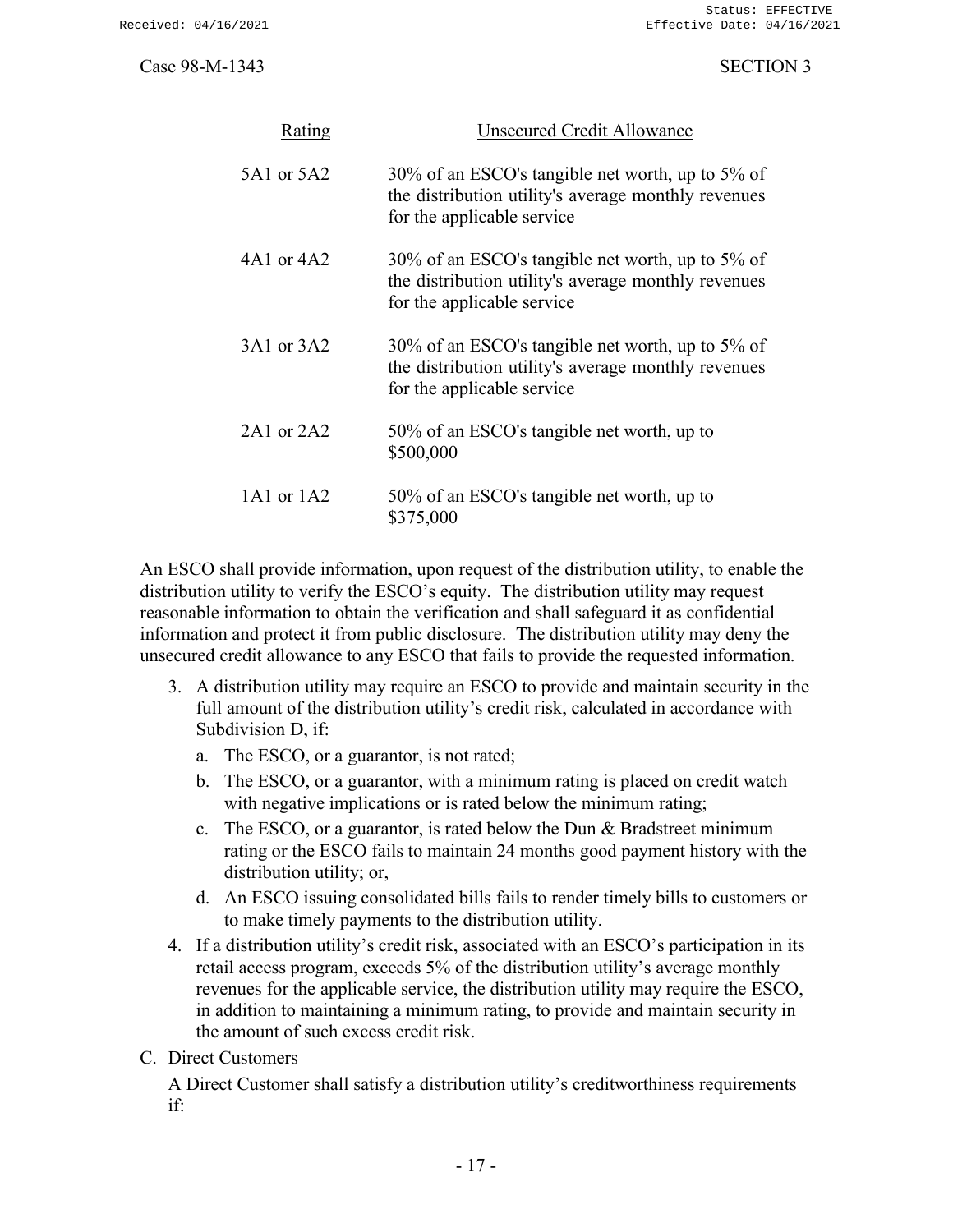- 1. Its account is current and remained current for the past 12 months; and,
- 2. If its debt is rated, it maintains a minimum rating of its long-term unsecured debt securities from one of the rating agencies and no rating below the minimum rating from one of the other two rating agencies.
- D. Calculation of Credit Risk and Security

The distribution utility shall calculate its credit risk and establish its security requirements as follows:

- 1. Delivery Service Risk
	- a. For an ESCO that issues a consolidated bill under a multi-retailer model, a distribution utility may require security in an amount no greater than 45 days of peak usage of the ESCO's customers' projected energy requirements during the next 12 months, priced at the distribution utility's applicable delivery service rate and including relevant customer charges.
	- b. For an ESCO that bills customers for delivery and commodity services under a single retailer model, a distribution utility may require security in an amount no greater than 60 days of peak usage of the ESCO's customers' projected energy requirements during the next 12 months, priced at the distribution utility's applicable delivery service rate and including relevant customer charges.
	- c. Upon an ESCO request, the distribution utility shall establish separate security requirements for summer (April 1 - October 31) and winter (November 1 - March 31) and may retain winter security until the end of two months (April and May) after the end of the winter period.
- 2. Natural Gas Imbalance Risk
	- a. The distribution utility may require an ESCO or Direct Customer to provide security in an amount no greater than the ESCO's customers' or a Direct Customer's projected maximum daily quantity times peak forecasted NYMEX price for the next 12 months and for upstream capacity to the city gate times 10 days.
	- b. Upon the request of an ESCO or Direct Customer, the distribution utility shall establish separate security requirements for summer (April 1 - October 31) and winter (November 1 - March 31) and may retain winter security until the end of two months (April and May) after the end of the winter period.
- 3. Major Change in Risk
	- a. A major change shall mean a change in credit risk of more than the greater of 10% or \$200,000.
	- b. The ESCO or Direct Customer shall promptly notify the distribution utility and the Department of any major change in credit and or rating risk.
	- c. The distribution utility may require an ESCO or a Direct Customer, within five days, to provide additional amounts of security if a major change occurs to increase its credit risk, as follows:
		- 1. If Standard & Poors, Moody's Investor Service, or Fitch Ratings downgrades an ESCO's, or its guarantor's, rating or a Direct Customer's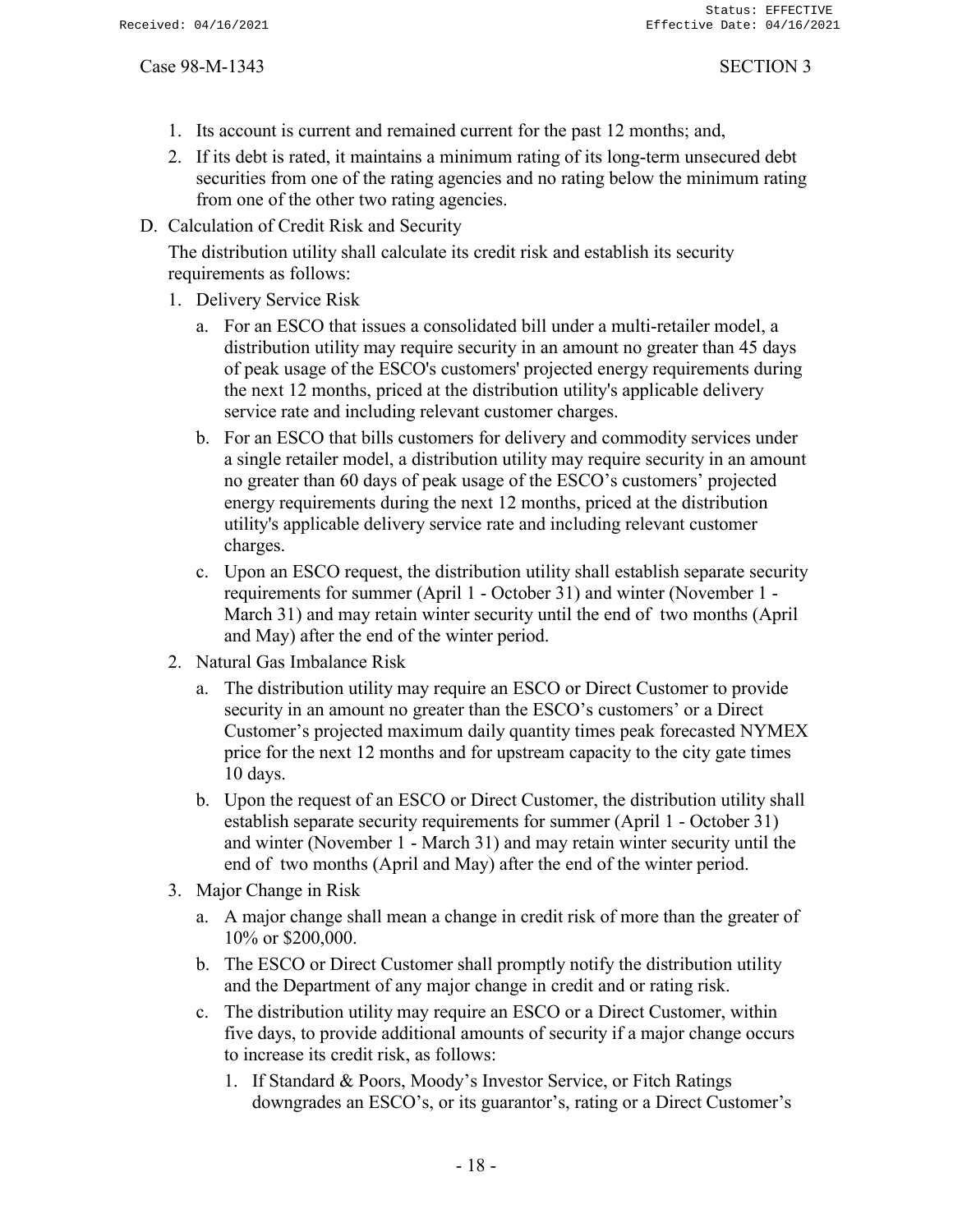debt below the minimum rating or Dun & Bradstreet downgrades an ESCO's, or its guarantor's, rating or a Direct Customer's debt; or,

- 2. An increase occurs in customer usage or in energy prices and such increase is sustained for at least 30 days.
- d. In the event that a major change occurs to decrease a distribution utility's credit and/or rating risk, results in compliance by an ESCO or Direct Customer with creditworthiness requirements, and elimination of the basis for holding some or all of the security, the distribution utility shall return or release the excess amount of the ESCO's or Direct Customer's security with accumulated interest, if applicable. The distribution utility shall return such amount within five business days after receipt of an ESCO or Direct Customer notice informing the distribution utility of the occurrence of such major change.
- E. Security Instruments
	- 1. The following financial arrangements are acceptable methods of providing security:
		- a. Deposit or prepayment, which shall accumulate interest at the applicable rate per annum approved by the Public Service Commission for "Other Customer Capital";
		- b. Standby irrevocable letter of credit or surety bond issued by a bank, insurance company or other financial institution with at least an "A" bond rating;
		- c. Security interest in collateral; or,
		- d. Guarantee by another party or entity with a credit rating of at least "BBB" by S&P, "Baa2" by Moody's, or "BBB" by Fitch; or
		- e. Other means of providing or establishing adequate security.
	- 2. A distribution utility may refuse to accept any of these methods for just cause provided that its policy is applied in a nondiscriminatory manner to any ESCO.
	- 3. If the credit rating of a bank, insurance company, or other financial institution that issues a letter of credit or surety bond to an ESCO or Direct Customer falls below an "A" rating, the distribution utility shall allow a minimum of five business days for an ESCO or Direct Customer to obtain a substitute letter of credit or surety bond from an "A" rated bank, insurance company, or other financial institution.
- F. Lockbox

If the distribution utility and ESCO arrange for a lockbox, security requirements are reduced by 50% provided that the arrangement includes the following:

- 1. Agreement on allocation of funds and the first right of the distribution utility, in the event of an ESCO's financial difficulty, to obtain funds in the lockbox deposited to the credit of the ESCO;
- 2. Establishment of rules for managing the lockbox;
- 3. Agreement on conditions for terminating the lockbox for non-compliance with the rules or for failure to receive customer payments on a timely basis; and,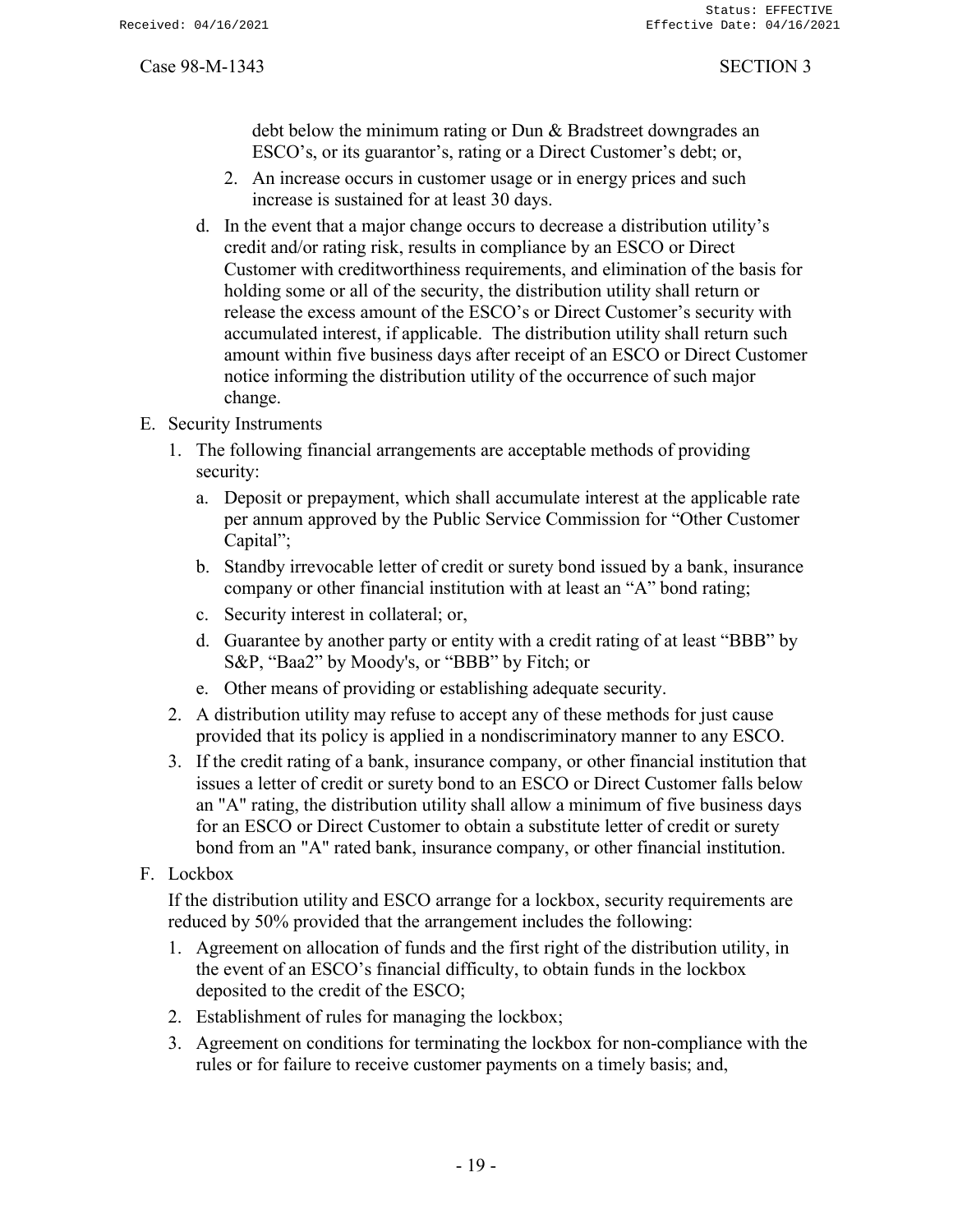- 4. Responsibility of an ESCO for any costs associated with implementing and administering the lockbox.
- G. Calling on Security
	- 1. If an ESCO or Direct Customer fails to pay the distribution utility, in accordance with UPB Section 7, Invoices, the distribution utility may draw from security provided that the distribution utility notifies the ESCO or Direct Customer five business days' in advance of the withdrawal and the ESCO or Direct Customer fails to make full payment before the expiration of the five business days.
	- 2. If an ESCO receives a discontinuance notice or elects to discontinue service to customers and owes amounts to the distribution utility, the distribution utility may draw from the security provided by the ESCO without prior notice.
	- 3. If an ESCO files a petition or an involuntary petition is filed against an ESCO under the laws pertaining to bankruptcy, the distribution utility may draw from security, to the extent permitted by applicable law.
- H. Application by Distribution Utilities
	- 1. Within ten business days after receipt of a complete ESCO application, a distribution utility shall complete its evaluation of initial creditworthiness, state the rationale for its determination, and provide the calculation supporting the credit limit and any resulting security requirement.
	- 2. A distribution utility shall perform, at least annually, an evaluation, at no charge, of an ESCO's satisfaction of creditworthiness standards and security requirements.
	- 3. A distribution utility shall perform evaluations of creditworthiness, security requirements, and security calculations in a non-discriminatory and reasonable manner.
	- 4. Pending resolution of any dispute, the ESCO or Direct Customer shall provide requested security within the time required in this Section.
	- 5. A distribution utility may reduce or eliminate any security requirement provided that it reduces or eliminates the requirement in a nondiscriminatory manner for any ESCO or Direct Customer. The distribution utility may request reasonable information to evaluate credit risk. If an ESCO or Direct Customer fails to provide the requested information, a distribution utility may deny the ESCO or Direct Customer an opportunity to provide lower or no security.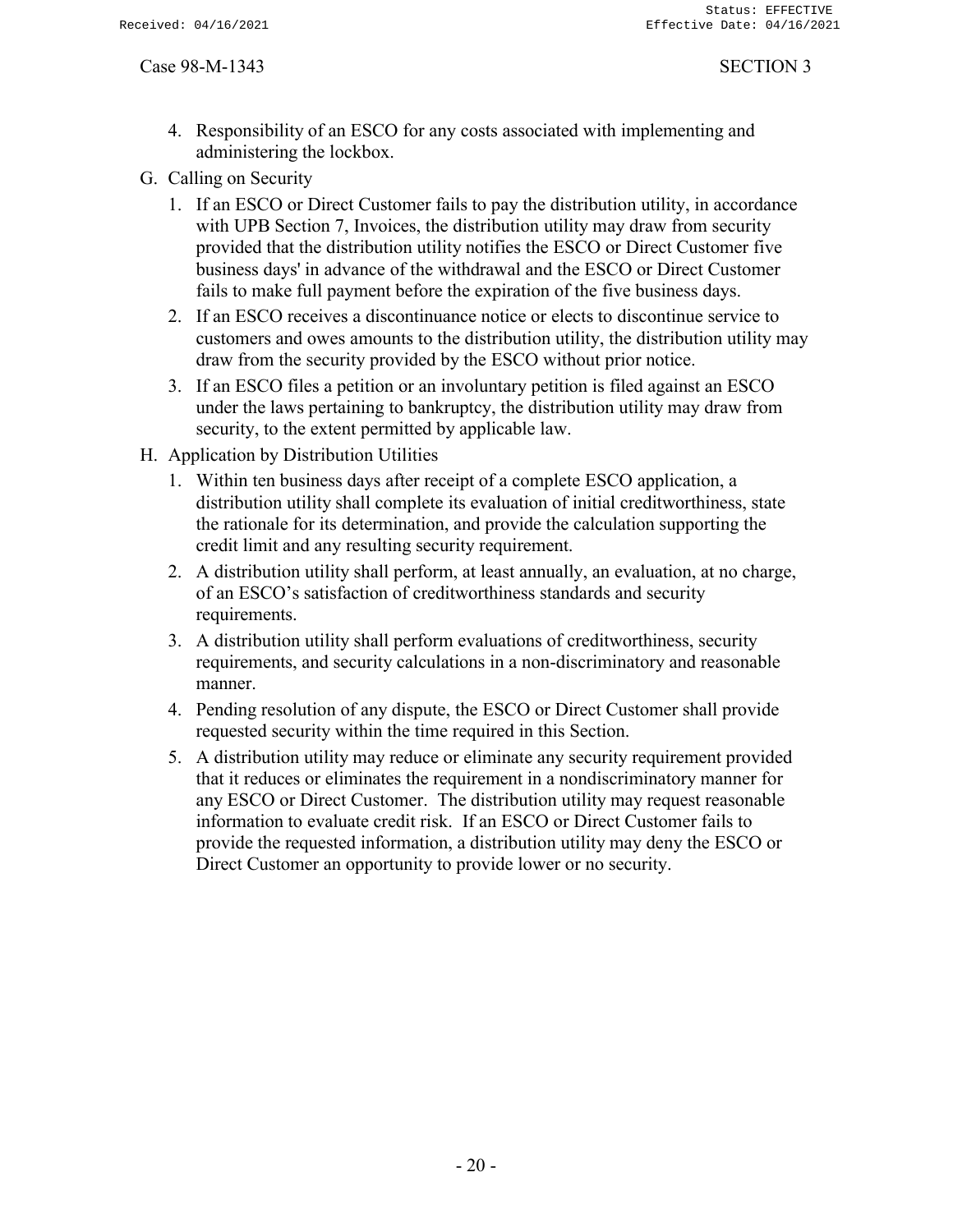# **SECTION 4: CUSTOMER INFORMATION**

<span id="page-23-0"></span>A. Applicability

This Section establishes practices for release of customer information by distribution utilities or MDSPs to ESCOs and Direct Customers and identifies the content of information sets. The distribution utility or MDSP and an ESCO shall use EDI standards, to the extent developed, for transmittal of customer information and may transmit data, in addition to the minimum information required, via EDI or by means of an alternative system.

B. Customer Authorization Process

The distribution utility or MDSP shall provide information about a specific customer requested by an ESCO authorized by the customer to receive the information.

- 1. An ESCO shall obtain customer authorization to request information, in accordance with the procedures in UBP Section 5, Changes in Service Providers, Attachments 1, 2, and 3. An ESCO shall inform its customers of the types of information to be obtained, to whom it will be given, how it will be used, and how long the authorizations will be valid. The authorization is valid for no longer than six months unless the sales agreement provides for a longer time.
- 2. A distribution utility and a MDSP shall assume that an ESCO obtained proper customer authorization if the ESCO is eligible to provide service and submits a valid information request.
- 3. An ESCO shall retain, for a minimum of two years or for the length of the sales agreement whichever is longer, verifiable proof of authorization for each customer. Verification records shall be provided by an ESCO, upon request of the Department, within five calendar days after a request is made. Locations for storage of the records shall be at the discretion of the ESCOs.
- 4. Upon request of a customer, a distribution utility and/or MDSP shall block access by ESCOs to information about the customer.
- 5. An ESCO and its agent shall comply with statutory and regulatory requirements pertaining to applicable state and federal do-not-call registries.
- C. Customer Information Provided to ESCOs<sup>1</sup>
	- 1. Release of Information. A distribution utility and a MDSP shall use the following practices for transferring customer information to an ESCO:
		- a. A distribution utility shall provide the information in the Billing Determinant Information Set upon acceptance of an ESCO's enrollment request and the information in the Customer Contact Information Set and the Credit Information Set, upon ESCO request.

Upon enrollment of a customer, an ESCO shall receive usage data and any subsequent changes, corrections and adjustments to previously supplied data or estimated consumption for a period, at the same time that the distribution utility validates them for use. An ESCO issuing consolidated bills is entitled to receive billing information, in accordance with UBP Section 9, Billing and Payment Processing.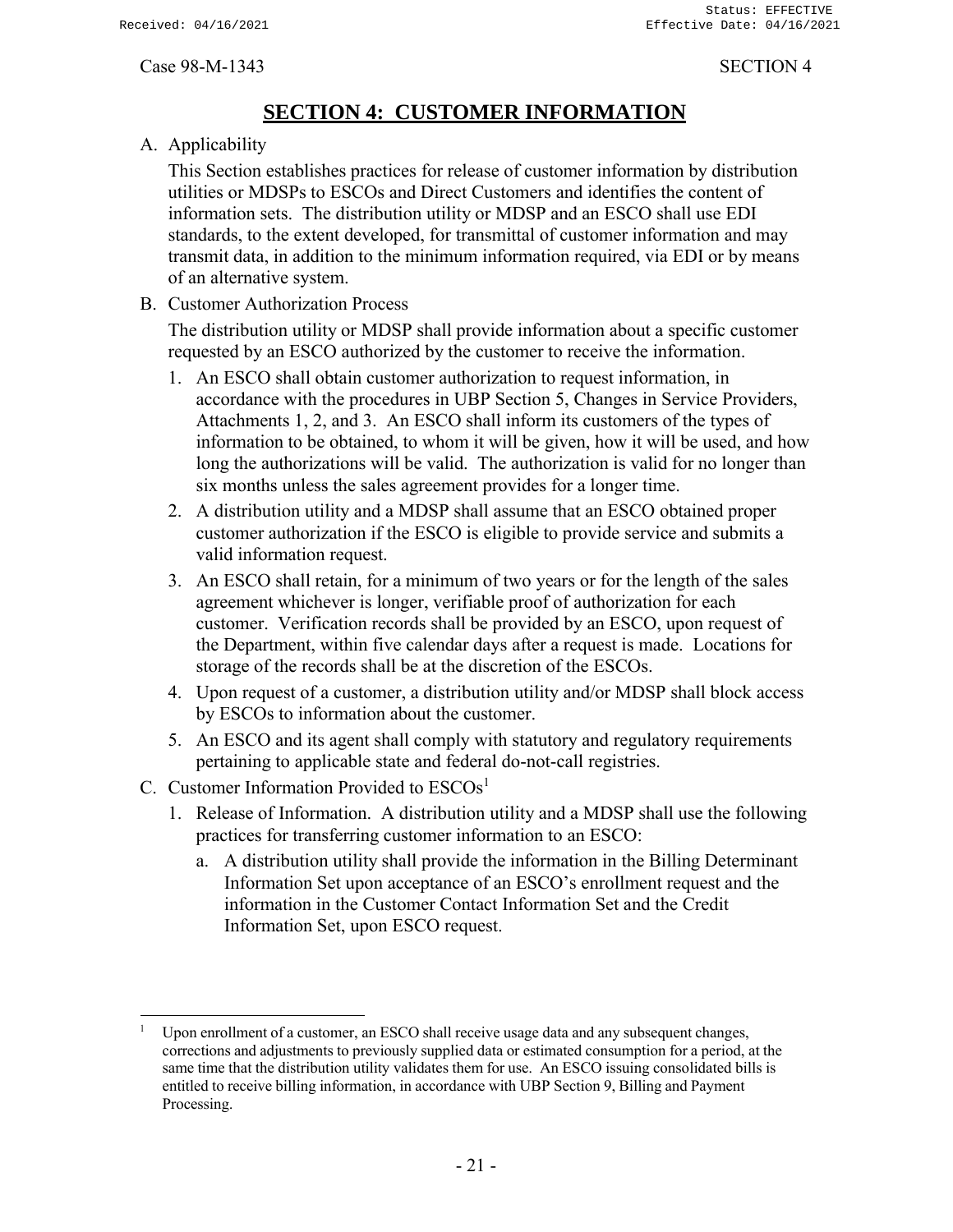- b. The distribution utility or MDSP shall respond within two business days to valid requests for information as established in EDI transaction standards and within five business days to requests for data and information for which an EDI transaction standard is not available. The distribution utility or MDSP shall provide the reason for rejection of any valid information request.
- 2. Customer Contact Information Set. The distribution utility or MDSP, to the extent it possesses the information, shall provide, upon an ESCO request, consumption history for an electric account and consumption history and/or $^1$  a gas profile for a gas account.
	- a. Consumption history<sup>2</sup> for an electric or gas account shall include:
		- 1. Customer's service address;
		- 2. Electric or gas account indicator;
		- 3. Sales tax district used by the distribution utility and whether the utility identifies the customer as tax exempt;
		- 4. Rate service class and subclass or rider by account and by meter, where applicable;
		- 5. Electric load profile reference category or code, if not based on service class, whether the customer's account is settled with the ISO utilizing an actual 'hourly' or a 'class shape' methodology, or Installed Capacity (ICAP) tag, which indicates the customer's peak electricity demand;
		- 6. Customer's number of meters and meter numbers;
		- 7. Whether the customer receives any special delivery or commodity "first through the meter" incentives, or incentives from the New York Power Authority;
		- 8. The customer's Standard Industrial Classification (SIC) code;
		- 9. Usage type (e.g., kWh or therm), reporting period, and type of consumption (actual, estimated, or billed);
		- 10. Whether the customer's commodity service is currently provided by the utility;
		- 11. 12 months, or the life of the account, whichever is less, of customer data via EDI and, upon separate request, an additional 12 months, or the life of the account, whichever is less, of customer data via EDI or an alternative system at the discretion of the distribution utility or MDSP, and, where applicable, demand information;<sup>3</sup> if the customer has more than one meter associated with an account, the distribution utility or MDSP shall provide the applicable information, if available, for each meter; and

<sup>1</sup> If a distribution utility or MDSP offer a gas profile and consumption history, an ESCO may choose either option. A distribution utility or MDSP shall make available, upon request, class average load profiles for electric customers.

<sup>&</sup>lt;sup>2</sup> A distribution utility or MDSP, in addition to EDI transmittal, may provide Web based access to customer history information.

<sup>&</sup>lt;sup>3</sup> A distribution utility may provide data for a standard 24 months or life of the account, whichever is less, as part of its Customer Contract Information Set.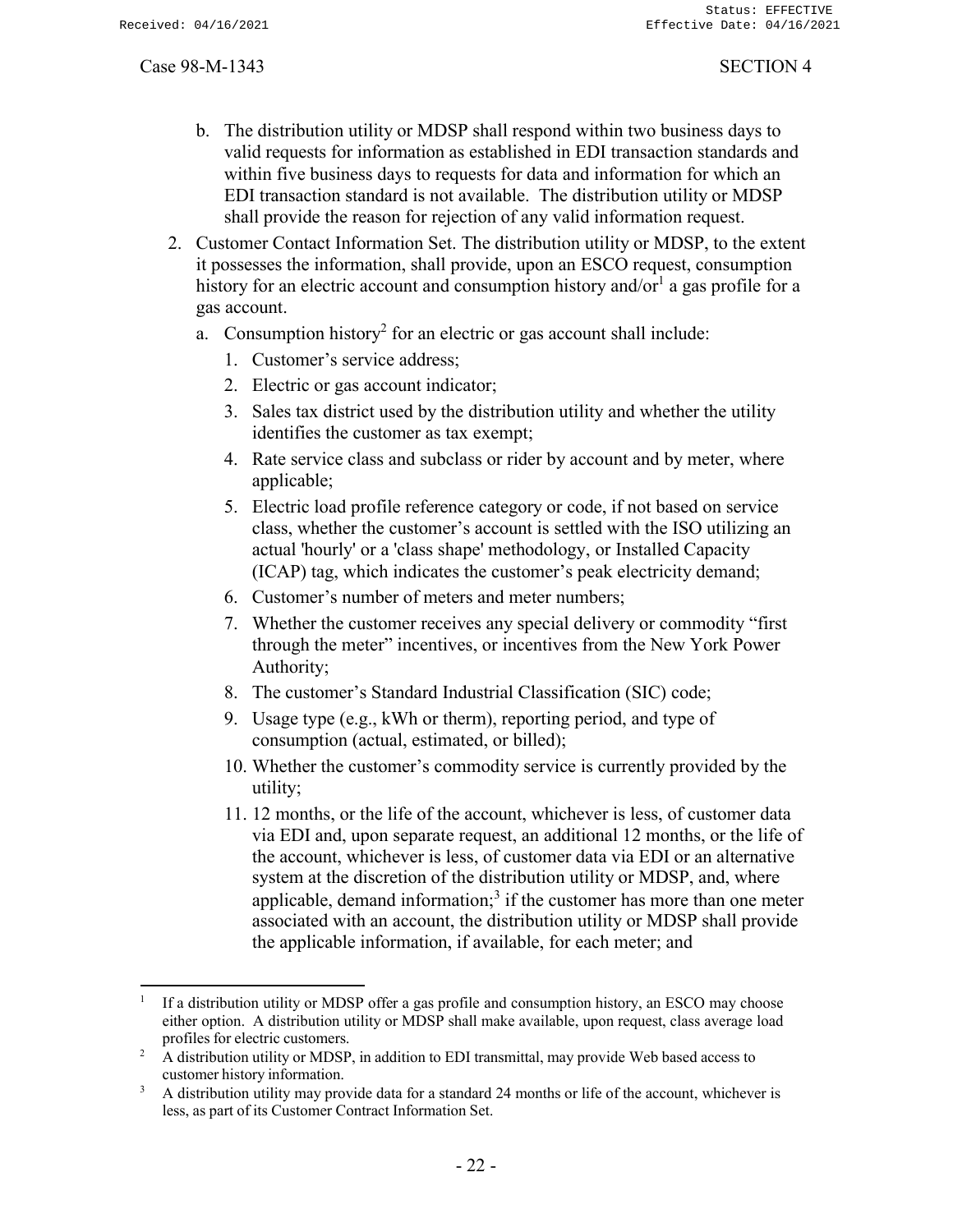- 12. Electronic interval data in summary form (billing determinants aggregated in the rating periods under a distribution utility's tariffs) via EDI, and if requested in detail, via an acceptable alternative electronic format.
- b. A gas profile for a gas account shall include:
	- 1. Customer's service address;
	- 2. Gas account indicator;
	- 3. Customer's number of meters and meter numbers;
	- 4. Sales tax district used by the distribution utility for billing and whether the utility identifies the customer as tax exempt;;
	- 5. The customer's Standard Industrial Classification (SIC) code;
	- 6. Whether the customer's commodity service is currently provided by the utility;
	- 7. Rate service class and subclass or rider, by account and by meter, where applicable;
	- 8. Date of gas profile; and,
	- 9. Weather normalization forecast of the customer's gas consumption for the most recent 12 months or life of the account, whichever is less, and the factors used to develop the forecast.
- 3. Billing Determinant Information Set. Upon acceptance of an ESCO enrollment request, a distribution utility shall provide the following billing information for an electric or gas account, as applicable<sup>1</sup>:
	- a. Customer's service address, and billing address, if different;
	- b. Electric and/or gas account indicator;
	- c. Meter reading date or cycle and reporting period;
	- d. Billing date or cycle and billing period;
	- e. Meter number, if available;
	- f. Distribution utility rate class and subclass, by meter;
	- g. Description of usage measurement type and reporting period;
	- h. Customer's load profile group, for electric accounts only;
	- i. Life support equipment indicator;
	- j. Gas pool indicator, for gas accounts only;
	- k. Gas capacity/assignment obligation code;
	- l. Customer's location based marginal pricing zone, for electric accounts only; and,
	- m. Budget billing indicator.<sup>2</sup>

<sup>&</sup>lt;sup>1</sup> As specified in the EDI standard for an enrollment request and response, the distribution utility may transmit additional data elements, based upon the request, the responding distribution utility, and the commodity type.

<sup>2</sup> This indicator is limited to 12 month levelized payment plans and does not include other payment plans.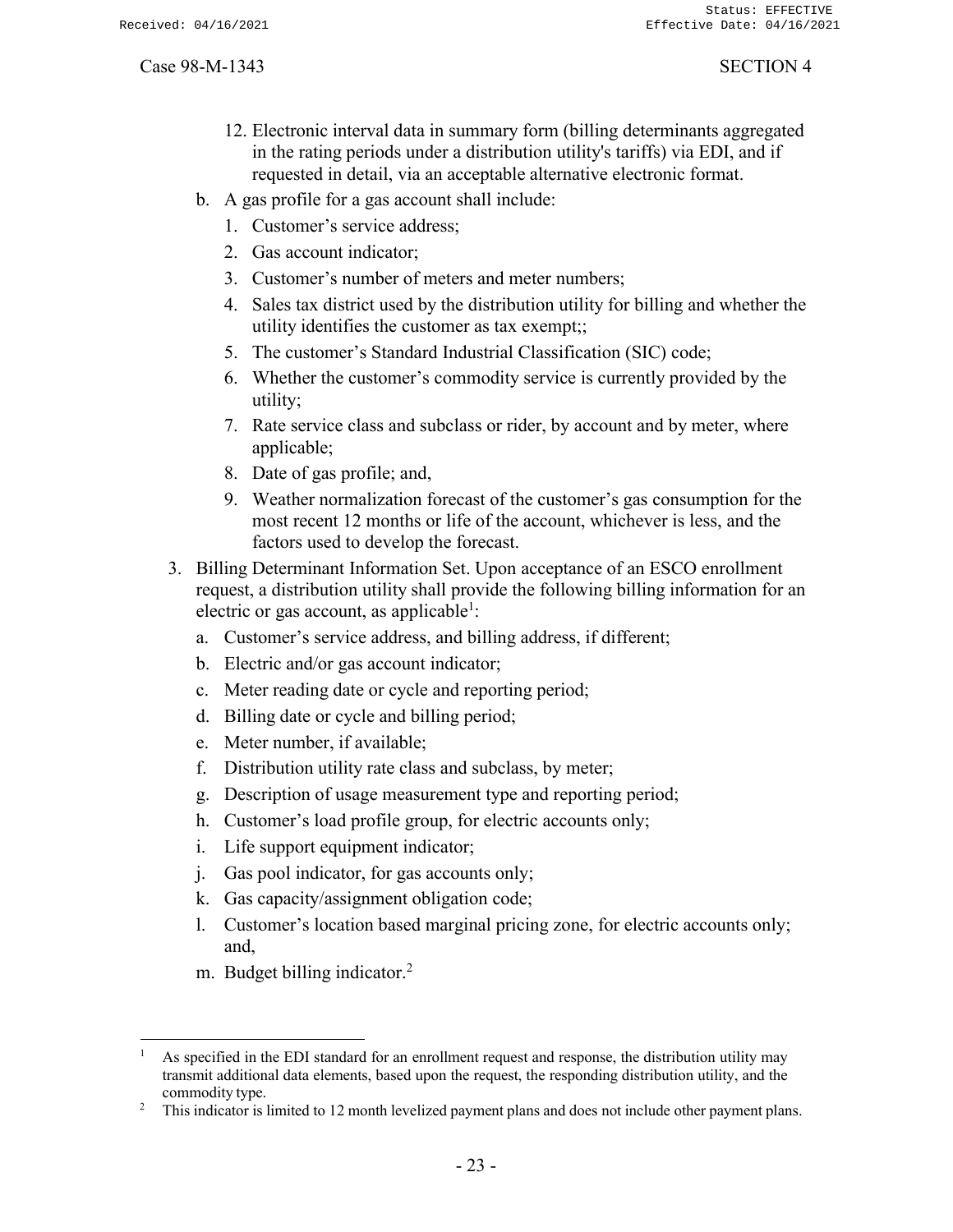- 4. Credit Information Set. The distribution utility or MDSP shall provide credit information for the most recent 24 months or life of the account, whichever is less, upon receipt of an ESCO's electronic or written affirmation that the customer provided authorization for release of the information to the ESCO. Credit information shall include number of times a late payment charge was assessed and incidents of service disconnection.
- D. Direct Customer Information

A Direct Customer shall receive usage data and any subsequent changes, corrections and adjustments to previously supplied data, and estimated consumption for a period, at the same time that the distribution utility validates them for use. The distribution utility or MDSP shall make available, upon request, to an electric Direct Customer, a class load profile for its service class.

E. Charges for Customer Information

No distribution utility or MDSP shall impose charges upon ESCOs or Direct Customers for provision of the information described in this Section. The distribution utility may impose an incremental cost-based fee, authorized in tariffs for an ESCO's request for customer data for a period in excess of 24 months or for detailed interval data per account for any length of time.

F. Unauthorized Information Release

An ESCO, its employees, agents, and designees, are prohibited from selling, disclosing or providing any customer information obtained from a distribution utility or MDSP, in accordance with this Section, to others, including their affiliates, unless such sale, disclosure or provision is required to facilitate or maintain service to the customer or is specifically authorized by the customer or required by legal authority. If such authorization is requested from the customer, the ESCO shall, prior to authorization, describe to the customer the information it intends to release and the recipient of the information.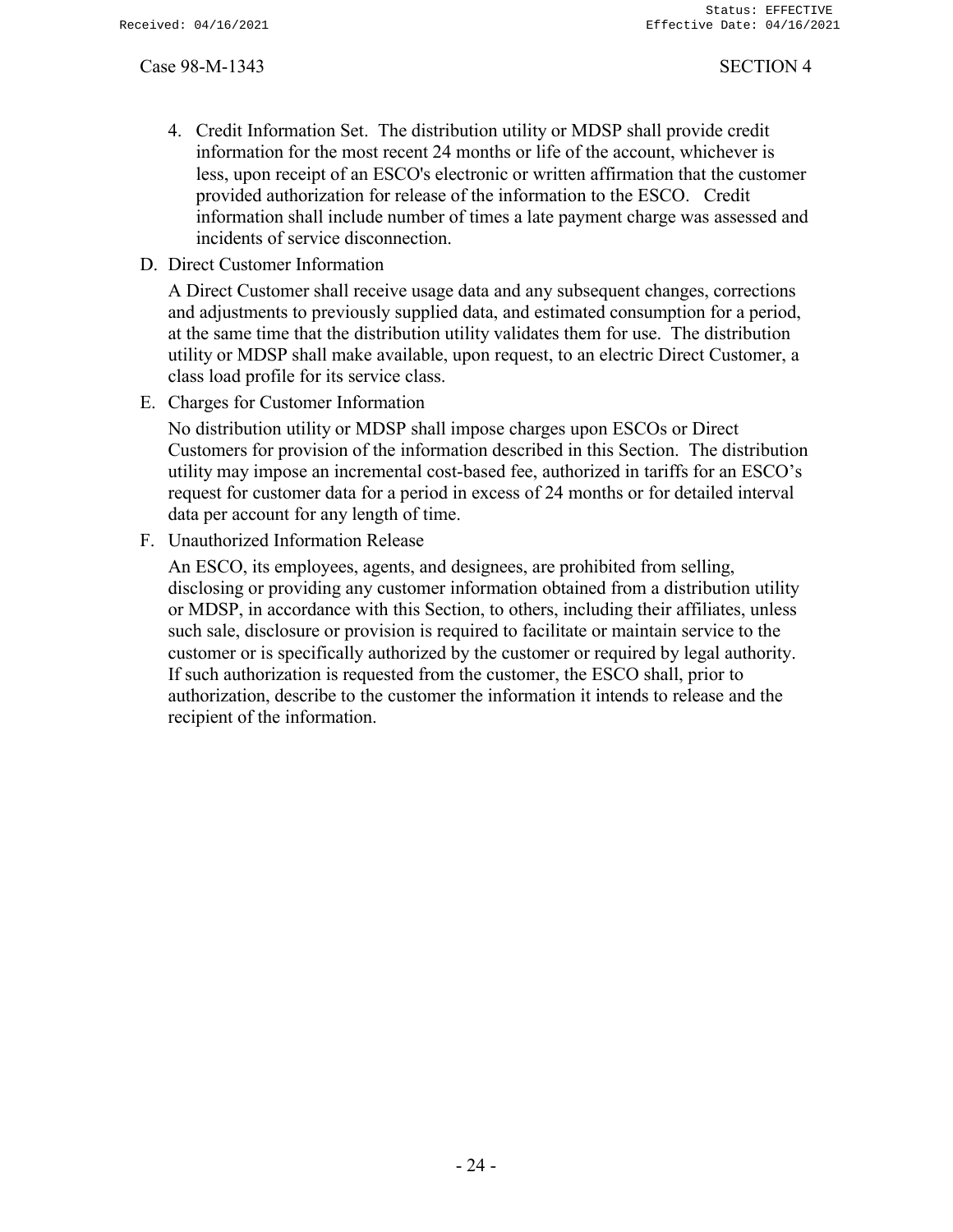# **SECTION 5: CHANGES IN SERVICE PROVIDERS**

# <span id="page-27-0"></span>A. Applicability

This Section establishes practices for receiving, processing, and fulfilling requests for changing a customer's electricity or natural gas provider and for obtaining a customer's authorization for the change. A change in a provider includes transfer from: (1) one ESCO to another; (2) an ESCO to a distribution utility; and (3) a distribution utility to an ESCO. This Section also establishes practices for: an ESCO's drop of a customer or a customer's drop of an ESCO, retention of an ESCO after a customer's relocation within a distribution utility's service area, assignment of a customer, and initiation or discontinuance of procurement of electricity or natural gas supplies by a Direct Customer. This Section does not establish practices for obtaining other energy-related services or changing billing options.

The process of changing a service provider is comprised of two steps. For enrollment with an ESCO, the first step is obtaining customer agreement, and any required thirdparty verification, to accept electric and/or natural gas service according to the terms and conditions of an offer. A sales agreement establishes the terms and conditions of the customer's business arrangement with the ESCO. The second step is enrollment and the distribution utility's modification of its records to list the customer's transfer to a provider on a specific date. The second step is primarily between the ESCO and the distribution utility.

B. Customer Agreement

An ESCO, or its agent, may solicit and enter into a sales agreement with a customer subject to the following requirements.

- 1. The ESCO shall obtain a customer agreement to initiate service and enroll a customer and customer authorization to release information to the ESCO by means of one of the following methods.
	- a. Telephone agreement and authorization, preceded, or followed within three business days, by provision of a sales agreement, in accordance with requirements in Attachment 1 – Telephonic Agreement and Authorization/Third Party Verification Requirements;
	- b. Electronic agreement and authorization, attached to an electronic version of the sales agreement, in accordance with requirements in Attachment  $2 -$ Electronic Agreement and Authorization Requirements; or
	- c. Written agreement bearing a customer's signature on a sales agreement (original or fax copy of a signed document), in accordance with requirements in Attachment 3 – Written Agreement and Authorization Requirements.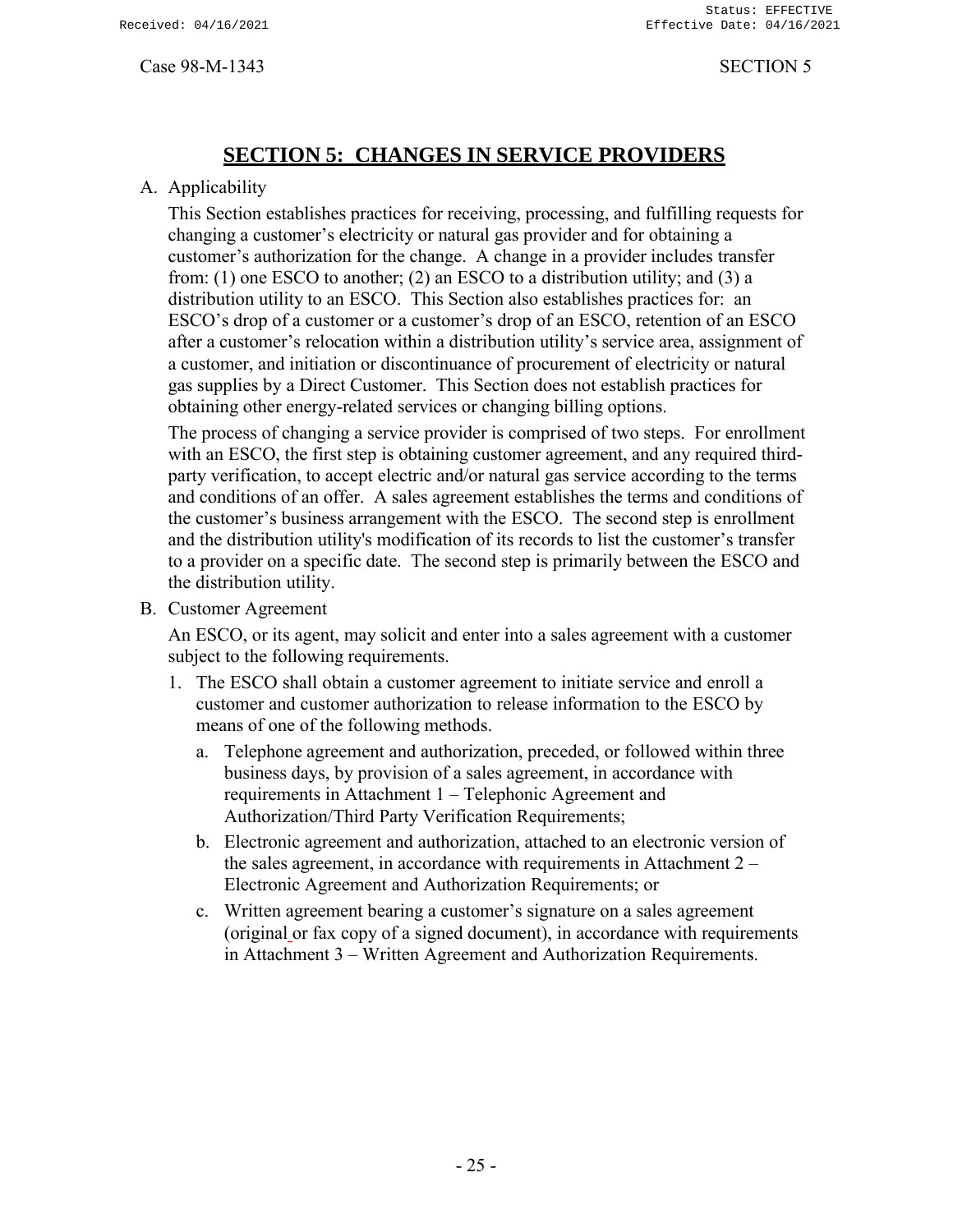- 2. For any sale resulting from either door-to-door or telephonic marketing, each enrollment is only valid with an independent third-party verification.
- 3. The ESCO shall provide residential customers the right to cancel a sales agreement within three business days after its receipt (cancellation period).
- 4. The standard Sales Agreements for each customer class shall include the following information written in plain language:
	- a. Terms and conditions applicable to the business relationship between the ESCO and the customer which includes:
		- 1. provisions governing the process for rescinding or terminating an agreement by the ESCO or the customer including provisions stating that a residential customer may rescind the agreement within three business days after its receipt;
		- 2. the placeholder for the price or how the price is determined, the terms and conditions of the agreement, including the term and end date, if any, of the agreement, the amount of the termination fee and the method of calculating the termination fee, if any, the amount of late payment fees, if applicable, and the provisions, if any, for the renewal of the agreement; and,
		- 3. a clear description of the conditions, if any, that must be present in order for savings to be provided to the customer, if savings are guaranteed.
	- b. Such contract shall also include on the first page thereof a Customer Disclosure Statement (the Statement). The text within this Statement shall state in plain language the terms and conditions described above and set forth in Attachment 4 – Sample Customer Disclosure Statement. When the form contract is used by the ESCO as its agreement with the customer, the Customer Disclosure Statement shall also contain the price term of the agreement. In the event that the text in the Statement differs from or is in conflict with a term stated elsewhere in the agreement, the term described by the text in the Statement shall constitute the agreement with the customer notwithstanding a conflicting term expressed elsewhere in the agreement.
	- c. Procedures for resolving disputes between the ESCO and a customer;
	- d. Consumer protections provided by the ESCO to the customer;
	- e. Method for applying payments and consequences of non-payment;
	- f. Any charges and fees, services, options or products offered by the ESCO;
	- g. Department contact information, including the Department ESCO hotline at 1- 888-697-7728;
	- h. ESCO contact information, including a local or toll-free number from the customer's service location, and procedures used for after-hours contacts and emergency contacts, including transfer of emergency calls directly to a distribution utility and/or an answering machine message that includes an emergency number for direct contact with the distribution utility.
	- i. A statement that the ESCO shall provide at least 15 calendar days' notice prior to any cancellation of service to a customer; and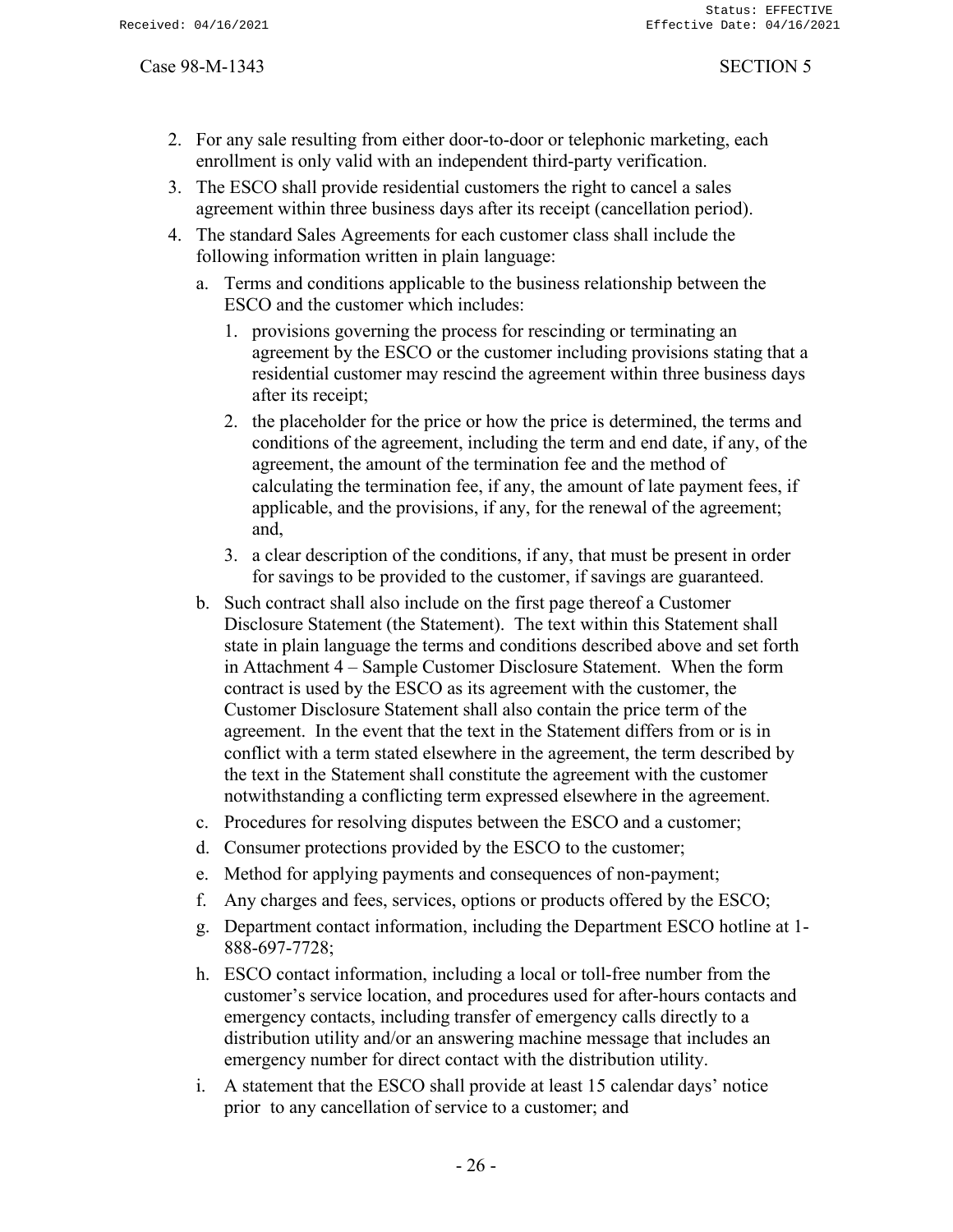- j. If a condition of service, a statement that the ESCO reserves the right to assign the contract to another ESCO.
- 5. Additional terms and conditions applicable to residential customers and customers solicited via door-to-door sales include:
	- a. Prepayments no agreement for the provision of energy by an ESCO shall require a prepayment. Where an ESCO is the billing party, it may offer a customer an option of prepayment. Any agreement providing for prepayment may be cancelled by the customer, without penalty within 90 calendar days from the date of such agreement. Any unused portion of the prepayment shall be returned to the customer within 30 business days following cancellation of the agreement.
	- b. Termination fees no agreement for the provision of energy by an ESCO shall require a termination or early cancellation fee in excess of either a) \$100 for any contract with a remaining term of less than 12 months; or b) \$200 for any contract with a remaining term of more than 12 months or; c) twice the estimated bill for energy services for an average month, provided that an estimate of an average monthly bill was provided to the customer when the offer was made by the ESCO along with the amount of any early termination fee. To calculate such average monthly bill, the ESCO may use an average of the customer's actual usage for the previous twelve months or if such data is unavailable at the time the offer is made apply the usage for a typical customer in that service classification as reported by the distribution utility or the Commission, and multiply it by the ESCO's estimate of the average annual rate that will be charged under the agreement.
	- c. Variable charges all variable charges must be clearly and conspicuously identified in all contracts, sales agreements and marketing materials.
	- d. Material changes and renewals no material changes shall be made in the terms or duration of any contract for the provision of energy by an ESCO without the express consent of the customer obtained under the methods authorized in the UBP. This shall not restrict an ESCO from renewing a contract by clearly informing the customer in writing, not less than thirty days nor more than sixty days prior to the renewal date, of the renewal terms and the customer's option to reject the renewal terms. A customer shall not be charged a termination fee as set forth in Section 5.B.3.1.a herein, if the customer objects to such renewal within three business days of receipt of the first billing statement under the agreement as renewed. Regarding contract renewals or an initial sales agreement that specifies that the agreement automatically renews, all changes to the terms of the contract, including changes to the commodity rate, product or service type, will be considered material and will require that the ESCO obtain the customer's express consent for renewal. Notwithstanding the forgoing, when an agreement renews as part of a month-to-month product which guaranteed savings compared to the distribution utility price, or renews to a new product which guaranteed savings compared to the distribution utility price, the customer's express consent for renewal is not required.
	- e. A renewal notice in the standardized format provided by the Department, must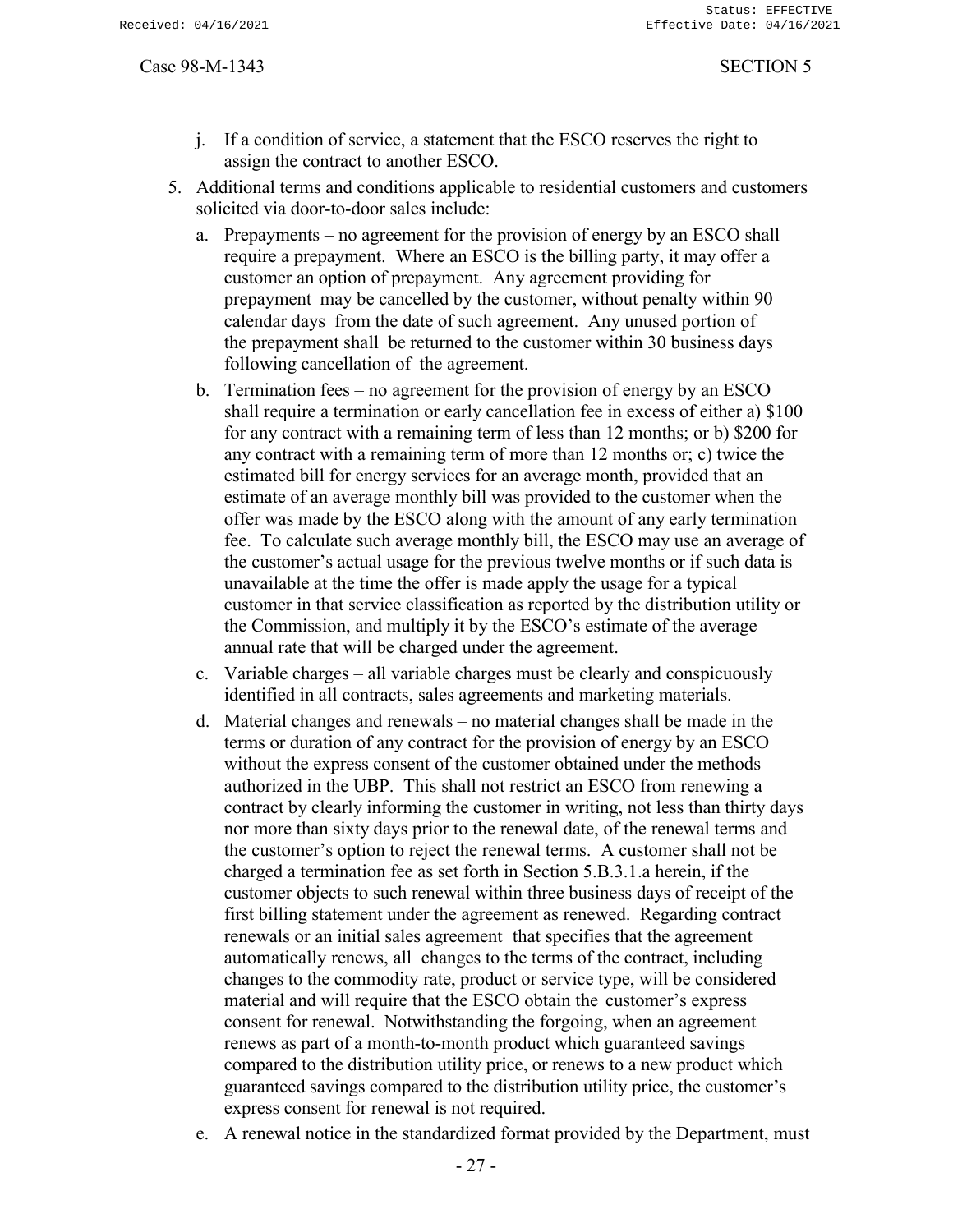be used.

- f. The renewal notice must be enclosed in an envelope which states in bold lettering: "IMPORTANT: YOUR [ESCO NAME] CONTRACT RENEWAL OFFER IS ENCLOSED. THIS MAY AFFECT THE PRICE YOU PAY FOR ENERGY SUPPLY."
- g. When a fixed-rate agreement is renewed as a fixed-rate agreement, the ESCO shall provide the customer with an additional notice before the issuance of the first billing statement under the terms of the contract as renewed, but not more than 10 days prior to the date of the issuance of that bill. This notice shall inform the customer of the new rate and of his or her opportunity to object to the renewal, without the imposition of any early termination fees, within three days of receiving the first billing statement under the terms of the contract as renewed.
- C. Provision of List of ESCOs to Customers

Distribution utilities shall offer to provide a customer who requests initiation of delivery service with an up-to-date list of ESCOs and provide the list at any time, upon request of any customer.

- D. Customer Enrollment Procedures
	- 1. An ESCO shall transmit:
		- a. An electric enrollment request to a distribution utility no later than 5 business days prior to the effective date of the enrollment.
		- b. A gas enrollment request to a distribution utility no later than 10 business days prior to the effective date of the enrollment.
		- c. The enrollment request shall contain at a minimum, the information required for processing set forth in Attachment 5, Enrollment Request.
	- 2. The distribution utility shall process enrollment requests in the order received.
	- 3. The distribution utility shall accept only one valid enrollment request<sup>1</sup> for each commodity per customer during a switching cycle. If the distribution utility receives multiple enrollment requests for the same customer during a switching cycle, it shall accept the first valid enrollment request and reject subsequent requests.
	- 4. An ESCO shall submit an enrollment request after it obtains customer authorization, and third-party verification where required, and it has provided the sales agreement to the customer. For telephonic enrollments, in which the ESCO sends the customer the sales agreement via US Mail, the ESCO shall provide for two business days for the customer to receive the sales agreement.
	- 5. After receipt of an enrollment request, the distribution utility shall, within one business day, acknowledge its receipt, and provide a response indicating rejection and the reason, or acceptance and the effective date for the change of provider.

<sup>1</sup> Criteria for determining the validity of an EDI transaction are described in the EDI processing protocols adopted in Case 98-M-0667, Electronic Data Interchange.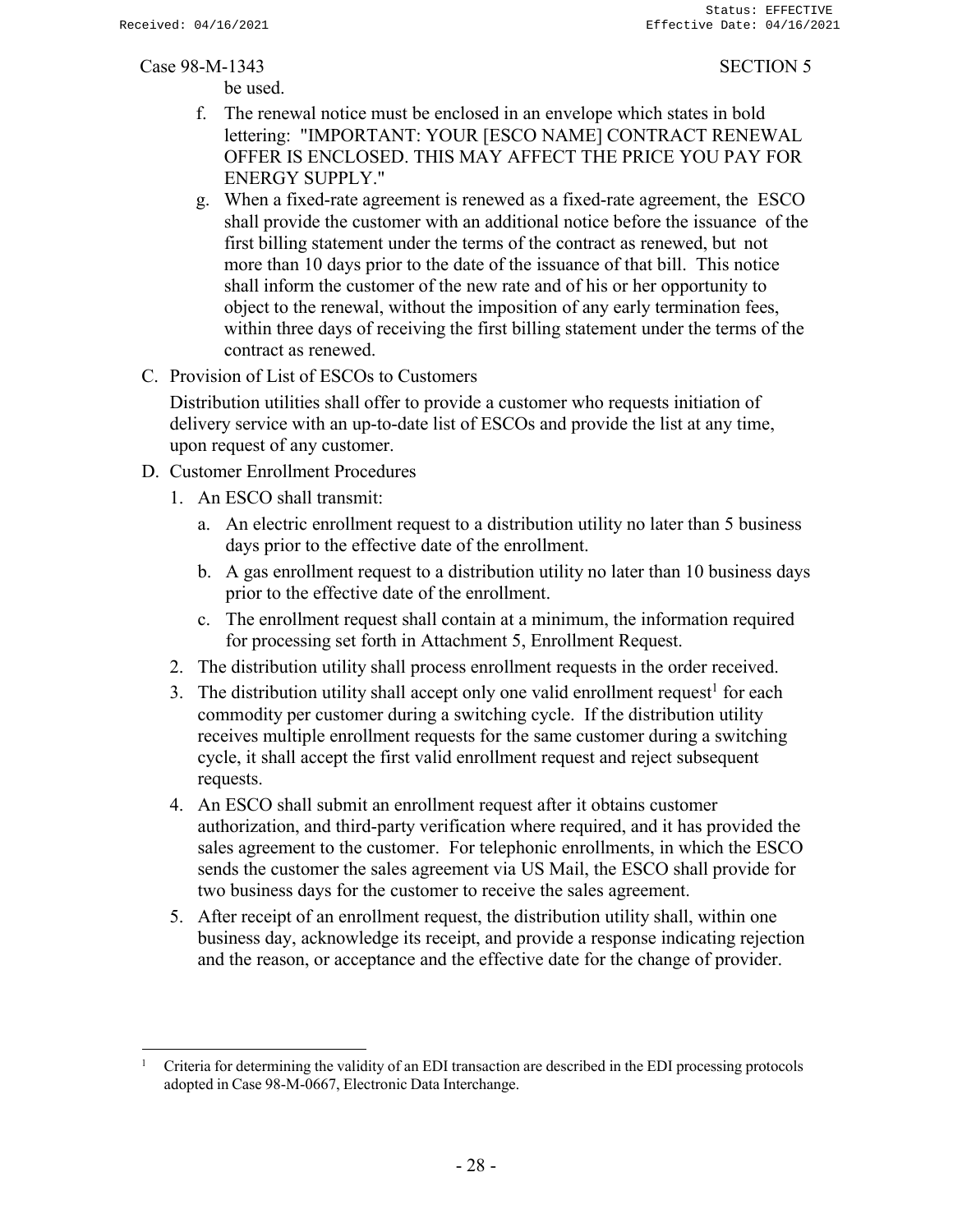- 6. Upon acceptance of an enrollment request, the distribution utility shall contemporaneously send a notice to the incumbent ESCO that the customer's service with that ESCO will be terminated on the effective date of the new enrollment. In the event that the distribution utility receives notice from the pending ESCO, the incumbent ESCO (with specific customer authorization for each cancellation), or the customer, prior to the effective date that a pending enrollment is cancelled, the distribution utility shall transmit a request to reinstate service to the incumbent ESCO, unless the incumbent ESCO previously terminated service to the customer or the customer requests a return to full utility service.
- 7. With the exception of a new installation use of an interim estimate of consumption or a special meter reading,<sup>1</sup> a change of providers is effective: for an electric customer, on the next regularly scheduled meter reading date; and, for a gas customer, on the next regularly scheduled meter reading date or the first day of the month, in accordance with provisions set forth in the distribution utility's  $\arcsin^{2}$  The distribution utility shall set the effective date, which shall be no sooner than 5 business days after receipt of an enrollment request. Service to new delivery customers is effective after the installation is complete and, if necessary, inspected.
- 8. An off-cycle change of an electric service provider is allowed no later than 15 calendar days before the date requested for the change if a new ESCO or a customer arranges for a special meter reading or agrees to accept an interim date for estimating consumption. The ESCO or customer is required to pay the cost for any special meter reading, in accordance with provisions set forth in the distribution utility's tariff. A change based upon an interim estimate of consumption or a special meter reading is effective on the date of the interim estimate or special meter reading. Off-cycle changes of gas service providers are allowed if the incumbent and new ESCO agree on an effective date no later than 15 calendar days following the request.
- E. Customer Notification
	- 1. The distribution utility shall send no later than one calendar day after acceptance of an enrollment request a verification letter to the customer notifying the customer of the acceptance. The notice shall inform the customer that if the enrollment is unauthorized or the customer decides to cancel it, the customer is required immediately to so notify the distribution utility and the pending ESCO.
	- 2 . Upon receipt of such cancellation, the distribution utility shall cancel the pending enrollment and reinstate the customer with the incumbent ESCO, if any, or the distribution utility, provided that the distribution utility is notified prior to the planned effective date. If the distribution utility is notified on or after the planned effective date, the change to the new provider shall occur and remain effective for

<sup>1</sup> If meters are read bimonthly and bills are issued monthly using estimated usage, the effective date for the interim months is the date usage is estimated for billing purposes.

<sup>2</sup> If meters are not read within two business days of the scheduled meter reading day, the distribution utility or MDSP shall estimate usage as of the scheduled meter reading day. The effective date for a change of provider is that date, except where changes of natural gas suppliers are scheduled for the first of the month.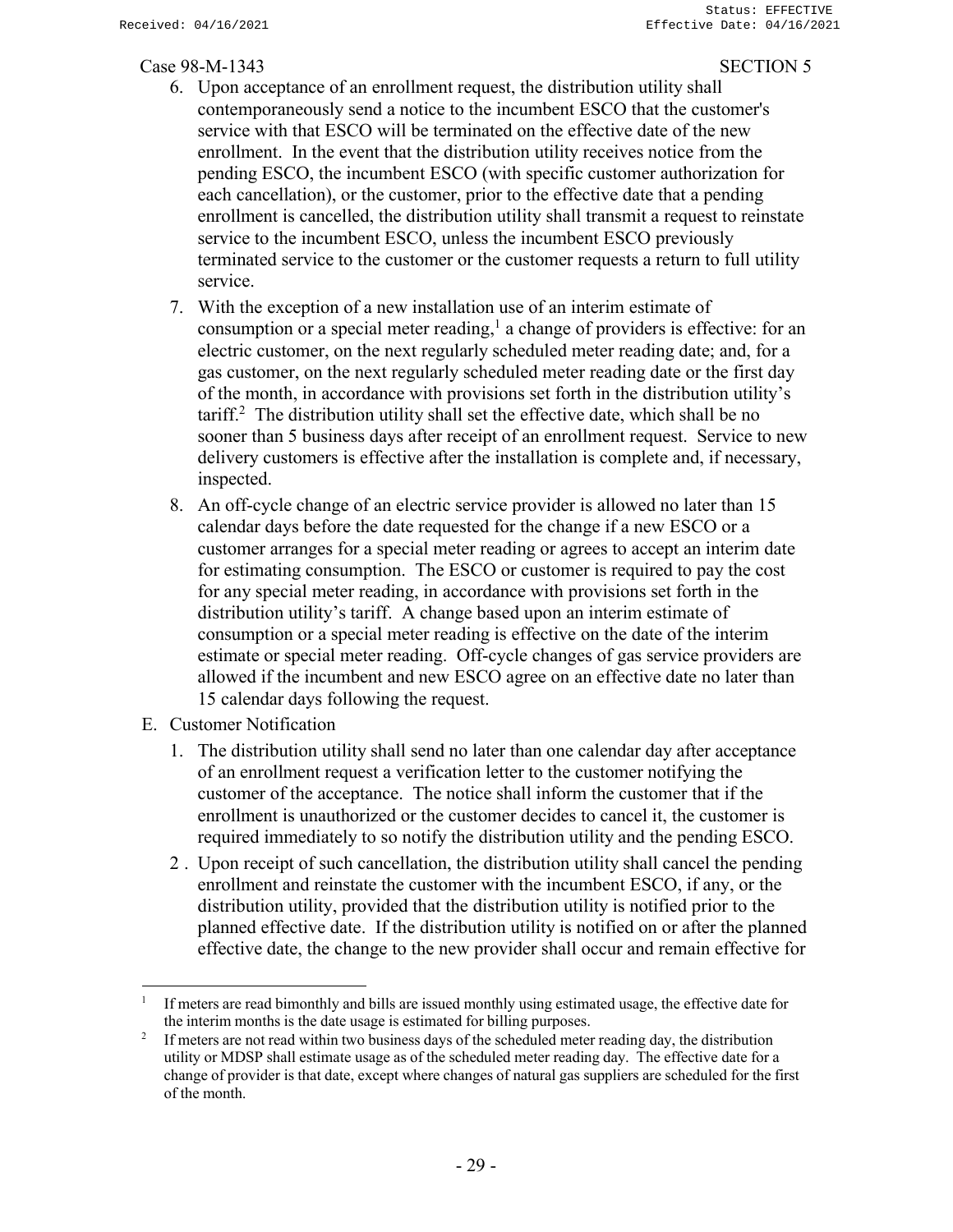one billing cycle. The customer shall return to full utility service at the end of the next switching cycle, unless the customer is enrolled by another ESCO in accordance with this section prior to the next switching cycle.

- 3. If a customer notifies the pending ESCO of such cancellation, the pending ESCO shall send a customer's drop request to the distribution utility within one business day.
- F. Rejection of Enrollment Requests

The distribution utility may reject an enrollment request for any of the following reasons:

- 1. Inability to validate the transaction;
- 2. Missing or inaccurate data in the enrollment request;
- 3. ESCO's ineligibility to provide service in the specified territory;
- 4. No active or pending delivery service;
- 5. A pending valid prior enrollment request; or
- 6. The account is coded as ineligible for switching.
- G. Customer Relocations Within a Service Territory
	- 1. A customer requesting relocation of service within a distribution utility's service territory and continuation of its ESCO service, arranges for continuation at the new location of delivery service by contacting the distribution utility and of commodity service by contacting the  $ESCO<sup>1</sup>$  Each provider contacted by the customer shall remind the customer of the need to contact the other provider to initiate the change in service or arrange for a conference call with the other provider and customer, and within two days, notify the other provider that a customer requested relocation of service.
	- 2. The distribution utility's representative shall inform the customer, or the customer's agent, and the ESCO of the effective dates, contingent upon the customer's approval, for discontinuance of service at one location and commencement of service at the new location. The ESCO shall confirm to the distribution utility that it shall continue service to the customer at the new location.
	- 3. In the event that the ESCO is unable or does not wish to continue service to the customer at the new location, the distribution utility shall provide full utility service to the customer.
- H. Customers Returning to Full Utility Service
	- 1 . A customer arranges for a return to full utility service by contacting either the ESCO or the distribution utility in accordance with this paragraph. An ESCO contacted by the customer shall, within one business day, process the customer's request to return to full utility service. A utility contacted by a customer shall remind the customer to contact the ESCO about the customer's returning to full

<sup>1</sup> In the Single Retailer Model, the customer contacts only its ESCO. The ESCO notifies the distribution utility of the customer's new service location and mailing address, if applicable. Direct customers contact only the distribution utility.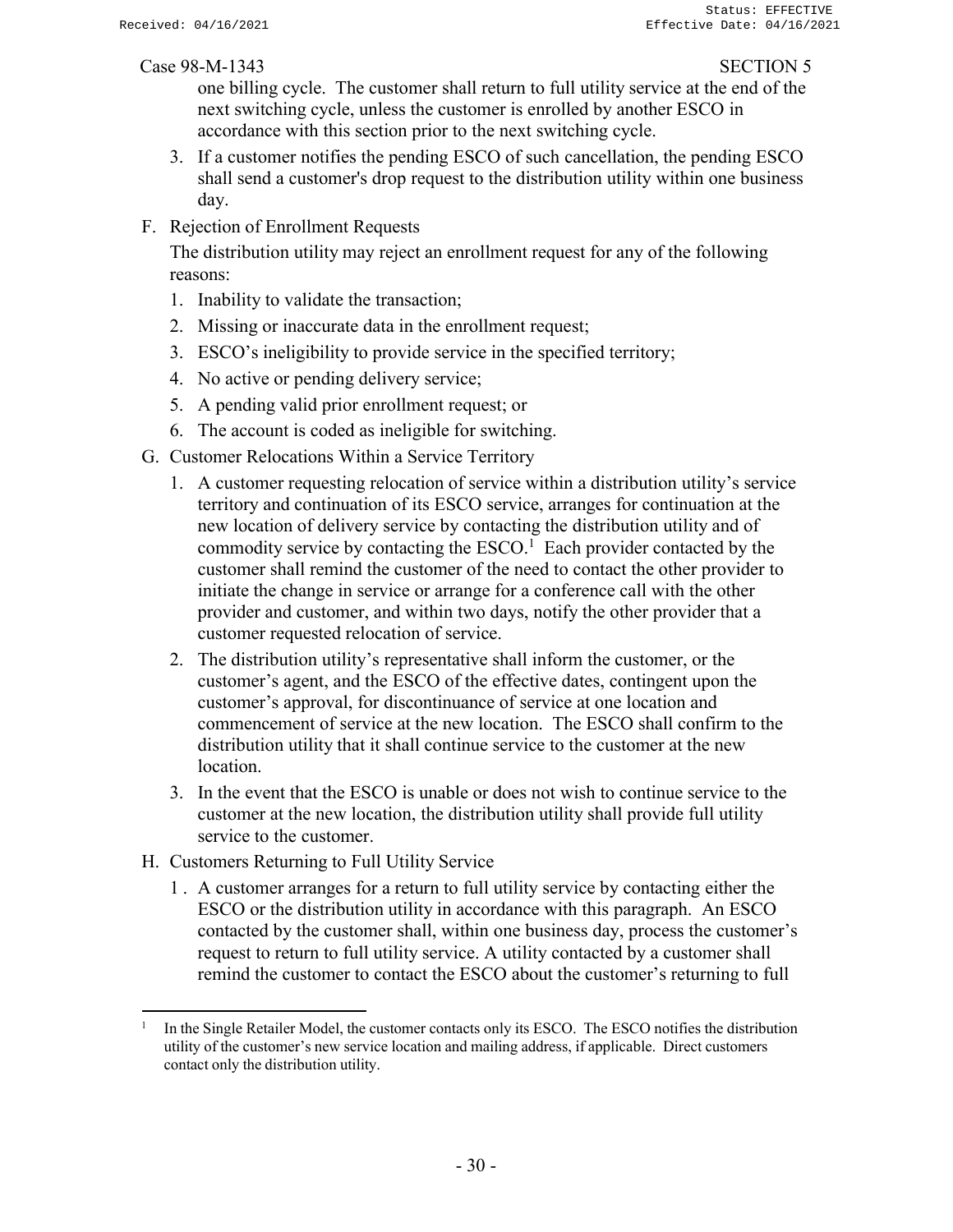utility service provided, however, that if the customer has already contacted the ESCO or wants to proceed without contacting the ESCO, the utility shall, within one business day, process the customer's request to return to full utility service. If a change to full utility service results in restrictions on the customer's right to choose another supplier or application of a rate that is different than the one applicable to other full-service customers, the distribution utility shall provide advance notice to the customer.

- 2. A Direct Customer that intends to change from procuring its own supplies to full utility service shall notify the distribution utility.
- 3. No ESCO shall transfer 5,000 or more customers during a billing cycle to full utility service, unless it provides no less than 60 calendar days' notice to the distribution utility and Department. The transfers shall occur on the customers' regularly scheduled meter reading dates, unless the distribution utility and ESCO agree to a different schedule.
- 4. The following process sets forth the steps for an ESCO's return of a customer to full utility service.
	- a. An ESCO may discontinue service to a customer and return the customer to full utility service provided that the ESCO notifies the customer and the distribution utility no later than 15 calendar days before the effective date of the drop. The ESCO's right to discontinue service to any customer is subject to any limitations contained in its sales agreement.
	- b. An ESCO's notice to retail customers shall provide the following information:
		- 1. Effective date of the discontinuance, established by the distribution utility, unless the ESCO arranged for an off-cycle date;
		- 2. Statement that the customer has the option to select another ESCO receive full utility service from the distribution utility, or, if available in the distribution utility's service area and the customer is eligible, accept random assignment by the distribution utility to an ESCO; and,
		- 3. Statement that customer shall receive full utility service until the customer selects a new ESCO and the change in providers is effective, unless the distribution utility notified the customer that it will terminate its delivery service on or before the discontinuance date.
	- c. The ESCO shall provide a sample form of the notice it plans to send to its customers when it transfers 5,000 or more customers to the Department for review no later than five calendar days before mailing the notice to customers.
- I. New Delivery Customers
	- 1. A customer may initiate distribution utility delivery service and subsequently enter into a customer agreement with an ESCO for commodity supply or arrange for both services at the same time.
	- 2. A customer may authorize an ESCO to act as the customer's agent (ESCO agent) in establishing distribution utility service. The ESCO agent shall retain, and produce upon request, documentation that the customer authorized the ESCO to act as the customer's agent.
	- 3. An ESCO acting as a customer's agent shall establish a new delivery account on behalf of the customer and enroll the customer with the distribution utility so that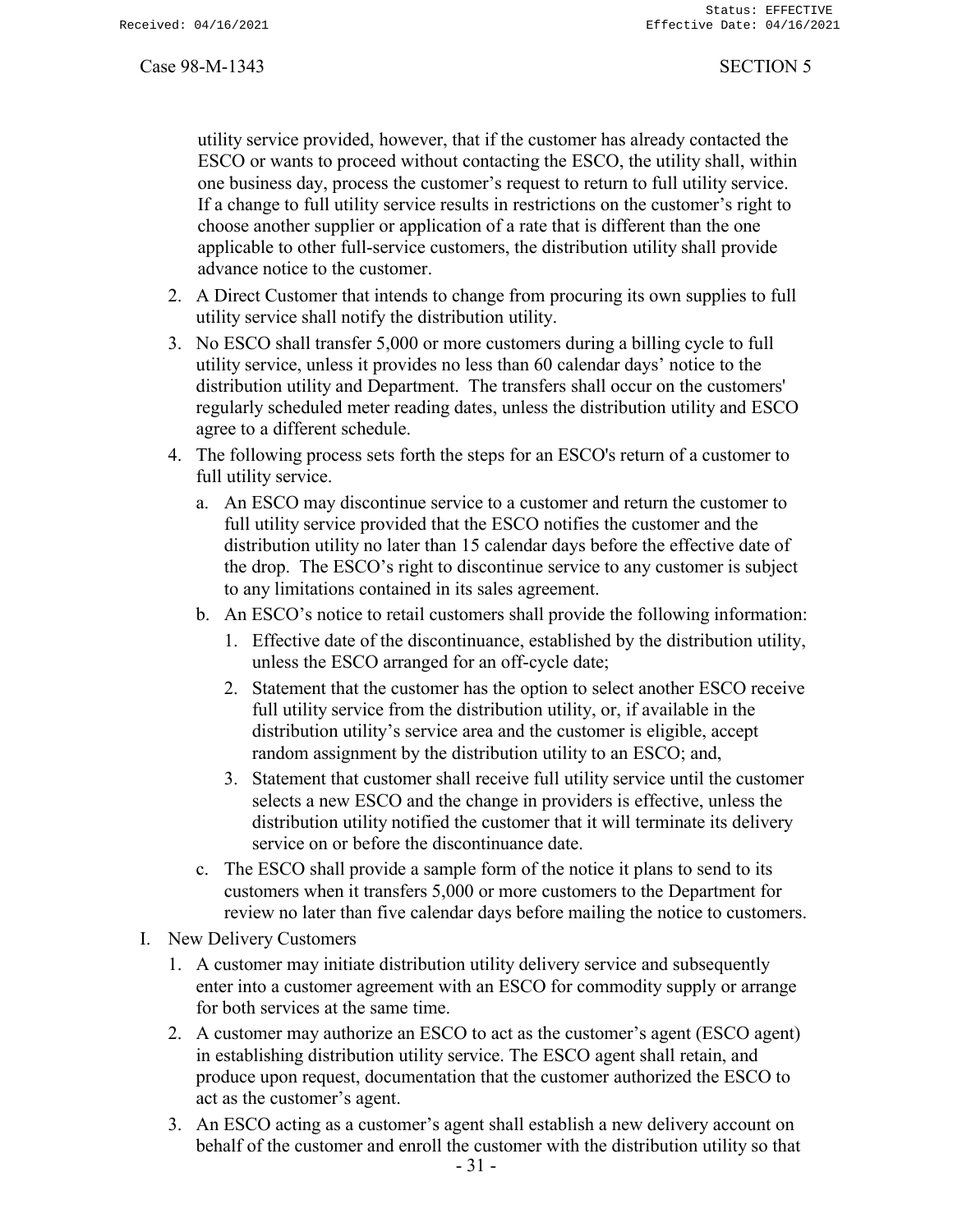ESCO commodity service commences when distribution utility delivery service begins. The ESCO shall retain, and produce upon request, documentation that the customer authorized the ESCO to act as the customer's agent. An ESCO that is a customer's agent is authorized to submit the customer's application for new delivery service, in compliance with requirements for such applications stated in the law, rules and distribution utility tariffs. An ESCO shall provide the customer's name, service address and, if different, mailing address, telephone number, customer's requested service date for initiation of delivery service, and information about any special need customers, including any need for life support equipment. An ESCO shall refer a customer directly to a distribution utility for arrangement of distribution related matters, such as contribution-in-aid of construction and construction of facilities necessary to provide delivery service and settling of arrears and posting security.

- 4. Upon a customer's application for service, the distribution utility shall provide an ESCO with the effective date for initiation of delivery service and any other customer information provided to an ESCO in an acceptance of an enrollment request. The distribution utility may notify the customer of the acceptance.
- J. Multiple Assignments of Sales Agreements
	- 1. An ESCO may assign all or a portion of its sales agreements to other ESCOs provided that the assigned sales agreements clearly authorize such assignments or the ESCO provides notice to its customers prior to the assignments and an opportunity for each customer to choose another ESCO or return to full utility service. An ESCO shall provide a written notice no later than 30 calendar days prior to the assignment or transfer date to each customer and distribution utility. The notice to the distribution utility shall include a copy of the assignment document, with financial information redacted, executed by the officers of the involved ESCOs, and a copy of the notice sent to the customer, or, if a form notice, a copy of the form and a list of recipients.
	- 2. The assignment documents shall specify the party responsible for payment or reimbursement of any and all sums owed under any distribution utility tariff or Federal Energy Regulatory Commission tariff and any service agreements relating thereto, and under any agreements between ESCOs and distribution utilities and between ESCOs and their customers.
	- 3. An ESCO's notices to customers shall provide the following information:
		- a. Effective date of the assignment;
		- b. The name, mailing and e-mail addresses, and telephone number of the assigned ESCO; and,
		- c. Any changes in the prices, terms and conditions of service, to the extent permitted by the sales agreement.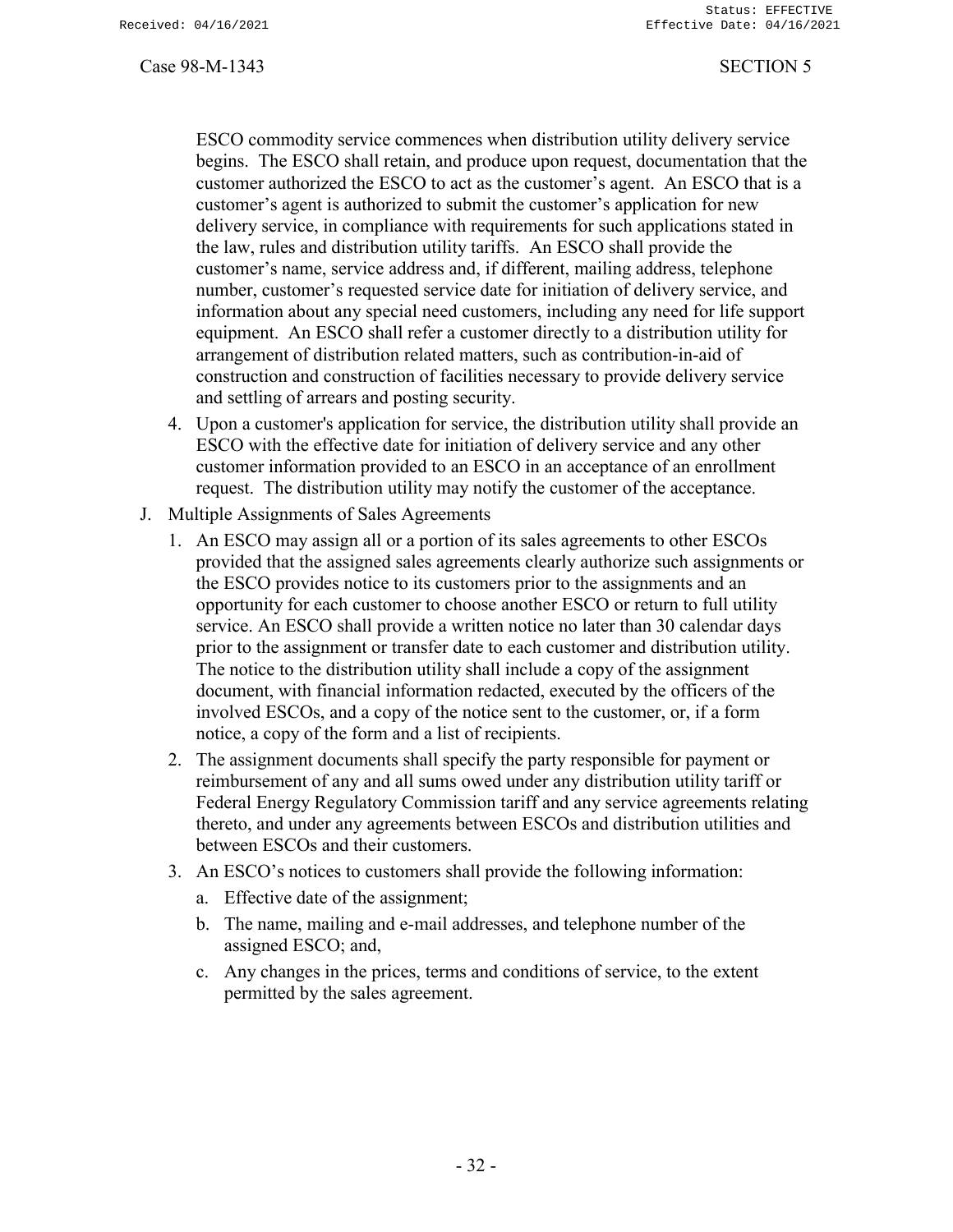- 4. The ESCO shall provide sample forms and any major modifications of such notices to the Department for review no later than five calendar days before mailing them to customers.
- 5. The distribution utility shall, within two business days after receipt of an assignment request, acknowledge and initiate processing of the request and send written notice of the request to the ESCO's assigned customer.
- K. Unauthorized Customer Transfers
	- 1. A change of a customer to another energy provider without the customer's authorization, commonly known as slamming, is not permitted. The distribution utility shall report slamming allegations to the Department on at least a monthly basis.
	- 2. An ESCO that engages in slamming shall refund to a customer the difference between charges imposed by the slamming ESCO that exceed the amount the customer would have paid its incumbent provider and pay any reasonable costs incurred by the distribution utility to change the customer's provider from the ESCO that engaged in slamming to another provider.
	- 3. ESCOs shall retain two years or for the length of the sales agreement whichever is longer, documentation of a customer's authorization to change providers. Such documentation shall comply with the requirements described in Attachments 1, 2 or 3.
- L. Lists of ESCO Customers, Budget Billing, Charges and Fees
	- 1. A distribution utility, upon an ESCO's request, shall provide at no charge, once each calendar quarter, a list of the ESCO's customers at the time of the request and, monthly, the number of accounts enrolled with an ESCO and the ESCO's sales (kWh and/or dekatherms). ESCOs may obtain such customer lists at other times for cost-based fees set forth in distribution utility tariffs.
	- 2. A distribution utility shall adjust its bills rendered under a budget billing plan on the effective date for changing a provider and include the adjustments in the customer's next bill.
	- 3. Upon enrollment of a distribution utility customer with an ESCO or return of an ESCO customer to full utility service, a distribution utility shall impose no restrictions on the number or frequency of changes of gas or electricity providers, except as provided in this paragraph. The distribution utility shall accept only one valid enrollment request for each commodity per customer during a switching

cycle. If multiple requests are received for the same customer during a switching cycle, the distribution utility shall accept the first valid enrollment request and reject subsequent enrollment requests.

- 4. A distribution utility shall impose no charge for changing a customer's gas or electricity provider.
- 5. A distribution utility may establish a fee in its tariffs for a special meter reading.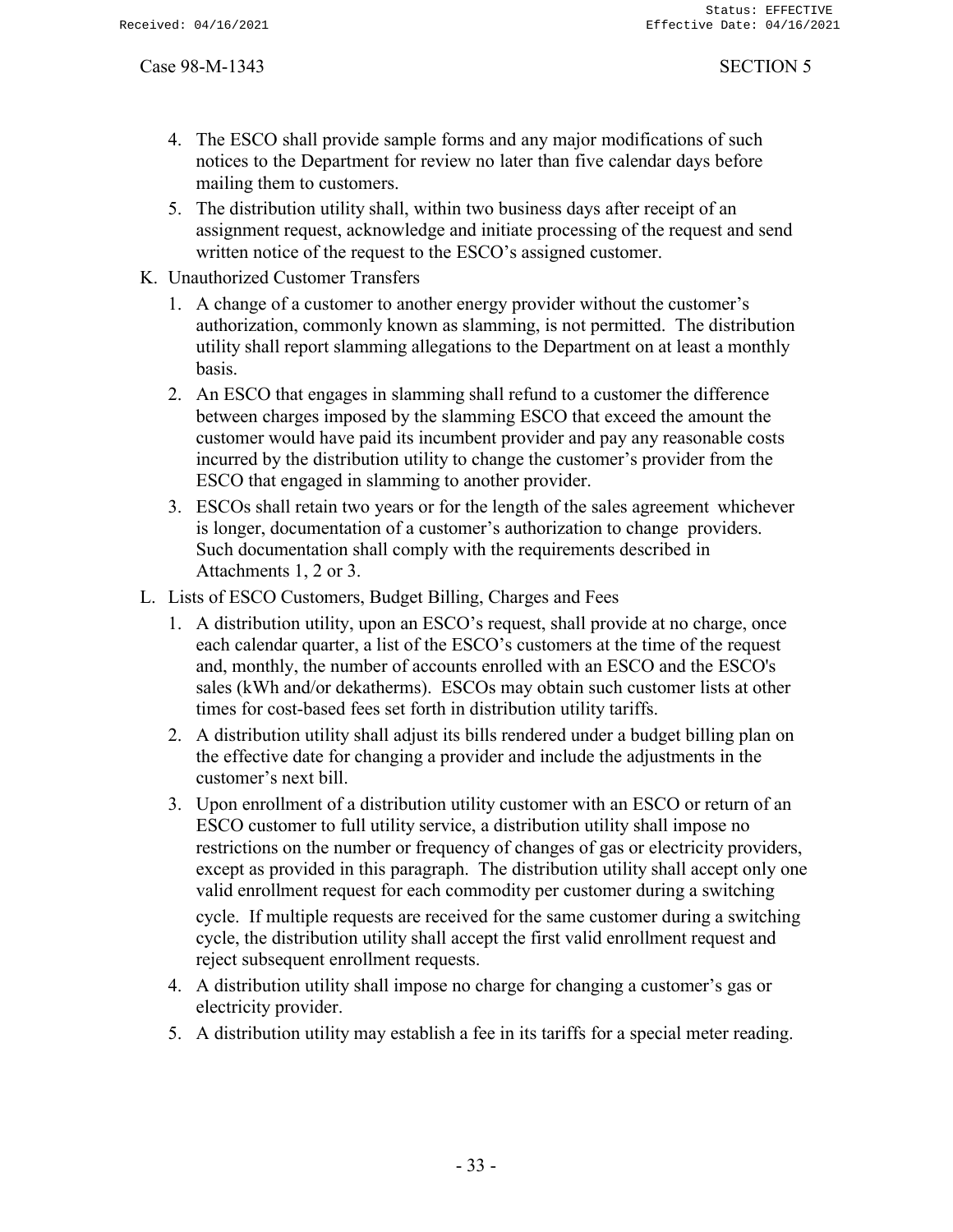# **Attachment 1**

### **Telephonic Agreement and Authorization/Third Party Verification Requirements**

- A. A voice-recorded verification is required to enter into a telephonic agreement or a door to door agreement, with a customer to initiate service and begin enrollment. Use of either an Independent Third Party or an Integrated Voice Response system to obtain customer authorization is required for any telephone solicitation or sales resulting from door-to-door marketing. Verification by an Independent Third Party or an Integrated Voice Response system shall be recorded and conducted without the ESCO marketing representative's presence, either on the telephone or in person. A voice-recorded verification shall verify the following information to substantiate the customer's agreement or authorization:
	- 1. Do you understand that this conversation is recorded and that oral acceptance of the [ESCO name]'s offer is an agreement to initiate service and begin enrollment?
	- 2. Is it [specific date] at [specific time]?
	- 3. Do you understand that the marketing representative represents [specific ESCO] and that [specific ESCO] is not the distribution utility?
	- 4. If the sale was conducted through door-to-door marketing, has the marketer left the premises?
	- 5. Are you [specify customer's name]/Please state your name (or is your company name [specify company name]/Please state your company's name)?
	- 6. Do you live at [specific address]/Please state your address (or is your company located at [specify company address]/Please state your company's address)?
	- 7. Is your email address [specific e-mail address] /Please provide your email address (if the customer chose to provide it)?
	- 8. Is your distribution utility account number [specify account number]/ Please state your distribution utility account number?
	- 9. Are you the primary account holder or do you have authority to make changes to this account?
	- 10. If the sale was conducted through door-to-door marketing: did the ESCO marketing representative provide you with the sales agreement, his/her business card or contact information and leave a copy of the ESCO Consumer Bill of Rights?
	- 11. If the sale was conducted through telemarketing: did the ESCO marketing representative offer to mail you a copy of the ESCO Consumer Bill of Rights or did the ESCO marketing representative tell you how to find the ESCO Consumer Bill of Rights online?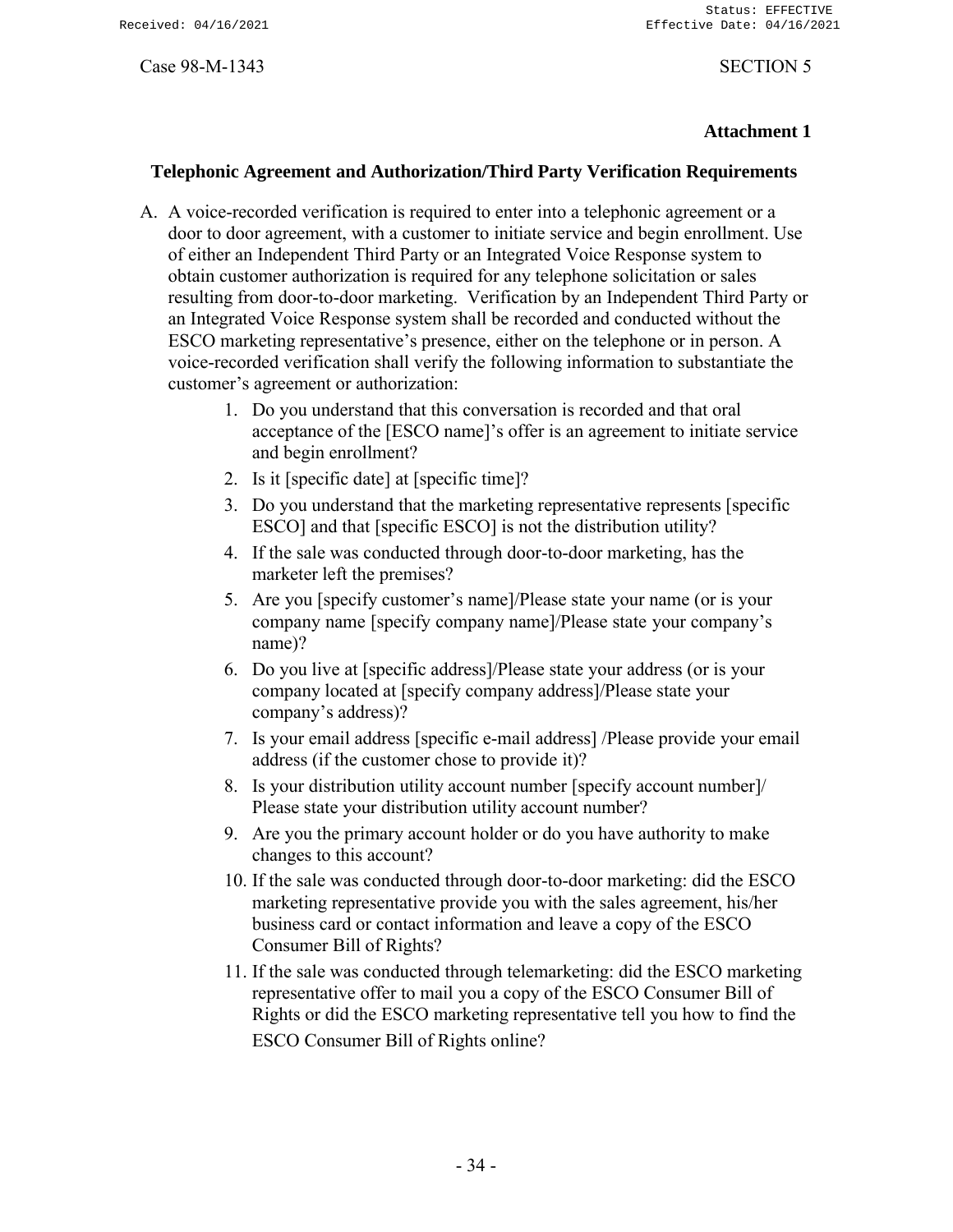- 12. Did you agree to the terms of service as reviewed with you by the [ESCO name] representative on [INSERT ENROLLMENT DATE]?
	- a. The price of (electricity and/or natural gas) under the contract is for months (years).
	- b. Or the price of (electricity and/or natural gas) under the contract is a variable rate and will vary month-to-month.
	- c. The early termination fee (if any) is (this may be a methodology instead of a dollar amount).
- 13. If savings is guaranteed (compared to the utility rate), a plain description of the type of savings and the conditions that must be present in order for the customer to be eligible for savings. If savings is not guaranteed (as compared to the utility supply service) a statement indicating such;
- 14. Please be advised that energy supply will be provided by the ESCO, and that energy delivery shall continue to be provided by your utility and the utility will also be available to respond to leaks or other emergencies should they occur;
- 15. Do you authorize the release of the following information from your distribution utility: [specify information] and do you understand that you may rescind this authorization at any time by calling [specify toll free number] or e-mailing [specify e-mail address]?
- 16. For residential enrollments only: Do you understand that you may rescind the agreement within three business days after its receipt by [describe how such rescission can be accomplished] and if you do not rescind the agreement, an enforceable agreement will be created?
- B. The ESCO, or its agent, shall provide a copy of any Customer Disclosure Statement and sales agreement to the customer by mail, e-mail or fax within three business days after the telephone agreement and independent third-party verification occurs. The sales agreement shall set forth the customer's rights and responsibilities and describe the offer in detail, including the specific prices, terms, and conditions of ESCO service. Such agreement shall be substantially the same, in form and content, as the sample contract submitted to the Department pursuant to Section 2.B.1.b.
- C. The independent third-party verification shall be conducted in the same language used in marketing or sales materials presented to the customer and communicated clearly and in plain language.
- D. An ESCO shall retain independent third-party verification records for two years from the effective date of the agreement and/or authorization or for the length of the sales agreement whichever is longer. In the event of any dispute involving agreement. authorization and/or the independent third-party verification, the ESCO shall make available the audio recording of the customer's agreement and/or authorization, including the

independent third-party verification within five business days after a request from the Department.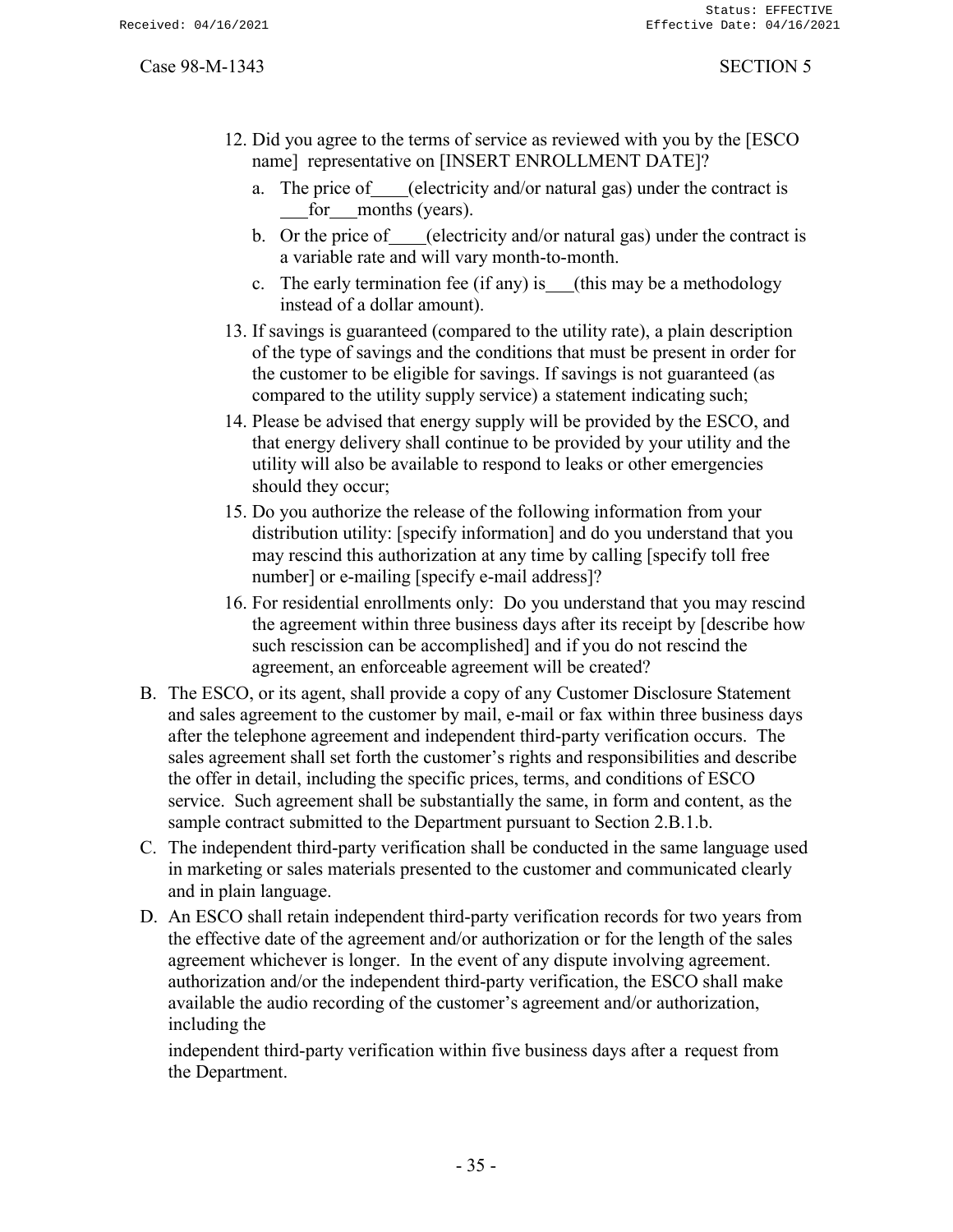# **Attachment 2**

# **Electronic Agreement and Authorization Requirements**

- A. To enter into an electronic agreement with a customer to initiate service and begin enrollment or to obtain customer authorization for release of information, an ESCO, or its agent, shall electronically record communications with the potential customer. As required in Section 5, the Electronic Agreement and authorization may also require an independent third-party verification call, which must include the information in Attachment 1. An ESCO shall provide the following electronic information, as applicable, to substantiate the customer's agreement and/or authorization:
	- 1. A statement that electronic acceptance of a sales agreement is an agreement to initiate service and begin enrollment;
	- 2. The Customer Disclosure Statement and the sales agreement containing the prices, terms and conditions applicable to the customer, which, if printed as a physical document, would be substantially the same, in form, and content, as the sample contract submitted to the Department pursuant to Section 2.B.1.b.
	- 3. If savings are guaranteed, or guaranteed under only certain circumstances, the ESCO must provide a written statement which includes a plain language description of the conditions that must be present in order for the savings to be provided;
	- 4. An identification number and date to allow the customer to verify the specific sales agreement to which the customer assents;
	- 5. A statement from the ESCO that energy supply will be provided by the ESCO, and that energy delivery shall continue to be provided by the customer's utility; and that said utility will also be available to respond to leaks or other emergencies should they occur;
	- 6. A requirement that the customer accept or not accept the sales agreement by clicking the appropriate box, displayed as part of the terms and conditions; after the customer clicks the appropriate box to accept the sales agreement, the system shall display a conspicuous notice that the ESCO accepts the customer;
	- 7. Use of an electronic process that prompts a customer to print or save the sales agreement and provides an option for the customer to request a hard copy of the sales agreement; an ESCO shall send the hard copy by mail within three business days after a customer's request;
	- 8. A description of the types of information that the ESCO needs to obtain from a distribution utility or MDSP and the purposes of its use, a request that the customer provide authorization for release of this information, and the effective duration of the authorization;
	- 9. A requirement that the customer agree or not agree to provide such authorization by clicking the appropriate box, displayed as part of the terms and conditions;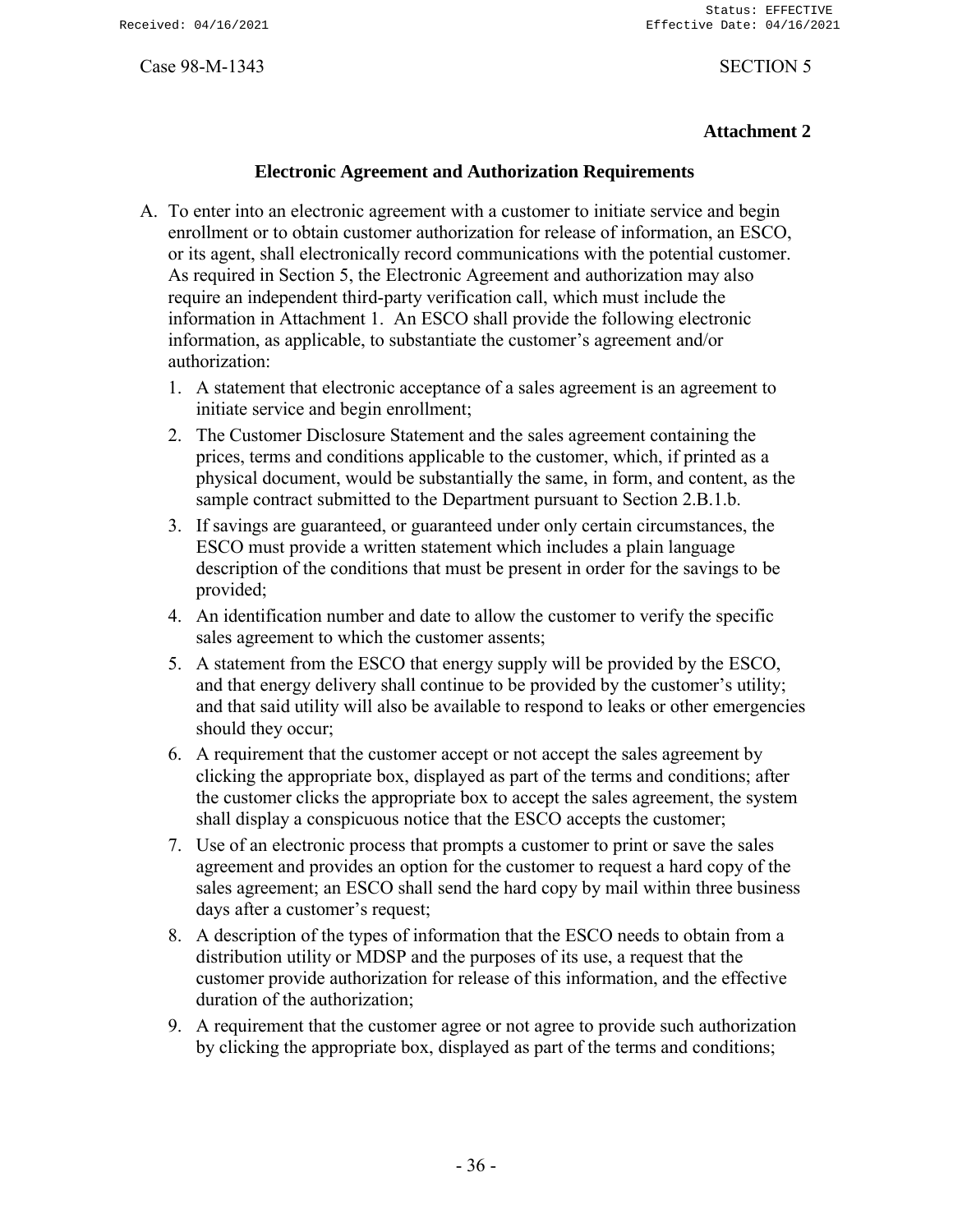- 10. A statement that a residential customer may rescind the agreement and authorization within three business days after electronic acceptance of the sale agreement; a statement that a customer may rescind the authorization for release of information at any time; provision of a local or toll-free telephone number, and/or an e-mail address for these purposes; upon cancellation of the agreement, the ESCO shall provide a cancellation number;
- 11. Verification of the date and time of the electronic agreement and authorization; and
- 12. Provision by the customer of the customer's name, address, distribution utility customer account number, and any additional information to verify the customer's identify.
- B. The ESCO shall, within three business days of any final agreement to initiate service to a customer, send an electronic confirmation notice to the customer at the customer's e-mail address.
- C. The ESCO shall use an encryption standard that ensures the privacy of electronically transferred customer information, including information relating to enrollment, renewal, re-negotiation, and cancellation.
- D. Upon request of a customer, the ESCO shall make available additional copies of the sales agreement throughout its duration. An ESCO shall provide a toll-free telephone number and e-mail address for a customer to request a copy of the sales agreement.
- E. An ESCO shall retain documentation of a customer's agreement in a retrievable format for two years from the effective date of the customer's acceptance and/or authorization or for the length of the sales agreement whichever is longer. In the event of any dispute involving an electronic agreement or authorization, the ESCO shall provide a copy of the customer's acceptance of the sales agreement and/or authorization for release of information or provide on-line access to the acceptance and/or authorization within five calendar days after a request from the Department.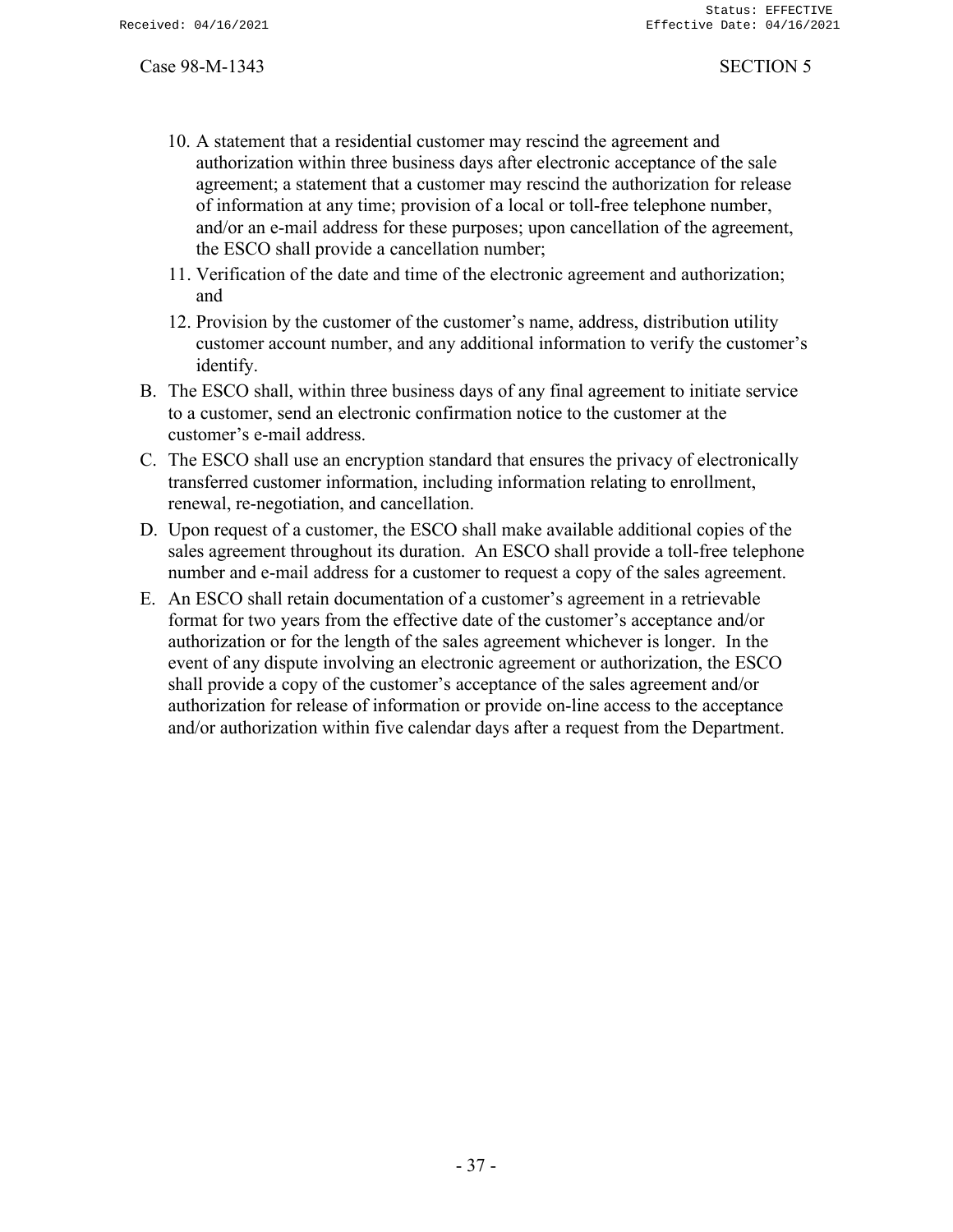# **Attachment 3**

# **Written Agreement and Authorization Requirements**

- A. An ESCO may enter into a written agreement (original or fax copy of a signed document) with a customer to initiate service and begin enrollment or to obtain customer authorization for release of information. As required in Section 5, the Electronic Agreement and authorization may also require an independent third-party verification call, which must include the information in Attachment 1. A sales agreement shall contain, in addition to the Customer Disclosure Statement discussed in UBP Section 2.B.1.b.2, the following information, as applicable:
	- 1. A statement that a signature on a sales agreement is an agreement to initiate service and begin enrollment;
	- 2. A description of the specific prices, terms, and conditions of ESCO service applicable to the customer, which is substantially the same, in form and content, as the sample contract submitted to the Department pursuant to Section 2.B.1.b and, if savings are guaranteed, or guaranteed under only certain circumstances, the ESCO must provide a plain language description of the conditions that must be present in order for the savings to be provided;
	- 3. A description of the types of information that the ESCO needs to obtain from a distribution utility or MDSP, the purposes of its use, and effective duration of the authorization;
	- 4. A statement that acceptance of the agreement is an authorization for release of such information;
	- 5. A customer signature and date; the sales agreement shall be physically separate from any check, prize or other document that confers any benefit on the customer as a result of the customer's selection of the ESCO;
	- 6. A statement that a residential customer may rescind the agreement within three business days after signing the sales agreement; a statement that a customer may rescind the authorization for release of information at any time; provision of a local, toll-free telephone number, and/or e-mail address for these purposes; the customer may fax a copy of a signed sales agreement to the ESCO; upon cancellation of the agreement, the ESCO shall provide a cancellation number; and
	- 7. The customer's name, mail and any e-mail address (if the customer chooses to provide it), distribution utility account number, and any additional information to verify the customer's identify.
	- 8. A statement from the ESCO that energy supply will be provided by the ESCO, and that energy delivery shall continue to be provided by the customer's utility; and that said utility will also be available to respond to leaks or other emergencies should they occur;
- B. ESCOs shall retain written agreements and/or authorizations for two years from the effective date of the agreement and/or authorization or for the length of the agreement whichever is longer. In the event of any dispute involving a sales agreement or authorization, the ESCO shall provide a copy of the sales agreement and/or authorization within five business days after a request from the Department.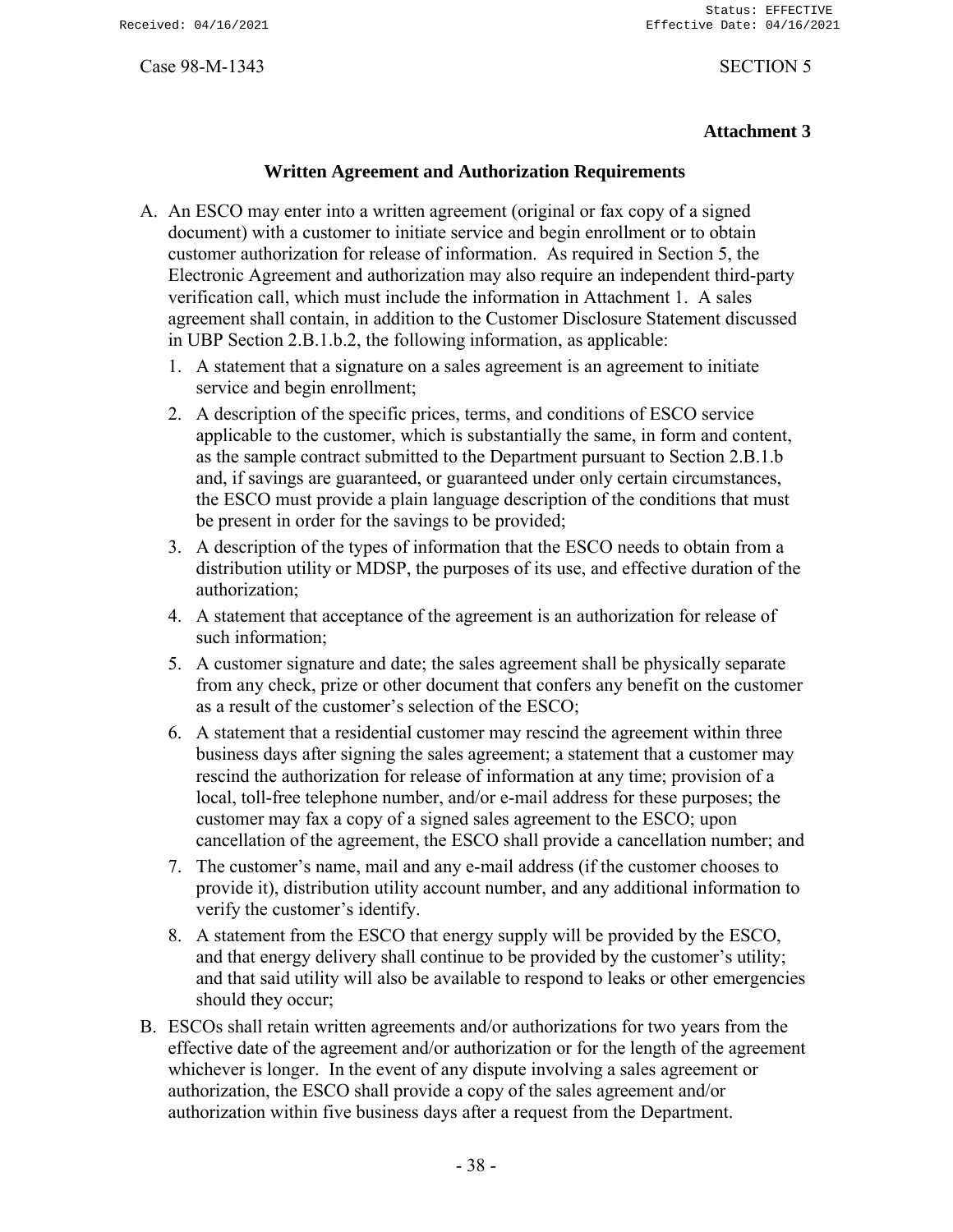Status: EFFECTIVE Effective Date: 04/16/2021

Case 98-M-1343 SECTION 5

# **Attachment 4**

| Price                                                                |  |
|----------------------------------------------------------------------|--|
| Fixed or Variable and, if variable, how the<br>price is determined   |  |
| Length of the agreement and end date                                 |  |
| Process customer may use to rescind the<br>agreement without penalty |  |
| Amount of Early Termination Fee and method<br>of calculation         |  |
| Amount of Late Payment Fee and method of<br>calculation              |  |
| Provisions for renewal of the agreement                              |  |
| Conditions under which savings to the<br>customer are guaranteed     |  |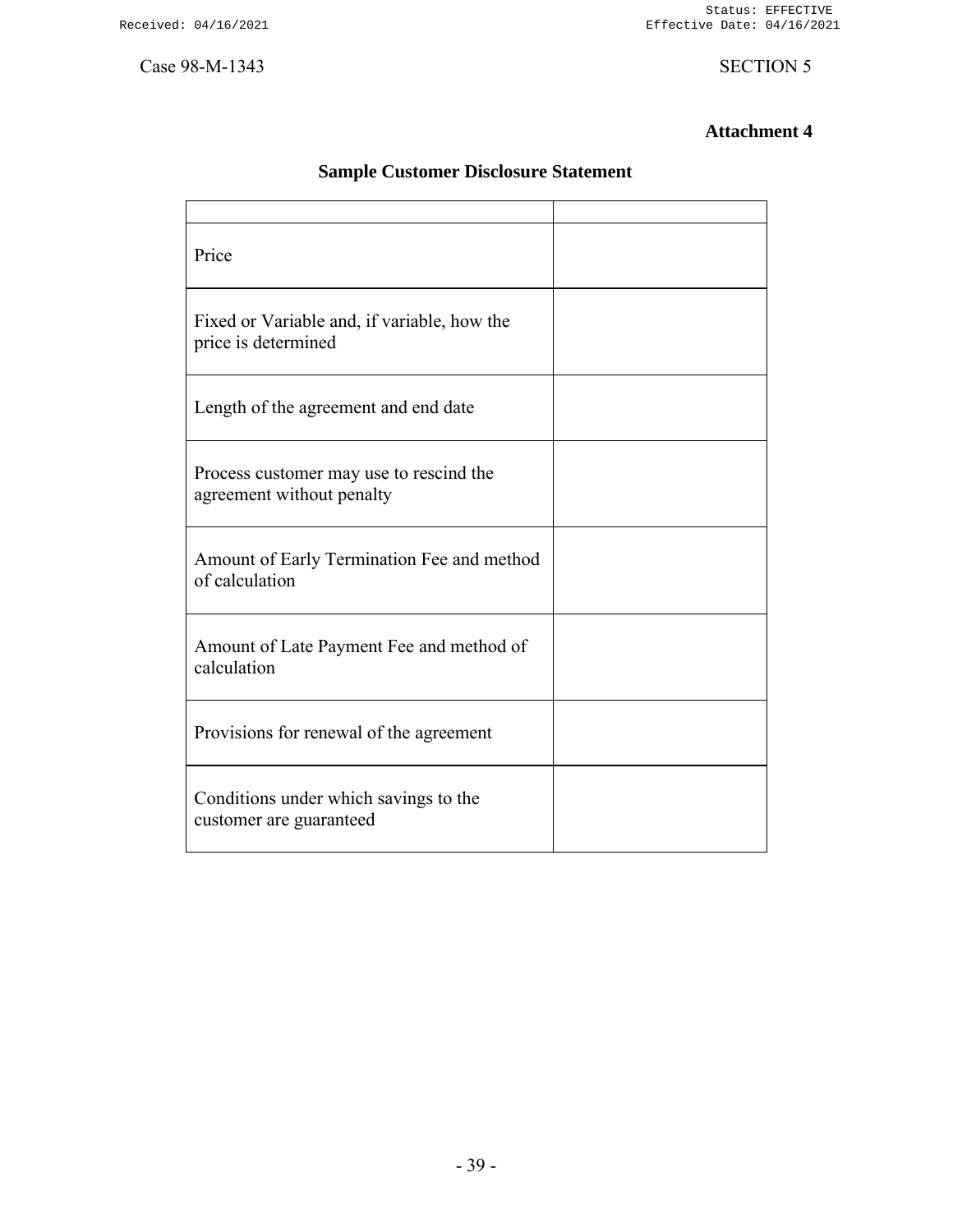# **Attachment 5**

# **Enrollment and Drop Requests Information Requirements**

- A. An ESCO shall provide the following information for enrollment requests, and an ESCO or distribution utility shall provide the following information for drop requests:
	- 1. Utility ID (DUNS# or tax ID);
	- 2. ESCO ID (DUNS# or tax ID);
	- 3. Commodity requested (electric or gas); and,
	- 4. Customer's utility account number (including check digit, if applicable).
- B. The following information is required for enrollment requests:
	- 1. Customer's bill option;
	- 2. For distribution utility rate ready consolidated billing:
		- a. an ESCO's fixed charge, commodity price, sales and use tax rate or rate code;
		- b. ESCO customer account number;
		- c. budget billing status indicator; and,
		- d. tax exemption percent and portion taxed as residential.
	- 3. For Single Retailer Model: special needs indicator;
	- 4. For gas service: gas capacity assignment/obligation indicator, and, if applicable, gas pool ID, gas supply service options, and human needs indicator;
	- 5. For electric service: indicator for a partial requirements customer, if applicable.
- C. The following information is required for drop requests:
	- 1. Reason for the drop;
	- 2. For distribution utility request, service end date;
	- 3. For ESCO initiated request, effective date of customer move, if applicable; and
	- 4. For ESCO initiated request in Single Retailer Model, customer's service and mailing address.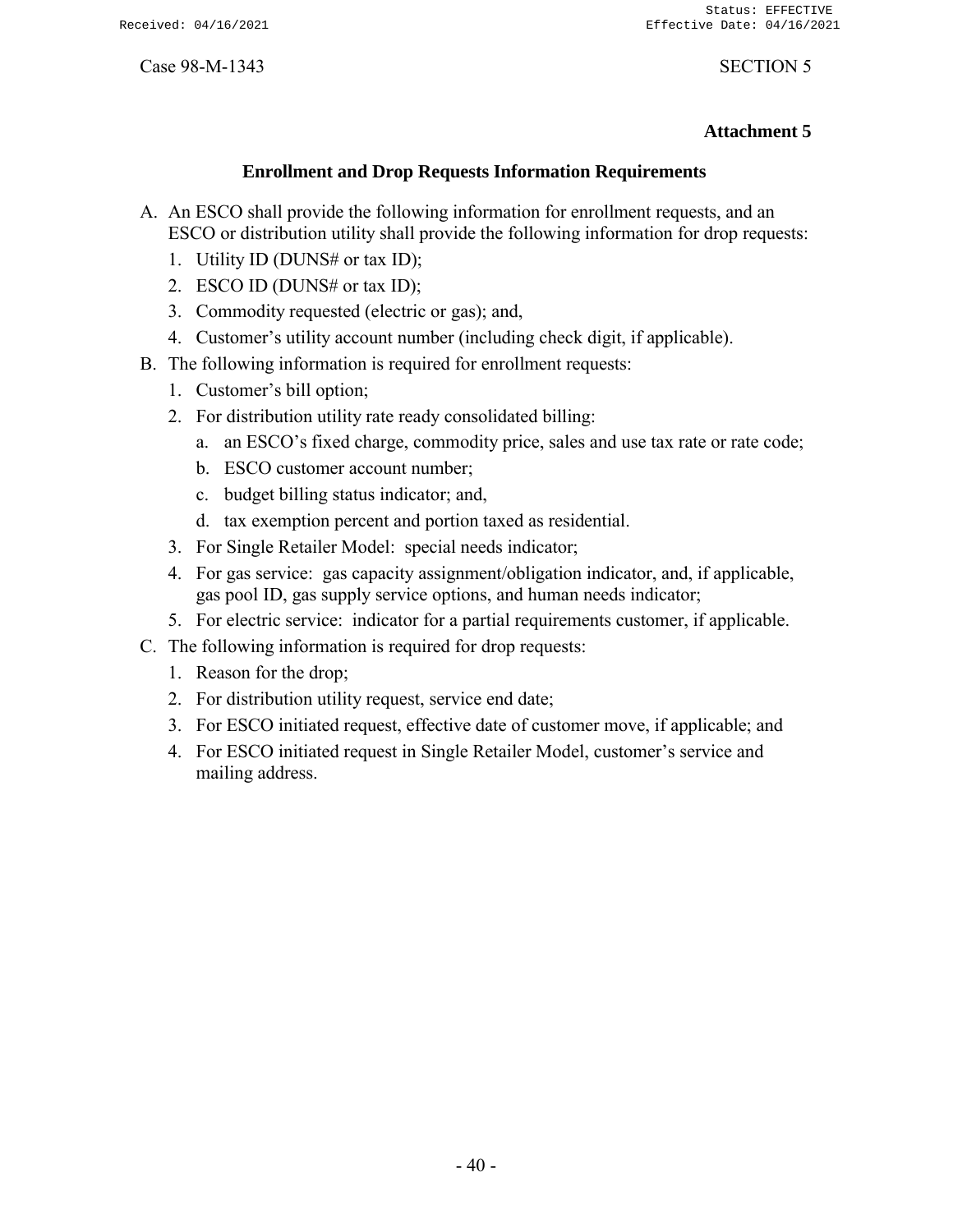# **SECTION 6: CUSTOMER INQUIRIES**

# <span id="page-43-0"></span>A. Applicability

This Section establishes requirements for responses by an ESCO or distribution utility to retail access customer inquiries. An ESCO or distribution utility shall respond to customer inquiries sent by means of electronic mail, telecommunication services, mail, or in meetings. The subjects raised in inquiries may result in the filing of complaints.

### B. General

- 1. Distribution utilities and ESCOs shall provide consistent and fair treatment to customers.
- 2. Distribution utilities and ESCOs shall maintain processes and procedures to resolve customer inquiries without undue discrimination and in an efficient manner and provide an acknowledgement or response to a customer inquiry within 2 days and, if only an acknowledgement is provided, a response within 14 days.
- 3. Distribution utilities and ESCOs shall provide local or toll-free telephone access from the customer's service area to customer service representatives (CSRs) responsible for responding to customer inquiries and complaints.
- 4. CSRs shall obtain information from the customer to access and verify the account or premises information. Once verification is made, the CSR shall determine the nature of the inquiry, and, based on this determination, decide whether the distribution utility or the ESCO is responsible for assisting the customer.
- 5. The CSR shall follow normal procedures for responding to inquiries. If the inquiry is specific to another provider's service, the CSR shall take one of the following actions:
	- a. Forward/transfer the inquiry to the responsible party;
	- b. Direct the customer to contact the responsible party; or,
	- c. Contact the responsible party to resolve the matter and provide a response to the customer.
- 6. Each distribution utility and ESCO shall maintain a customer service group to coordinate and communicate information regarding customer inquiries and designate a representative to provide information relating to customer inquiries to the Department.
- 7. ESCOs may provide a teletypewriter (TTY) system or access to TTY number, consistent with distribution utility tariffs.
- C. Specific Requests for Information
	- 1. A distribution utility or ESCO shall respond directly to customer inquiries for any information that is related to commodity supply and/or delivery service, to the extent it has the necessary information to respond.
	- 2. The entity responsible for the accuracy of meter readings shall respond to customer inquiries related to usage.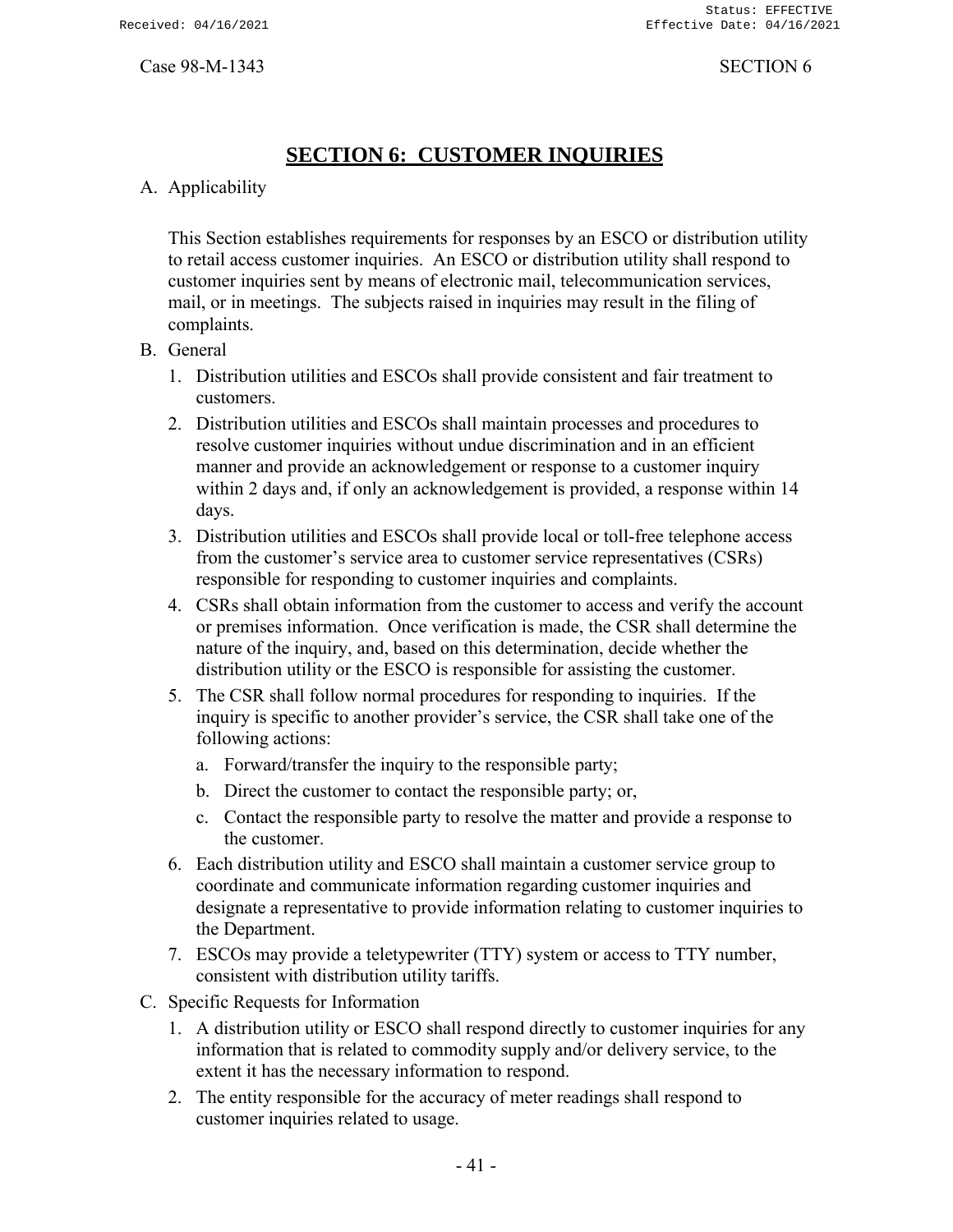- 3. The distribution utility and ESCO shall respond to customer inquiries about billing and payment processing, in accordance with UBP Section 9, Billing and Payment Processing.
- D. Emergency Contacts
	- 1. An emergency call means any communication from a customer concerning an emergency situation relating to the distribution system, including, but not limited to, reports of gas odor, natural disaster, downed wires, electrical contact, or fire.
	- 2. The ESCO CSR shall transfer emergency telephone calls directly to the distribution utility or provide the distribution utility's emergency number for direct contact to the distribution utility. If no ESCO CSR is available, the ESCO shall provide for after-hours emergency contacts, including transfer of emergency calls directly to a distribution utility or an answering machine message that includes an emergency number for direct contact to the distribution utility.
	- 3. Each ESCO shall provide periodic notices or bill messages to its customers directing them to contact the distribution utility in emergency situations and providing the emergency number.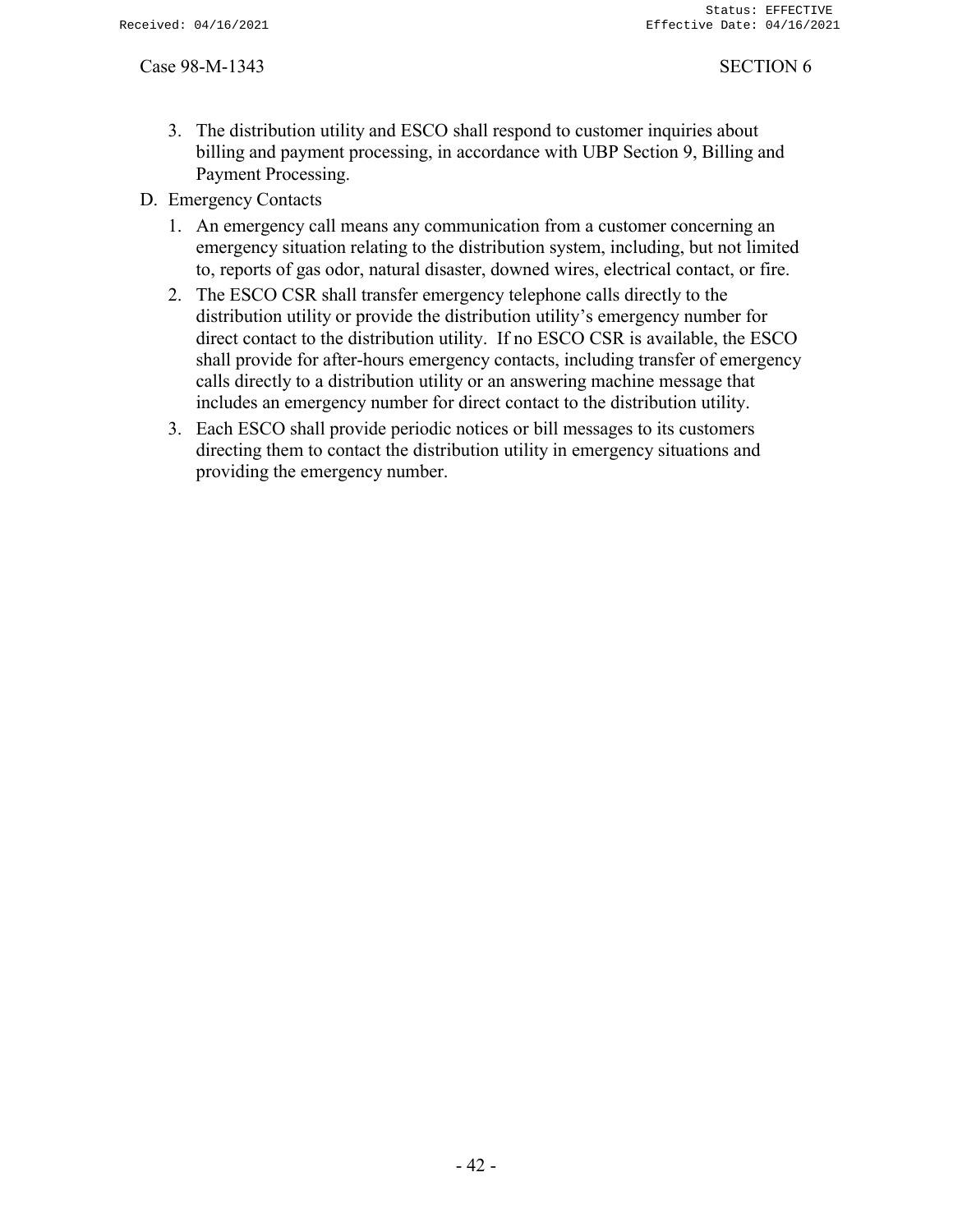# **SECTION 7: DISTRIBUTION UTILITY INVOICES**

# <span id="page-45-0"></span>A. Applicability

This Section establishes procedures for invoices of charges for services provided by the distribution utility directly to an ESCO or Direct Customer. A distribution utility and ESCO or Direct Customer may agree to establish other arrangements and procedures for presentation and collection of invoices for services rendered.

# B. Invoices

- 1. An ESCO or Direct Customer shall pay the full amount due, without deduction, set-off or counterclaim, within 20 calendar days after the date of electronic transmittal or postmarked date (due date). Subsequent to the due date, charges are overdue and subject to late payment charges at the rate of 1.5% per month. The overdue charges include the amount overdue, any other arrears, and unpaid late payment charges. The distribution utility may provide, upon request, supporting or back-up data in electronic form, if available on its computer system.
- 2. A distribution utility shall provide interest at the rate of 1.5% on an overpayment caused by the distribution utility's erroneous billing, provided that it may, without applying interest, credit all or a portion of the overpayment to the next bill issued within 30 days and/or refund all or a portion of the overpayment, upon request, within 30 days after its receipt. The distribution utility shall refund any credit balances, upon request.
- 3. An ESCO or Direct Customer shall make payments by means of an electronic funds transfer. A distribution utility shall use any partial payments first to pay any arrears and second to pay current charges.

# C. Billing Inquiries and Disputes

- 1. An ESCO or Direct Customer shall make any claims relating to inaccuracies of invoices in writing no later than 90 calendar days after the date of electronic transmittal or postmarked date. ESCOs and/or Direct Customers are responsible for payment of disputed charges during any pending dispute.
- 2. A distribution utility shall designate an employee and provide a telephone number and e-mail address for receipt of inquiries from an ESCO or Direct Customer relating to invoices. The employee shall direct an ESCO or Direct Customer that presents an inquiry or complaint to the responsible and knowledgeable person able to explain charges on an invoice.
- 3. A distribution utility shall acknowledge in writing receipt of an inquiry within five calendar days after its receipt. A distribution utility shall investigate and respond in writing to the inquiry within 20 calendar days after its receipt.
- 4. A distribution utility shall refund any overpayments, including interest, within five calendar days after it makes a determination that an ESCO or Direct Customer made an overpayment. It may provide the refund by applying a credit to any overdue amounts or making direct payment of any remainder. The distribution utility shall provide refunds by means of an electronic funds transfer. Interest is calculated at the rate of 1.5 % per month from the date of the overpayment to the refund.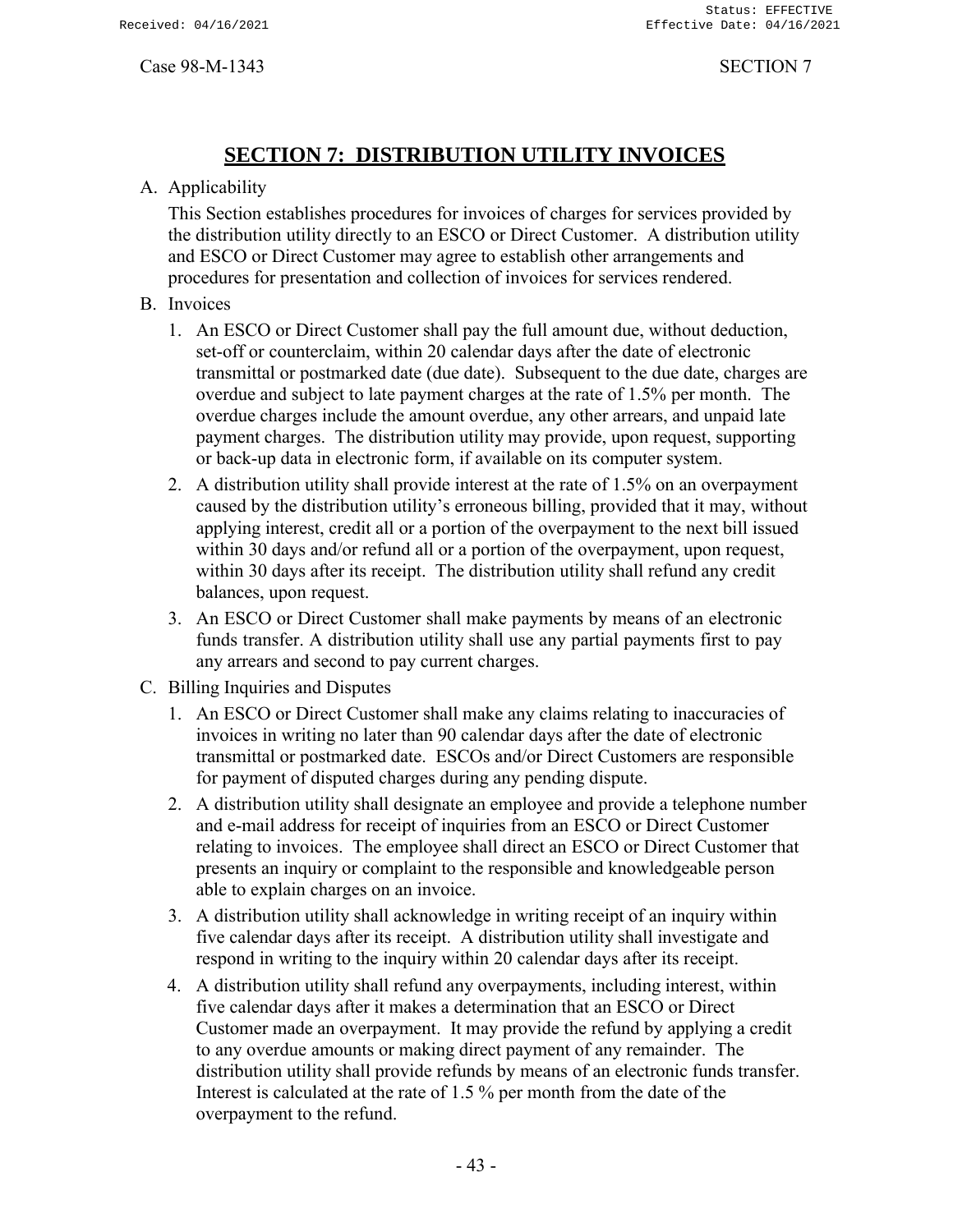5. No interest is required on overpayments voluntarily made by an ESCO or Direct Customer to an account, unless an overpayment is applied to security.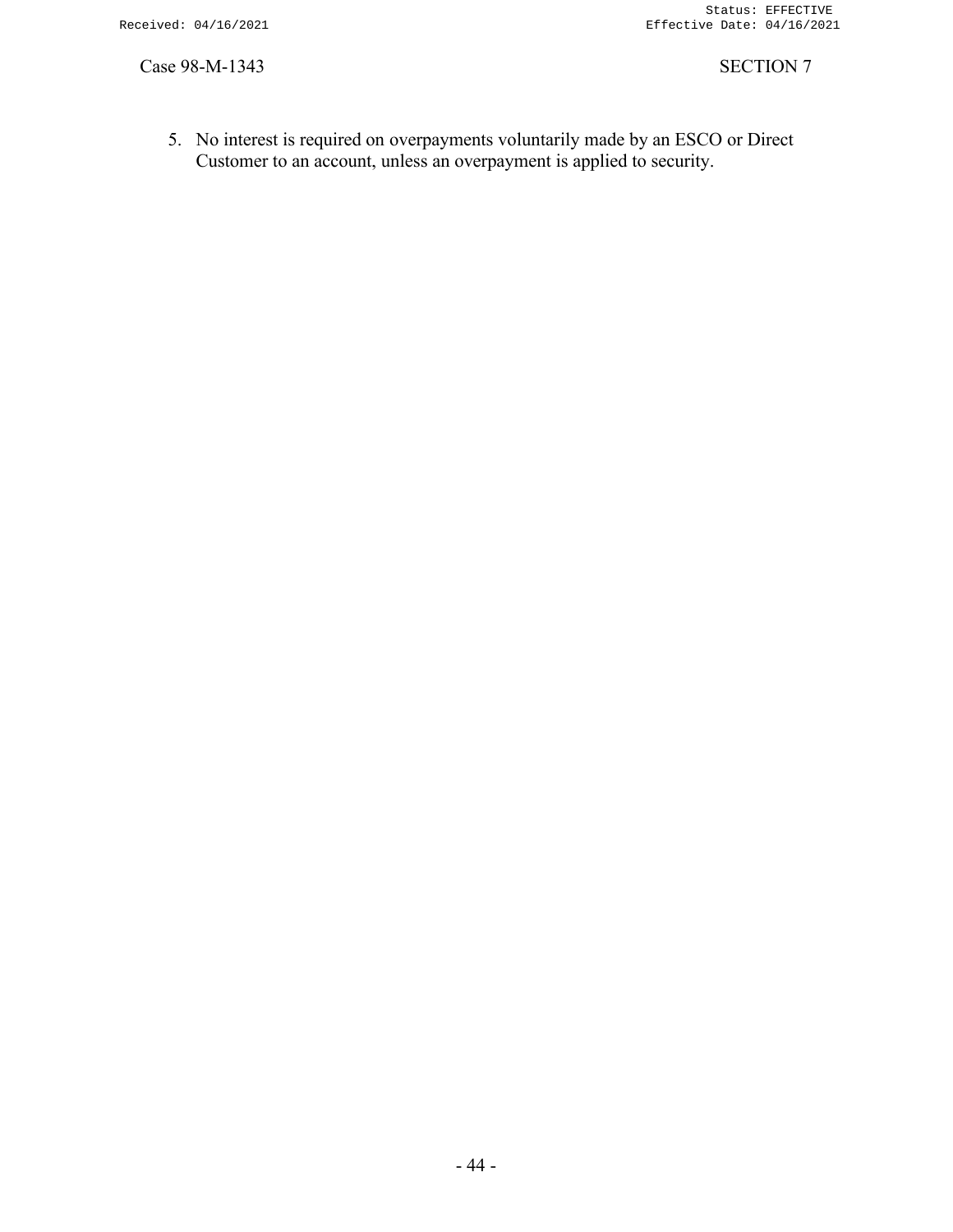# <span id="page-47-0"></span>**SECTION 8: DISPUTES INVOLVING DISTRIBUTION UTILITIES, ESCOs OR DIRECT CUSTOMERS**

A. Applicability

This Section describes the dispute resolution processes available at the Department to resolve disputes relating to competitive energy markets involving utilities, ESCOs and/or Direct Customers, including disputes alleging anti-competitive practices. The processes are not available to resolve disputes between retail customers and ESCOs or distribution utilities. They are also not applicable to matters that, in the opinion of the Department Staff, should be submitted by formal petition to the Public Service Commission for its determination or are pending before a court, state or federal agency. The availability of the processes does not limit the rights of a distribution utility, ESCO or Direct Customer to submit any dispute to another body for resolution.

B. Dispute Resolution Processes

The parties shall in good faith use reasonable efforts to resolve any dispute before invoking any of these processes. Distribution utility tariffs and operating and service agreements between the parties shall identify the processes used to resolve disputes and shall refer to the dispute resolution processes described in this Section as acceptable processes to resolve disputes.

1. Standard Process

The parties shall use a method to send documents described in this paragraph that will verify the date of receipt.

Any distribution utility, ESCO or Direct Customer may initiate a formal dispute resolution process by providing written notice to the opposing party and Department Staff. Such notice shall include a statement that the UBP dispute resolution process is initiated, a description of the dispute, and a proposed resolution with supporting rationale. Department Staff may participate in the process at this or any later point to facilitate the parties' discussions and to assist the parties in reaching a mutually acceptable resolution.

- a. No later than ten calendar days following receipt of the dispute description, if no mutually acceptable resolution is reached, the opposing party shall provide a written response containing an alternative proposal for resolution with supporting rationale and send a copy to Department Staff.
- b. No later than ten days after receipt of the response, if no mutually acceptable resolution is reached, any party or Department Staff may request that the parties schedule a meeting for further discussions. The parties shall meet no later than 15 calendar days following such request, upon advance notice to Department Staff, unless the parties and Department Staff agree upon another date. The Department may assign one or more Staff members to assist the parties in resolving the dispute.
- c. If no mutually acceptable resolution is reached within 40 calendar days after receipt of the written description of the dispute, any party may request an initial decision from the Department. A party to the dispute may appeal the initial decision to the Public Service Commission.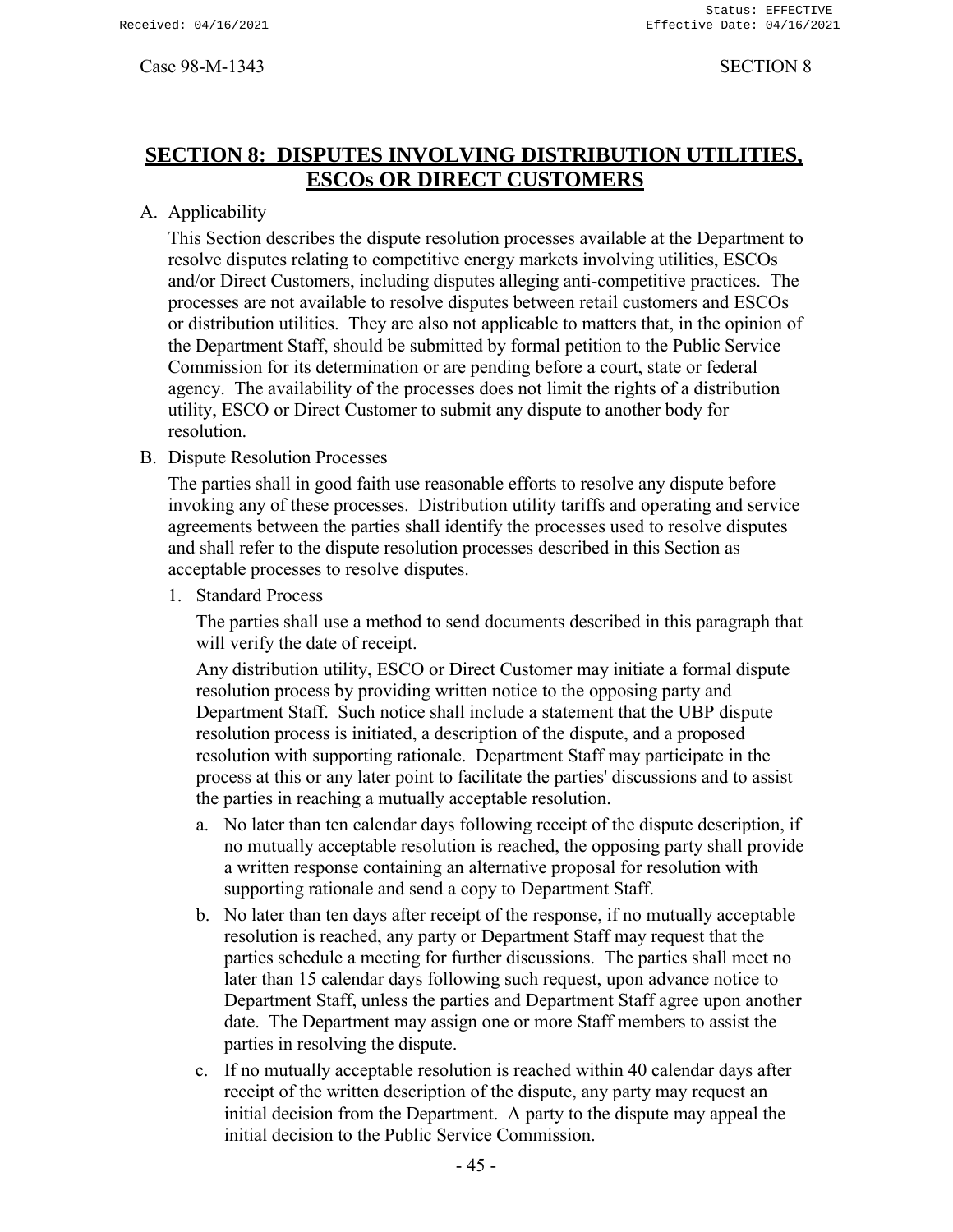- d. If the parties reach a mutually acceptable resolution of the dispute, they shall provide to Department Staff a description of the general terms of the resolution.
- 2. Expedited Process

In the event that an emergency situation arises to justify immediate resolution of a dispute, any party may file a formal dispute resolution request with the Secretary to the Public Service Commission asking for expedited resolution. An emergency situation includes, but is not limited to, a threat to public safety or system reliability or a significant financial risk to the parties or the public. The filing party shall provide a copy of the request to other involved parties and the Department Staff designated to receive information related to dispute resolution under this Section. The request shall describe in detail the emergency situation requiring expedited resolution, state in detail the facts of the dispute, and, to the extent known, set forth the positions of the parties.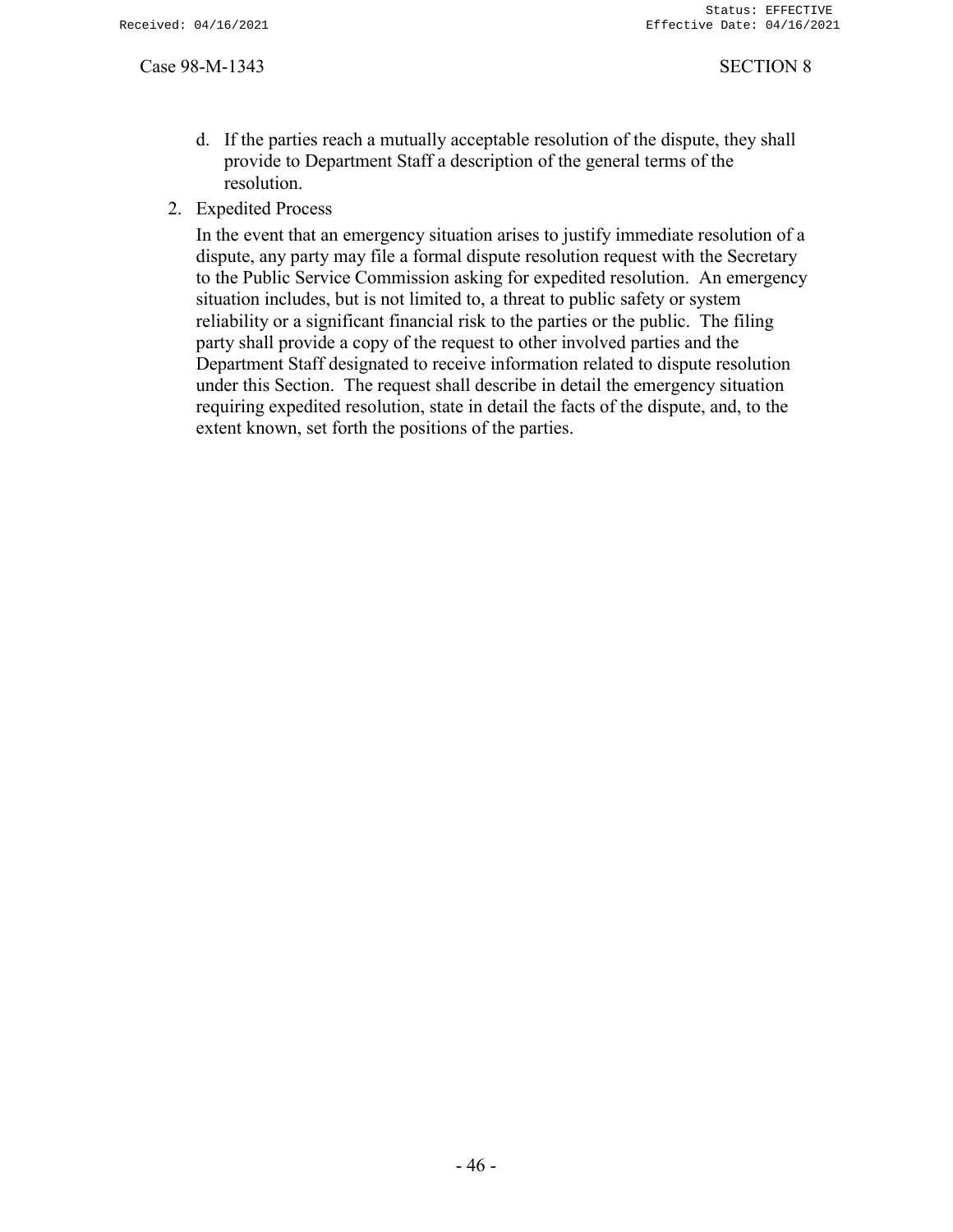# **SECTION 9: BILLING AND PAYMENT PROCESSING**

# <span id="page-49-0"></span>A. Applicability

This Section establishes requirements<sup>1</sup> for billing and payment processing options offered by a distribution utility and ESCO in a multi-retailer model. This Section does not establish requirements for billing and payment processing in the single retailer model. A distribution utility and ESCO shall comply with the requirements established in this Section, unless they agree upon modifications or other procedures for billing and payment processing in a Billing Services Agreement.

- B. Billing and Payment Processing Options: General Requirements
	- 1. A distribution utility shall offer to ESCOs without undue discrimination the billing and payment processing options available in its service territory.
	- 2. A customer participating in a retail access program shall select from the billing and payment processing options offered by ESCOs.
	- 3. A distribution utility shall allow its customers to select, through their ESCOs, one of the billing and payment options available in the distribution utility's service territory. An ESCO may offer to its customers billing and payment processing options available in the customer's service territory and shall maintain or provide for the capability of issuing a separate bill for its services under the dual billing option. An ESCO customer may direct the billing party to send its consolidated bills or dual bills to a third party for processing and payment.
	- 4. A distribution utility or ESCO may perform the responsibilities of a billing party for a customer and the other provider (non-billing party) based upon the billing and payment processing options available to the customer and the customer's choice.
	- 5. A distribution utility or MDSP shall make validated usage information available to the billing and non-billing parties at the time that the distribution utility or MDSP determines that the information is acceptable.<sup>2</sup>
	- 6. Information on customer usage, billing, and credit is confidential. A distribution utility or MDSP may release such information, upon a customer's authorization, in accordance with the UBP Section 5, Changes in Service Providers.
	- 7. A distribution utility and ESCO shall demonstrate the technical capability to exchange information electronically for their billing and payment processing options.
	- 8. An ESCO shall provide 60 calendar days' notice by mail, e-mail or fax to a distribution utility of any plan to offer a billing option that is not currently offered to its customers. The distribution utility may agree to a shorter notice period preceding initiation of the option. The 60 calendar-day notice shall not impose any obligation on any party to proceed without a successful test of data exchange capability and the fulfillment of other obligations described in this Section. If an ESCO later changes its system, it shall provide adequate advance notice and conduct any additional testing required.

<sup>1</sup> The requirements are applicable when EDI is available upon issuance by the Commission of data standards applicable to a bill model and operational upon successful completion of the testing required for a bill model.

<sup>2</sup> A distribution utility or MDSP shall provide electronic interval data in summary form (billing determinants aggregated in the rating periods under a distribution utility's tariffs) via EDI and, if requested, in detail via an acceptable alternative electronic format if retrieved from meters.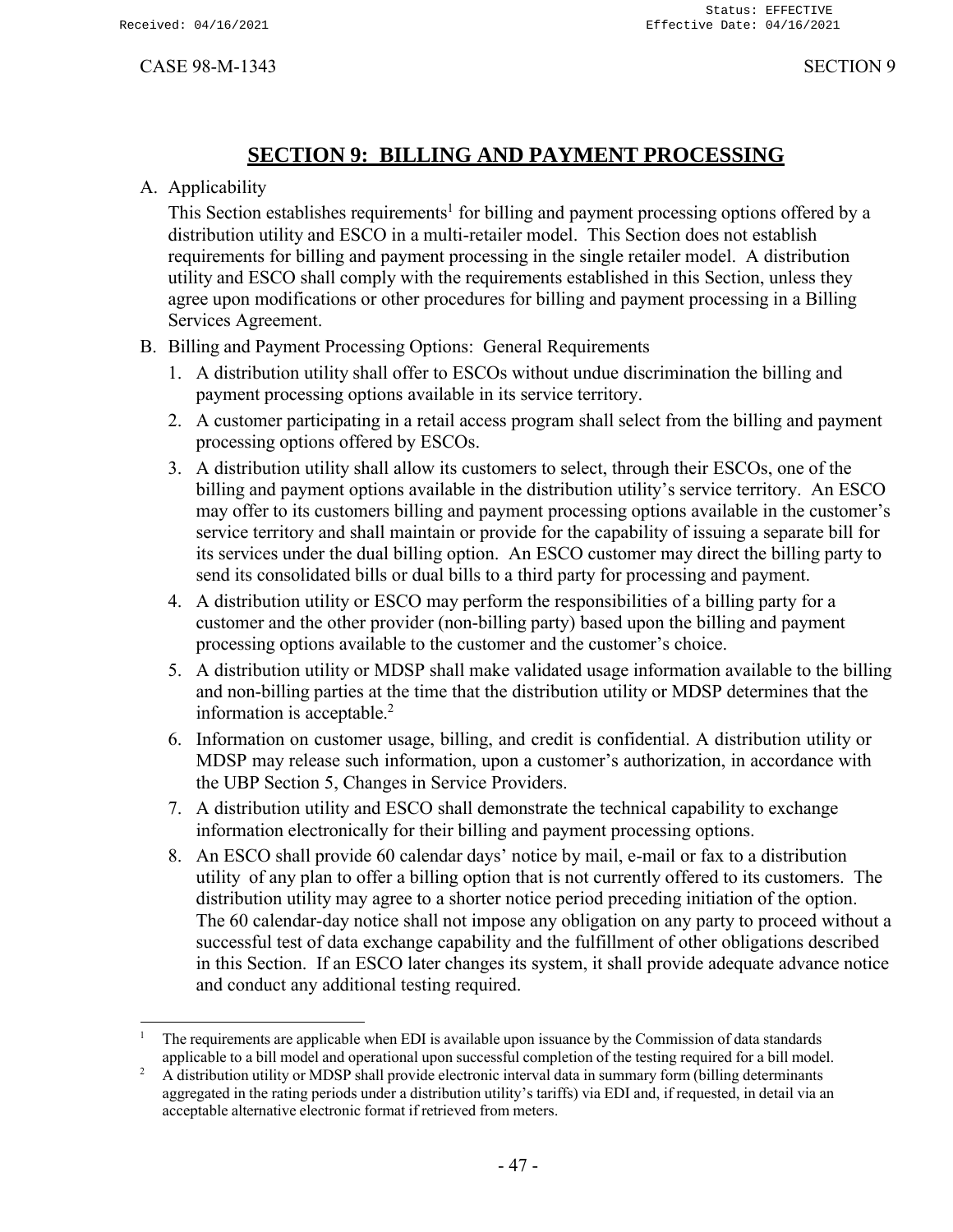- 9. A distribution utility and an ESCO are responsible for separately remitting their tax payments to the appropriate taxing authorities.
- 10. Where the ESCO is the billing party, it may offer a customer an option of prepayment. Where a distribution utility is the consolidated billing party, the distribution utility is not required to support processing of prepayments or application of customer prepayments to ESCO charges.
- C. Consolidated Billing: General Requirements
	- 1. A distribution utility and ESCO shall establish in a billing services agreement (BSA) detailed expectations for their responsibilities, including consequences for any failure to carry out such responsibilities.
	- 2. A distribution utility may use the bill ready or rate ready method<sup>1</sup> for issuing consolidated bills. An ESCO that offers consolidated billing shall use a bill ready method.
	- 3. A customer receiving delivery service from a distribution utility that is a combination natural gas and electric corporation (combination retail access customer) may receive a consolidated bill for both energy services if:
		- a. The distribution utility issues the consolidated bill;
		- b. One ESCO supplies the customer with both natural gas and electricity;
		- c. An ESCO supplying only one of the commodities agrees to bill for charges for the service provided by the other ESCO; or,
		- d. Separate distribution utility accounts are established for each service.
	- 4. A combination retail access customer may receive separate consolidated bills for each commodity or a dual bill for one commodity and a consolidated bill for the other provided that the distribution utility's system is capable of providing separate accounts for each commodity. A distribution utility shall establish bill cycles and payment due dates. A distribution utility may charge a fee, as set forth in its tariff, to an ESCO to establish, upon the ESCO's request, a separate account for one of the commodities the distribution utility provides.
- D. Consolidated Billing: Functions and Responsibilities
	- 1. A billing party shall perform the following functions and responsibilities:
		- a. If the bill ready method is used, receive bill charges and other billing information from the non-billing party;
		- b. If the rate ready method is used, receive rates, rate codes and/or prices (fixed and/or variable) and other billing information from the non-billing party;
		- c. Receive bill messages and bill inserts from the non-billing party;
		- d. If the bill ready method is used, acknowledge receipt of the non-billing party's information and accept or reject it;
		- e. If the rate ready method is used,<sup>1</sup> calculate billed charges, including sales and use taxes; the non-billing party is required to provide the customer's sales and use tax rate to the billing party;
		- f. Print or make available electronically consolidated bills that state the non-billing party's charges, including taxes, arrearages, late fees, and bill messages;

 $1$  A distribution utility electing the rate ready method for utility consolidated billing is not obligated to calculate or bill separately for other goods and services that an ESCO may provide.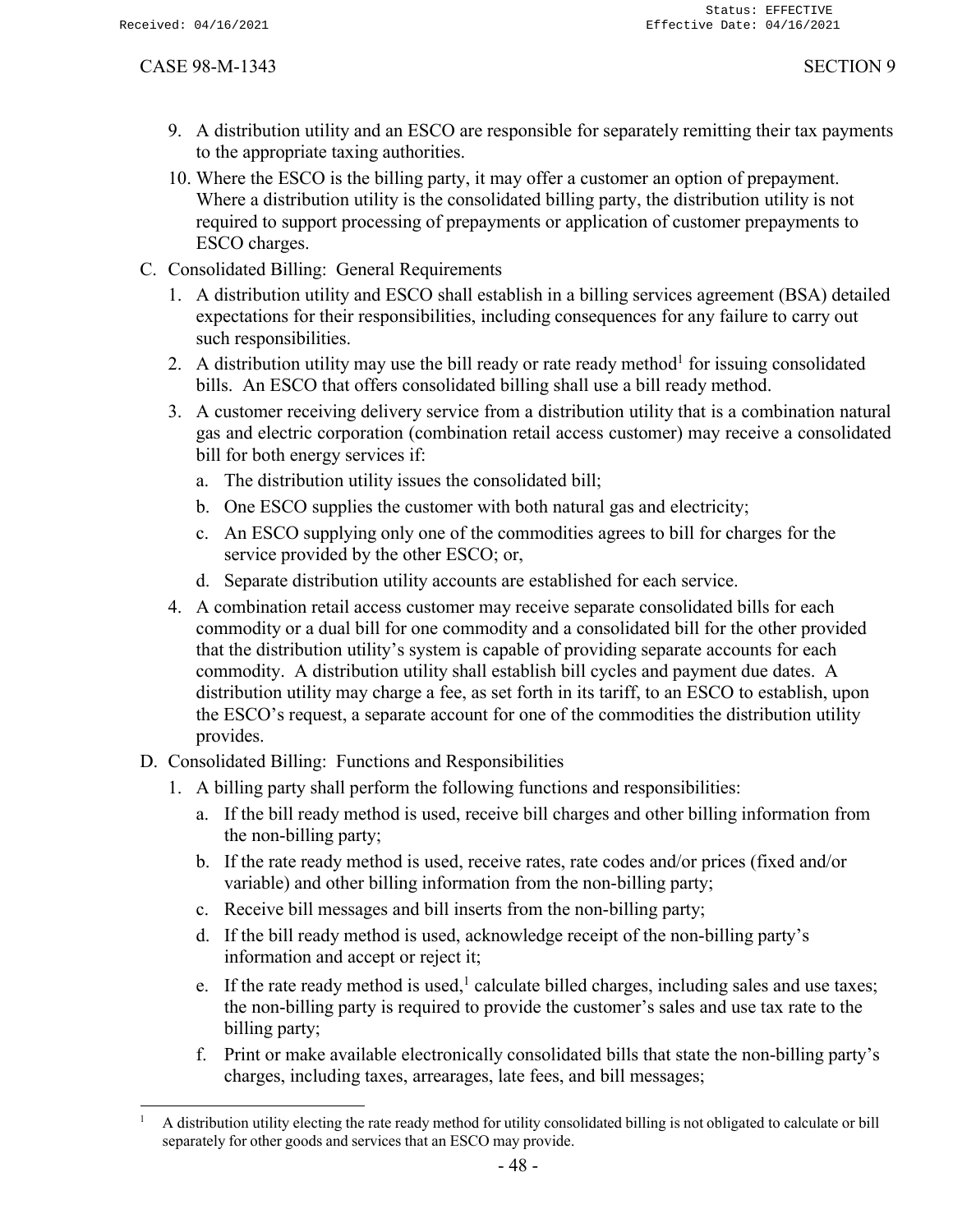- g. Insert in bill envelopes consolidated bills and inserts required by statute, regulation or Public Service Commission order;
- h. Stamp, sort and mail consolidated bills or, if authorized, transmit bills electronically;
- i. Cancel and rebill charges;
- j. Notify the non-billing party of amounts billed, by account, within two business days after rendering bills to customers;
- k. Receive and record customer payments;
- l. Allocate and transmit the non-billing party's share of receipts, by account, to the nonbilling party;
- m. Respond to general inquiries and complaints about the bill and its format; refer customers to the non-billing party for inquiries and complaints related to the non-billing party's rates, charges, services, or calculations; and,
- n. Maintain records of billing information, including amounts collected, remaining and transferred, and dates.
- 2. If the bill ready method is used, each party shall calculate and separately state sales and use taxes applicable to its charges; if the rate ready method is used, the billing party shall calculate and separately state the state sales and use taxes applicable to its charges and the non-billing party's charges.
- 3. A party that requires a customer's deposit shall administer it. If a non-billing party applies a customer deposit to an outstanding balance, it shall notify the billing party.
- 4. Upon receipt of payments, a non-billing party shall notify the billing party.
- 5. To initiate consolidated billing using the rate ready method, the non-billing party shall provide the billing party with the rates, rate codes, and/or prices (fixed and/or variable) and tax rates necessary to calculate the non-billing party's charges. The billing party shall specify in the BSA the number of prices for each service class per commodity accepted, deadline for transmission, effective date, and acceptable frequency of changes.<sup>2</sup>
- 6. The billing party may process special handling requests from customers provided that it obtains agreement from the non-billing party for requests that affect it;
- 7. The billing party is not required to calculate or provide separate statements to customers regarding gross receipts taxes applicable to a non-billing party's charges. The non-billing party may calculate and provide information on the gross receipts taxes applicable to its charges in a bill message or, if the bill ready method is used, as a line item on the bill.
- 8. The non-billing party may offer special billing features, such as budget billing or average payment plans.

 $1$  A distribution utility is not required to calculate or bill for ESCO services that are not directly related to the commodity it delivers.

<sup>2</sup> If a billing party's billing system is capable of providing the service, a billing party shall, upon request, apply a different rate, rate code, and/or price and tax rate to usage during different portions of the billing cycle to service provided after the effective date of the change. The non-billing party shall request a change in the rate, rate code, and/or price no later than four business days prior to the effective date requested.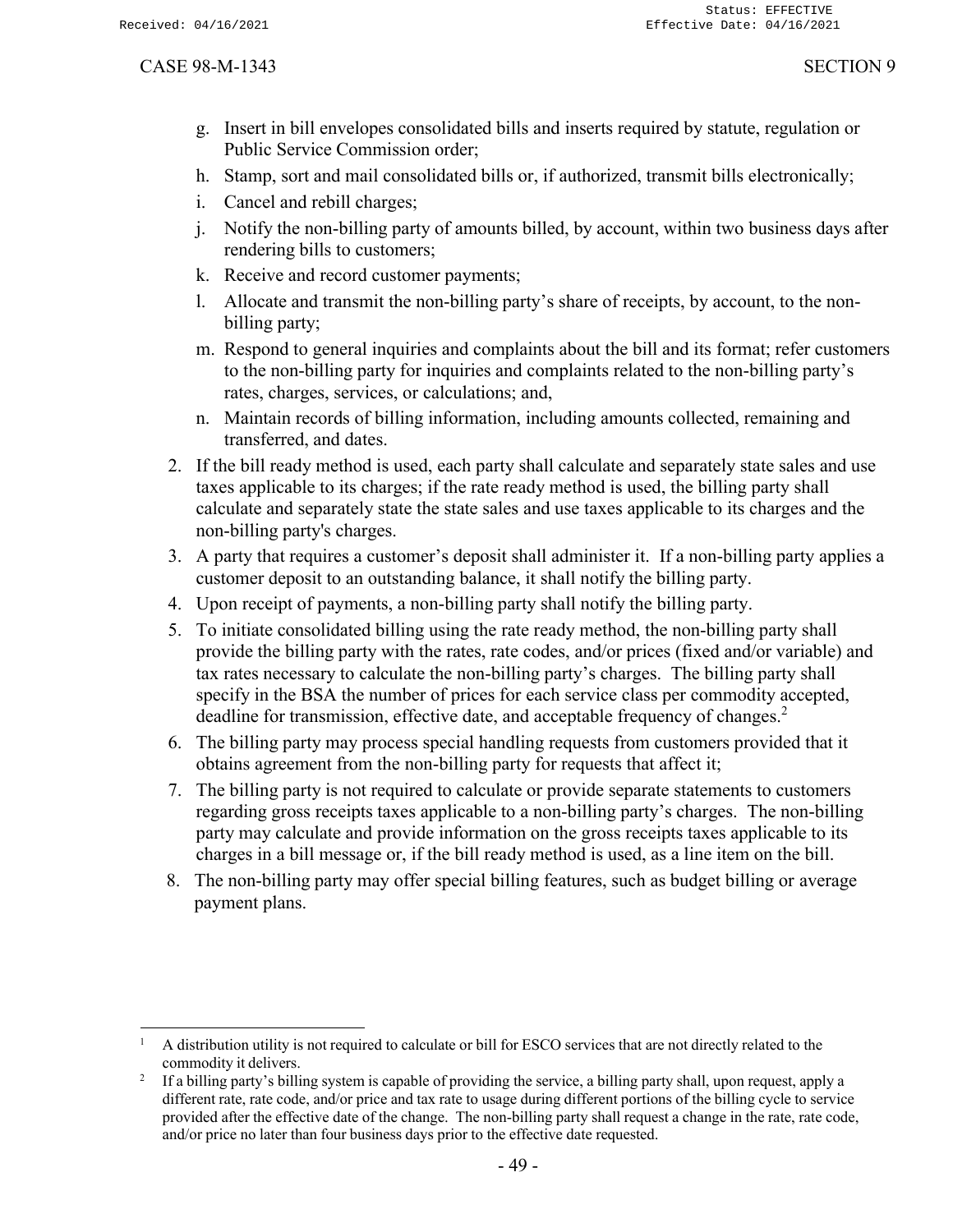- E. Consolidated Billing: Initiation, Changes or Discontinuance
	- 1. Initiation
		- a. An ESCO that proposes to issue consolidated bills shall establish and provide to a distribution utility written procedures for billing and payment processing that ensure billing accuracy and timeliness, proper distribution of a distribution utility's bill messages and inserts, and proper allocation and transfer of distribution utility funds.
		- b. No distribution utility may impose a fee on an ESCO to process its application to offer consolidated billing.
	- 2. Changes

A request to change a customer's billing option shall be made on or before 15 calendar days prior to the scheduled meter reading date.

- 3. Suspension and Discontinuance
	- a. A distribution utility may suspend or discontinue an ESCO's right to offer consolidated billing as a billing party or a non-billing party for failure to comply with a BSA. Suspension of the right to offer consolidated billing means that the ESCO is prohibited from offering consolidated billing to new customers.
	- b. Upon a determination by a distribution utility to suspend or discontinue an ESCO's right to offer consolidated billing to customers, it shall provide notice on or before 15 calendar days prior to the proposed date for the suspension or discontinuance (cure period) to the ESCO and state the reason for its determination. Upon failure of the ESCO to correct the deficiency on or before the expiration of the cure period, the distribution utility may require a change to dual billing for the ESCO's customers.
	- c. Upon discontinuance of consolidated billing rights, an ESCO may reapply to the distribution utility to offer consolidated billing. A distribution utility shall expedite consideration of such requests. Customers may begin receiving consolidated bills again after requirements are satisfied, including submission of transaction requests to establish consolidated billing for customers.
- F. Consolidated Billing: Customer Requests
	- 1. A customer may request an ESCO to change its billing option. The ESCO shall request the bill option change on or before 15 calendar days prior to the scheduled meter reading date. An EDI change request is used to request a change in a customer's bill option. After receipt of the change request, a distribution utility shall, within one business day, acknowledge receipt of the request and, within two days, provide a response indicating rejection and the reason or acceptance and the effective date.
	- 2. No distribution utility may impose a charge on a customer or an ESCO for changing a billing option.
	- 3. When more than one request to change a customer's billing option is transmitted for a billing cycle, a billing party shall accept the last timely request received.
	- 4. A distribution utility may deny a request to initiate consolidated billing or discontinue consolidated billing for a customer with an amount past due for at least 38 calendar days, unless the past due amount is subject to a DPA and the customer is fulfilling DPA obligations.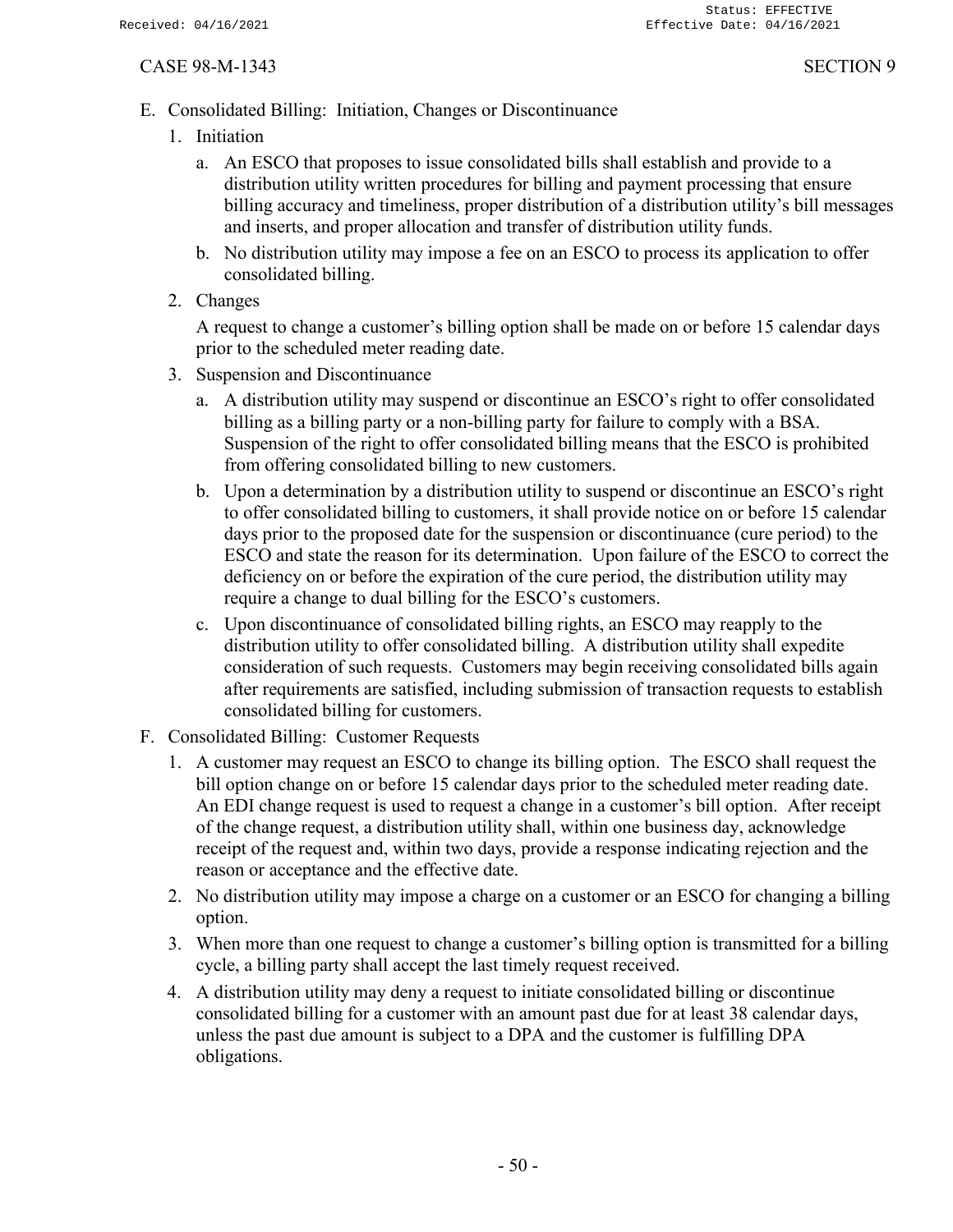- G. Consolidated Billing: Content
	- 1. A billing party may decide upon the format for its consolidated bill provided that it states a summary of total charges and separately states distribution utility and ESCO charges in sufficient detail to allow a customer to judge their accuracy. Such separate statements shall appear in clearly separated portions of the bill and identify their source, distribution utility or ESCO. An ESCO that provides consolidated billing shall state on its consolidated bill the unadjusted distribution utility charges for delivery services provided by a distribution utility, without change.
	- 2. A consolidated bill shall contain the information listed in Attachment 1, General Information, preferably in a summary section. The billing party may place the information on the bill in any order or location.
	- 3. A consolidated bill shall contain the information listed in Attachment 2, Distribution Utility Content, separately stated for each distribution utility.
	- 4. A consolidated bill shall contain the information listed in Attachment 3, ESCO Content, separately stated for each ESCO.
	- 5. If the rate ready method is used, the ESCO shall provide to the distribution utility information listed in Attachment 3, ESCO Section Content, to the extent necessary for the distribution utility to calculate and issue bills. To initiate utility consolidated billing using the rate ready method, an ESCO shall provide the information to the distribution utility on or before 15 calendar days prior to the scheduled meter reading date. An ESCO may request a price or rate change no later than four business days prior to its effective date.
	- 6. If a billing party and non-billing party agree to show the non-billing party's logo on the bill, the non-billing party shall provide it in an acceptable electronic format at least thirty days before its initial use.
	- 7. If the rate ready method is used, a non-billing party is not required to provide information after it is initially submitted, except when a change is made.
	- 8. When an ESCO issues a consolidated bill and the distribution utility transmits bill ready data, the distribution utility shall transmit to the ESCO at the appropriate time the applicable information listed in Attachment 2, Distribution Utility Content, items  $d - q$ , and the customer's name and service address.
	- 9. When an ESCO issues consolidated bills on behalf of other ESCOs and distribution utilities and the other ESCOs provide information, the non-billing ESCOs shall provide bill ready information listed in Attachment 3, ESCO Content to the billing ESCO.
	- 10. No party shall engage in cramming.
	- 11. A non-billing party may display its bill messages up to 480 characters in length on the bill provided that the billing party raises no reasonable objection to the message. There is no limit in message length for the billing party. If the bill ready method is used, the non-billing party shall transmit the text of the messages or agreed upon message codes in the same EDI transaction as the billed charges. If the rate ready method is used, a non-billing party shall submit a common bill message on or before 15 calendar days before the date used. Unless a final print date is provided, the billing party shall continue to print the message on bills until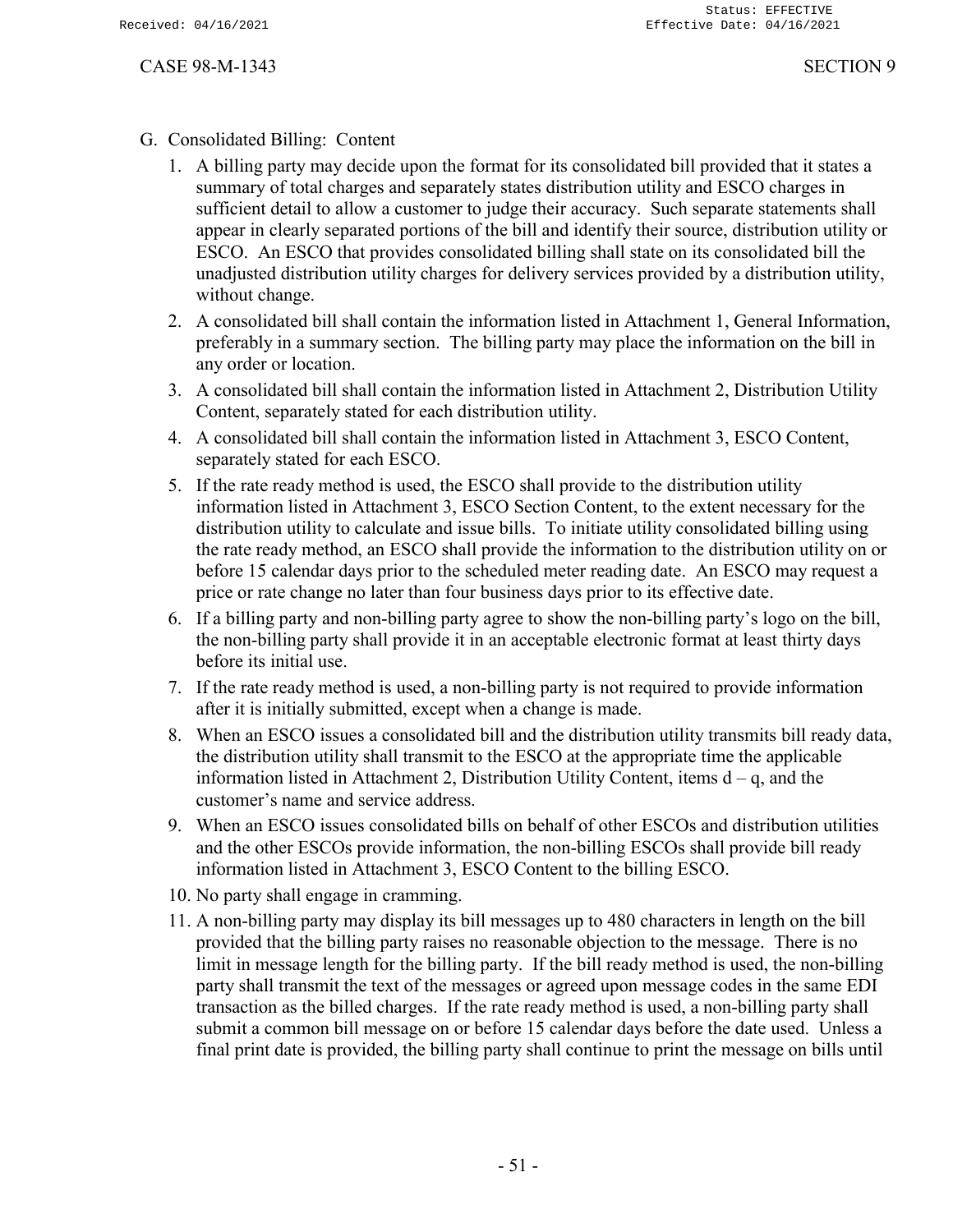the non-billing party transmits a different message or requests its discontinuance. In emergencies requiring printing of messages on bills, the billing party shall accommodate the needs of the non-billing party, if practicable.

- 12. The billing party shall, in a timely manner, print on bills or insert into bill envelopes information that a statute, regulation, or Public Service Commission order requires a distribution utility or ESCO to send to its customers. The billing party may not assess charges for inclusion of required inserts that do not exceed one-half ounce. A distribution utility may charge for any excess weight in accordance with its tariff. The party responsible for providing the information shall submit it to the billing party. If the information is provided in a bill insert, the responsible party shall deliver the inserts in preprinted bulk form in a proper size on or before 15 calendar days before the date requested for initiation of distribution to customers to a location designated by the billing party.
- 13. Due dates and other general payment terms and conditions shall be identical for distribution utility and ESCO charges, unless different terms and conditions would have no impact on them. In the event of a conflict, the distribution utility's payment terms and conditions shall govern.
- H. Consolidated Billing: Bill Issuance
	- 1. No late charge may be applied to customers' bills for distribution utility charges, if payment is received by the billing party within the grace period.
	- 2. If the bill ready method is used, the non-billing party shall transmit its charges and other information to the billing party on or before two business days after receipt of valid usage data for a customer account. If the rate ready method is used, the non-billing party shall transmit any revisions in rate and/or price data to the billing party on or before four business days prior to the prescribed date.
	- 3. If the bill ready method is used, a billing party that receives a non-billing party's transaction within the prescribed time and rejects the transaction for cause shall, within one business day after receipt of the transaction, send the non-billing party an EDI reject transaction and state the reason for the rejection. The non-billing party may, if time permits, submit a corrected file containing billing charges for inclusion in the current billing statement.
	- 4. If a non-billing party's transaction is sent to the billing party outside the prescribed time frame, the billing party may reject the transaction and shall notify the non-billing party on or before two business days after its receipt that the charges were not billed. The non-billing party may resubmit its charges the following billing period in accordance with prescribed time limits and without late charges. If the bill ready method is used, the non-billing party may submit a separate bill to the customer and notify the billing party of the action. The parties may also agree that the billing party shall hold the non-billing party's charges for inclusion in the next bill.
	- 5. If a non-billing party's transaction is accepted using the bill ready method, the billing party shall render a bill within two business days after receipt of the transaction. If a rate ready method is used, a billing party shall render a bill in accordance with the distribution utility's regular bill issuance schedule. A bill is rendered upon transfer to the custody of the U.S. Postal Service or other delivery service or, if authorized by a customer, sent electronically to a valid e-mail address or telefax number, displayed on a secure website, or presented directly to the customer or customer's representative.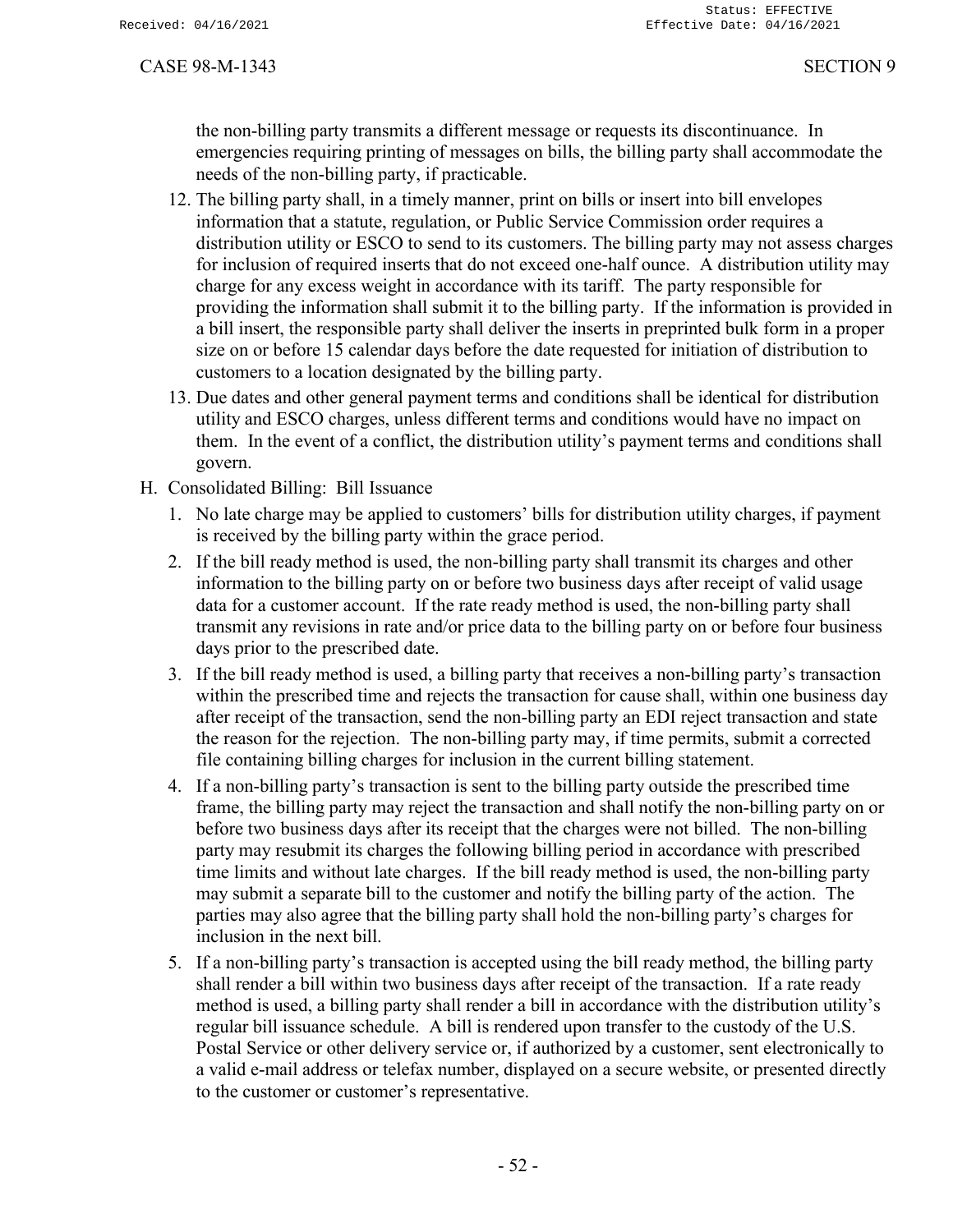- 6. If the billing party has not purchased a non-billing party's accounts receivable, is able to process the non-billing party's transaction, and is unable to render a bill within the prescribed time, the billing party shall notify the non-billing party immediately. A billing party shall afford customers the same grace period to pay the bill.
- 7. If the rate ready method is used, the billing party shall provide to the non-billing party within two business days after bill issuance, a statement of the accounts billed, date of issuance and amount of the non-billing party's charges shown on the bill (past due, current, and late payment charges and taxes).
- I. Consolidated Billing: Cancellations and Rebills
	- 1. If non-billing party errors occur and are not corrected before the bill is issued, a billing party is not required to cancel bills or issue new bills. The non-billing party shall provide any necessary explanations to the customer and billing party and make any necessary adjustments on the next bill.
	- 2. If billing party errors cause the non-billing party charges to miss the billing window, the billing party shall cancel and reissue the bills within two business days after notification, unless the billing party and non-billing party arrange an alternative bill correction process.<sup>1</sup> A billing party shall afford customers the same grace period to pay bills.
	- 3. If no party errs, the parties may agree to cancel and rebill.
	- 4. To cancel a bill, a billing party shall:
		- a. Cancel usage by billing period;
		- b. Send consumption in the cancel transaction that matches consumption sent in the original transaction;
		- c. Send cancelled usage at the same level of detail as the original usage;
		- d. Using the rate ready method, if a bill is to be cancelled and reissued, recalculate charges and issue revised bills to customers within two business days after receipt of the revised usage data;
		- e. Using the bill ready method, if a bill is to be cancelled and reissued, issue the revised bill to customers within two business days after receipt of the revised usage data.
	- 5. To restate usage for a period, the distribution utility or MDSP shall first cancel usage for that period and then send the full set of restatement transactions.
- J. Consolidated Billing: Payment Processing and Remittance
	- 1. The parties shall set forth their responsibilities, performance parameters, financial arrangements and other details associated with payment processing and remittance in a BSA, subject to the requirements in this Section.
		- a. In the Pay-as-You-Get-Paid Method, the billing party sends payments to the non-billing party, within two business days of receipt and posting of the funds and processes the payments in accordance with the required priority for application of payments established in this Section.
		- b. A BSA shall establish procedures for processing payments made on any purchased accounts receivable.

Such errors do not include usage-related adjustments necessary when an actual meter reading becomes available to replace an estimated reading required, for example, because a customer denies access to a meter.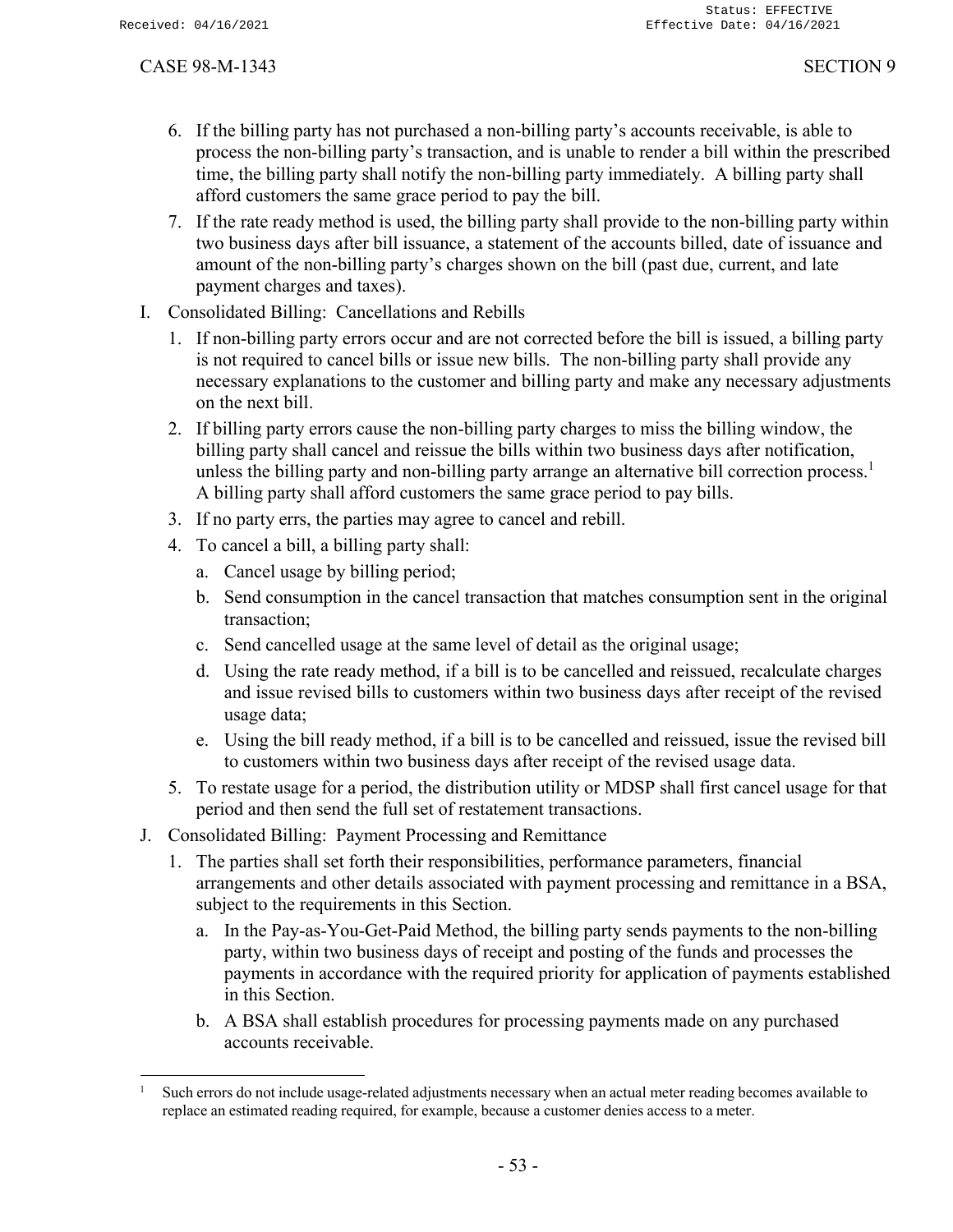# 2. Payment Processing

- a. The billing party shall notify the non-billing party that payment is received and send payments to the non-billing party, within two business days after receipt and posting, by use of Electronic Funds Transfer (EFT), Automated Clearing House (ACH), or similar means to banks or other entities as agreed upon by the parties. The notice shall include, in account detail, the payments received from customers, the date payments are posted, the date payments are transferred, and the amounts allocated to the non-billing party's charges.
- b. The billing party may impose late payment charges on unpaid amounts not in dispute for the non-billing party provided the terms of the late payment charges are stated in a tariff or a sales agreement and previously disclosed to the customers. If the bill ready method is used, each party shall calculate its late payment charges. If the rate ready method is used, the billing party shall calculate the non-billing party's late payment charges under terms agreed upon by the parties. If a customer's check is returned for any reason, the billing party may charge the customer's account for the return fee and any reasonable administrative fee.
- c. Upon failure of the billing party to pay the non-billing party its proper share of customer payments within two business days after their receipt and posting or at the time agreed upon when accounts receivable are purchased, the billing party shall pay interest on the unremitted amount. The billing party shall calculate the interest at the rate of 1.5 percent per month from the date the payment was due to be received by the non-billing party or its bank.<sup>1</sup> The payment of interest is in addition to, and not in lieu of, the rights and remedies otherwise available to the parties.
- 3. Collections

The billing party is not responsible for collection of non-billing party funds, unless agreed to in a BSA.

- 4. Application of payments
	- a. The billing party<sup>2</sup> shall allocate customer payments to the following categories of charges on the bill or contained in a notice that are not in dispute in this order of priority of payment: (1) amounts owed to avoid termination, suspension or disconnection of commodity or delivery service; (2) amounts owed under a DPA, including installment payments and current charges; (3) arrears; and (4) current charges not associated with a DPA. The billing party shall pro-rate payments to the charges within each category in proportion to each party's charges in that category. After satisfaction of the charges in a category, assuming available funds, the remainder of the payment shall apply to the next highest category according to the priority of payments and in the same manner as described above until the payment is exhausted.

<sup>1</sup> Upon request, the billing party shall provide the non-billing party with a verified copy of the posting log of payments received and transferred to the non-billing party during any calendar month specified by the non-billing party.

<sup>&</sup>lt;sup>2</sup> Distribution utilities supplying delivery service for both natural gas and electricity to customers receiving consolidated bills shall apply the receipts to the separate services in accordance with their regular procedures. Where a consolidated bill displays delivery charges for separate gas and electric distribution utilities, the customer's payments shall be first prorated between the utility accounts in accordance with the amount each is due compared with the total amount due both distribution utilities.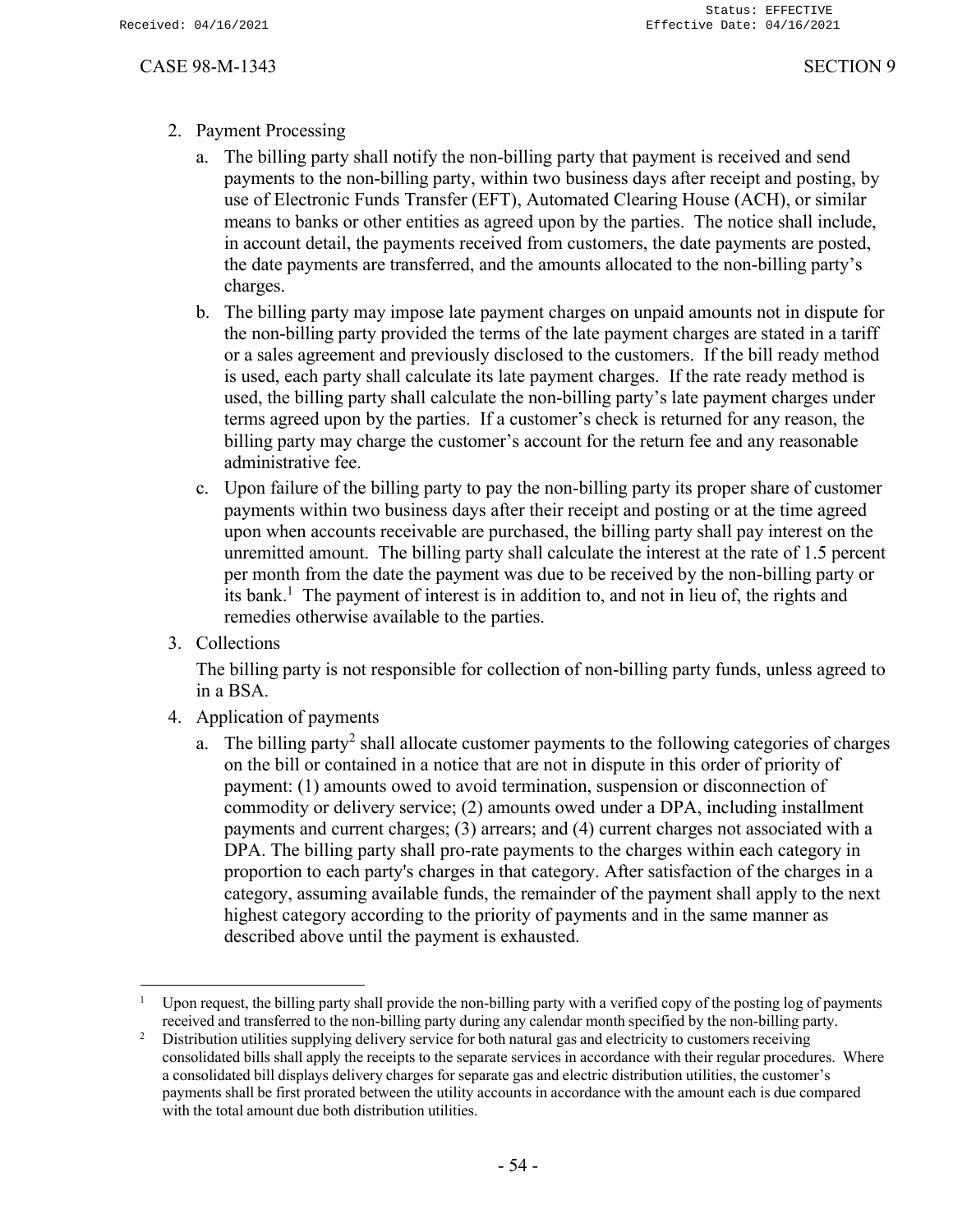- b. The billing party may retain any payment amounts in excess of the amounts due as prepayments for future charges or return the excess amounts to customers. The billing party shall, in a timely manner, combine any excess payment amounts with the customer's payment on the next bill, and allocate and pro-rate the sum as set forth in Section  $9 \text{J}4 \text{a}$ <sup>1</sup>
- c. When the billing or non-billing party enters into a multi-month payment agreement with a customer or waives any charges, that party shall notify the other party of such action.
- d. The billing party shall hold payments received without account numbers or enough information for the billing party to identify the accounts and attempt to obtain information to identify the payer. If sufficient information is not obtained to identify the account information prior to the next bill, the billing party shall present the unpaid amount and late charge, if applicable, on the bill. If the customer contacts the billing party to inquire about the late charge and the lack of payment credit, the billing party shall resolve the matter and reverse the late charges. The billing party shall notify the non-billing party of the matter and its resolution and then allocate payments as necessary to balance the account.
- 5. Multiple Account Payment Processing

Processing of a single customer payment for multiple accounts requires proactive action on the part of the billing party and the non-billing party to apply payments correctly. The parties shall set forth arrangements for multiple account payment processing in a BSA.

- 6. Non-billing Party's Balance
	- a. Except as provided in Section 9.J.6 d., when a final bill is issued, the billing party shall maintain a current and past due balance for each account of the non-billing party until payment of the last bill issued for service provided by the non-billing party or 23 days after issuance of such bill, whichever is sooner. After such time, the account shall be considered "inactive."
	- b. Except as provided in Section 9.J.6 d., when a customer changes to a new ESCO, the billing party shall continue to receive and apply a customer's payments for the active account of the prior ESCO. If the customer does not pay the outstanding balance owed to the prior ESCO on or before 23 days after the final bill containing the prior ESCO's charges is issued, the billing party shall notify the ESCO and report the balance due.
	- c. With regard to a new distribution utility/ESCO relationship following a change of ESCOs or a change in a distribution utility, the new billing party shall, upon request of the new non-billing party, bill for the balances that may exist at the time of the change. The new billing party may include the arrears on current bills or in a separate bill if its billing system is not capable of accepting prior charges. If a change of providers occurs, a distribution utility is not required to post any arrears of the prior ESCO on consolidated bills issued after the final billing of its charges, unless the arrears become the property of the new ESCO, and it provides documentation of its property right to the distribution utility.

<sup>1</sup> Where the customer elects to make a charitable donation, such as funding a low-income program, satisfaction of the donation shall be made prior to allocation and pro-ration of the customer's excess payment.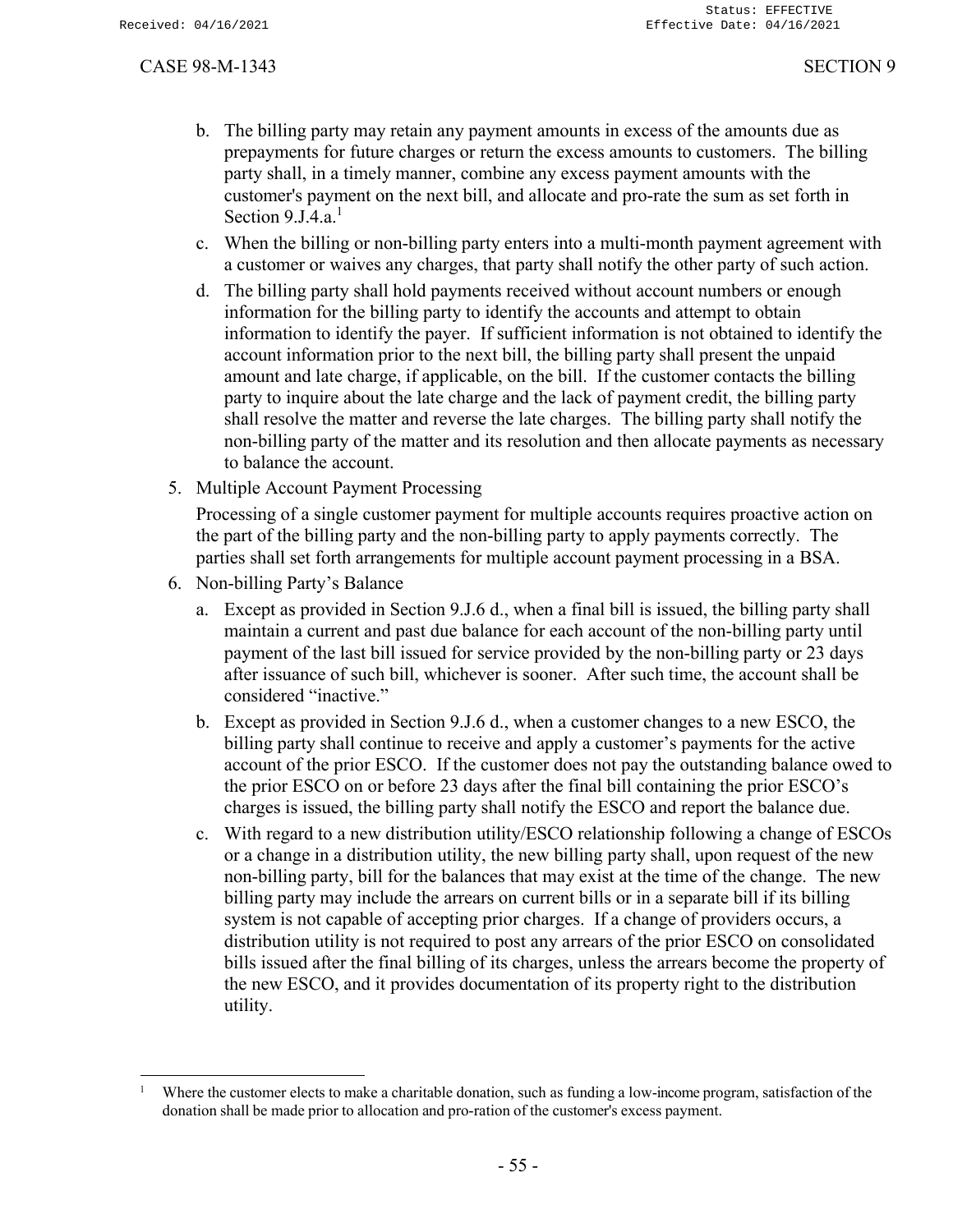- d. Upon ESCO termination of the commodity supply of a residential customer due to failure to pay charges, the billing party shall maintain a current and past due balance for the account of the terminating ESCO for one year from the date of termination by the ESCO. In the event that the terminating ESCO seeks suspension of delivery service within one year of the termination, or the residential customer has a DPA, the billing party shall maintain a current and past due balance for each account of the terminating ESCO until the arrears are paid in full.
- 7. Customer Disputes: Initiating a Bill Complaint
	- a. A customer or authorized representative may initiate a customer complaint regarding some or all of the charges on the customer's bill at any time.
	- b. When a complaint relates to the entire bill, to only the billing party's charges or services, or, using the rate ready method, to calculation of the billing or non-billing party's charges, the customer should contact the billing party. The billing party shall resolve the complaint and, if appropriate, place the customer's account in dispute. In the event the inquiry concerns only a non-billing party's bill, charges, services, or calculations, the billing party shall refer the customer to the non-billing party.
- 8. Customer Complaints: Notification
	- a. Upon a determination that a complaint affects the entire bill, the billing party shall notify the non-billing party of the subject and amount in dispute, if known.
	- b. The non-billing party shall inform the billing party of disputes related to non-billing party charges that would affect the billing process.
	- c. Once such complaints are resolved and the billed amounts are no longer in dispute, the other party shall be notified.
- K. Consolidated Billing: Call Centers

A billing party shall provide call centers with toll-free or local telephone access available 24 hours a day and an answering machine or voice mail service during the hours when call center staff is not available. A billing party shall maintain adequate staff to respond to customers' inquiries or refer inquiries to the non-billing party, where appropriate, within two business days.

- L. Dual Billing
	- 1. The distribution utility and ESCO, acting as separate billing parties, shall render separate bills directly to the customer or the customer's representative. The customer or its representative shall pay the distribution utility and the ESCO separately.
	- 2. The distribution utility's bill shall conform to the standards set by the Public Service Commission.
	- 3. The distribution utility or MDSP shall transmit usage data to the ESCO at the time the information is available for rendering bills to customers, which may or may not coincide with meter reading cycle dates.
	- 4. The ESCO may decide upon its bill format provided that it states its charges in sufficient detail to allow customers to judge the accuracy of their bills. At a minimum, an ESCO shall provide the following information:
		- a. Customer's name and billing address and, if different, service address;
		- b. Customer's account number or ID;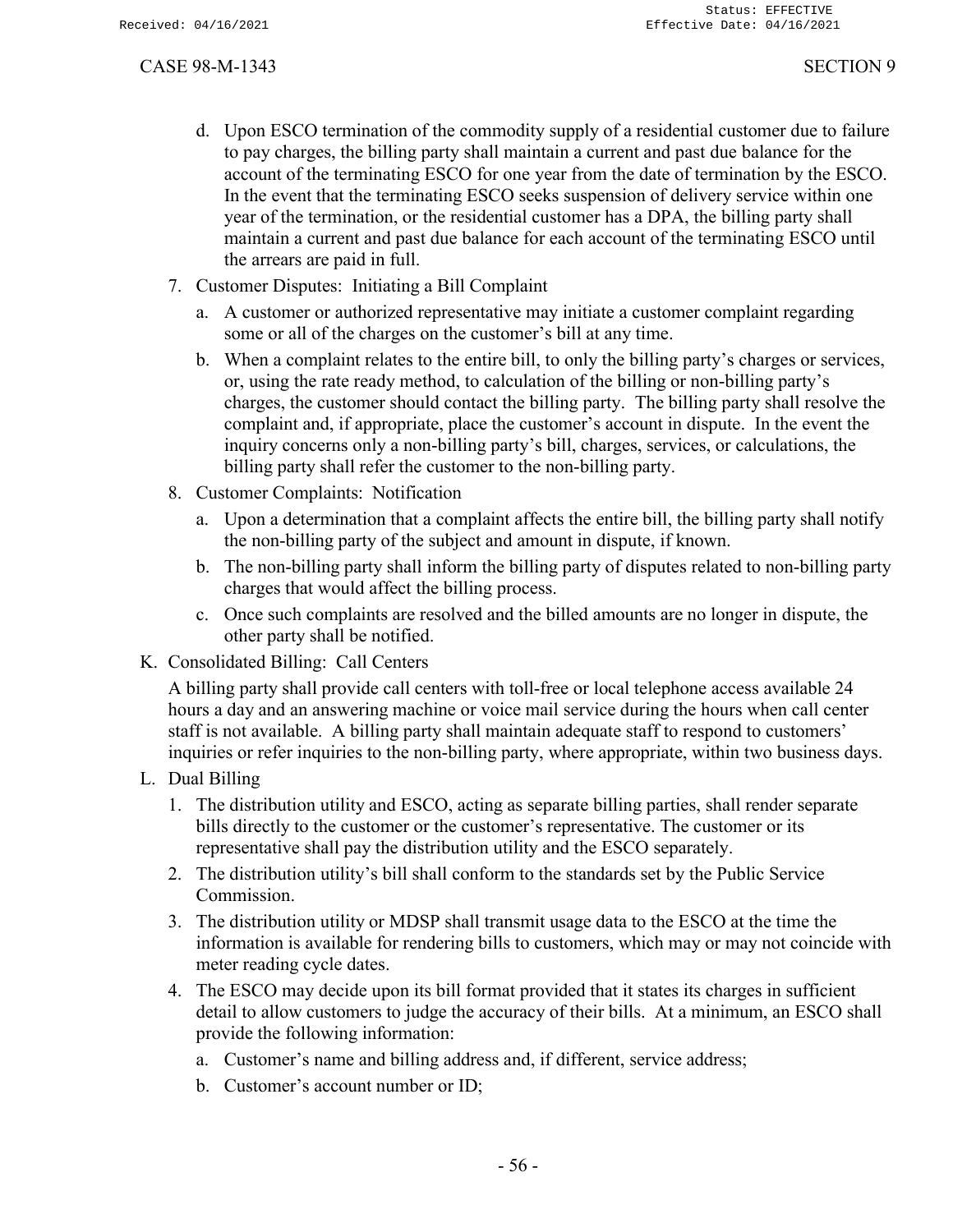- c. Period or date associated with each product or service billed;
- d. Name of the entity rendering the bill;
- e. Address to which payments should be sent or the location where payments may be made;
- f. Local or toll-free number for billing inquiries; if an ESCO enrolls and communicates with customers electronically, an e-mail address and telephone number with area code;
- g. Due date for payment and a statement that late payment charges shall apply to payments received after the due date; and
- h. Amount and date of payments received since the last bill.
- 5. Whenever a distribution utility or MDSP cancels consumption for an account, it shall provide a notice of cancellation and restated billing parameters for the account to an ESCO and a distribution utility, if applicable, and shall:
	- a. Cancel usage by billing period;
	- b. Send consumption in the cancel transaction that matches consumption sent in the original transaction;
	- c. Send cancelled usage at the same level of detail as the original usage; and,
	- d. To restate usage for a period, cancel usage for that period and send the full set of billing parameter restatements.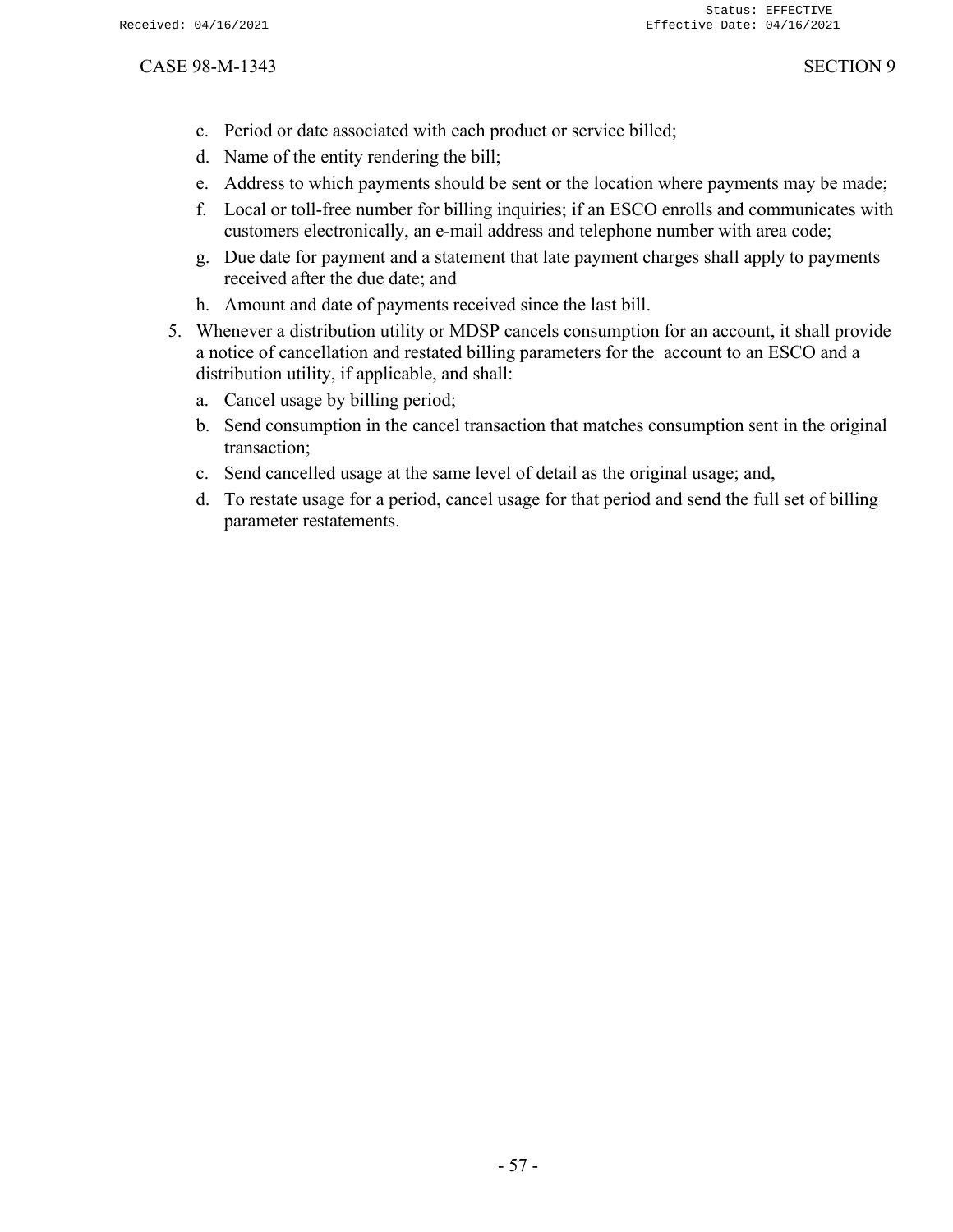# **Attachment 1**

# **General Information**

- A. Customer name
- B. Service address
- C. Billing address, if different than service address
- D. Billing party account number, if any
- E. Start of billing cycle period (prior meter reading date for metered customers)
- F. Starting period meter reading (for metered customers)
- G. End of billing cycle period (current meter reading date for metered customers)
- H. Ending period meter reading (for metered customers)
- I. Billing period metered usage, any multiplier necessary to convert usage to billing units and resulting billing units (for metered customers)
- J. Billing period demand, if applicable
- K. Indicators, if usage is estimated, actual or customer provided
- L. Total current charges (total of billing and non-billing party charges, including late charges and taxes)
- M. Total prior billed charges (total of billing and non-billing party prior bill charges, including prior late charges and taxes)
- N. Total credits since last bill (total of billing and non-billing party credits);
- O. Date through which the credits are applied
- P. Total current bill (total of billing and non-billing party charges plus prior bill charges less credits)
- Q. Billing party name (and billing party logo, if billing party wishes it shown)
- R. Billing party address
- S. Billing party toll-free or local telephone number, and for a billing party that enrolls and communicates electronically with customers, an e-mail address and telephone number with area code, in lieu of a toll-free or local telephone number
- T. Distribution utility toll free-or local telephone number and emergency telephone number
- U. Method and location for payments
- V. Date of bill
- W. Payment due date
- X. Billing party messages of any length that apply in general to the bill and services provided by billing and non-billing parties, that are not reasonably objectionable to the parties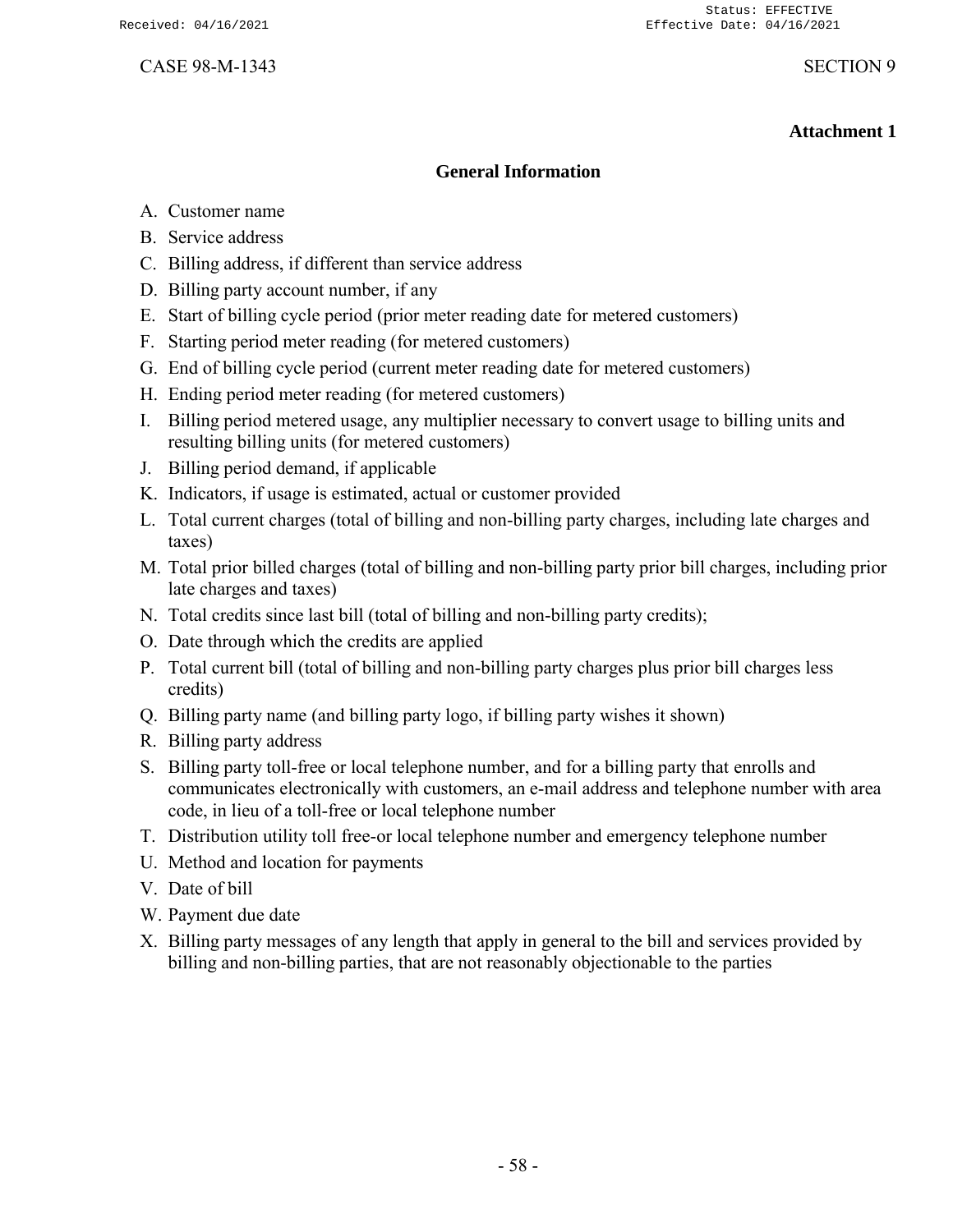# **Attachment 2**

### **Distribution Utility Content**

- A. Distribution utility name, and logo, if the parties agree
- B. Distribution utility address, if the distribution utility is not the billing party
- C. Distribution utility toll-free or local telephone number for inquiries about the distribution utility portion of the bill, if the distribution utility is not the billing party, and distribution utility emergency number
- D. Distribution utility customer account number, if the distribution utility is not the billing party
- E. Distribution utility rate classification identifier
- F. Distribution utility rates per billing unit, if applicable
- G. Distribution utility rates not based on billing units, if applicable, and unbundled, if applicable
- H. Distribution utility charge adjustments and adders, separately stated
- I. Taxes on distribution utility charges, if separately stated
- J. Billing period total distribution utility charges
- K. Prior billing period total distribution utility charges, including any prior late charges
- L. Credits on prior distribution utility charges
- M. Net prior distribution utility balance remaining, unless included in total prior billed charges stated in the General Information Section
- N. Late charge for unpaid prior distribution utility balance, unless included in total prior billed charges stated in the General Information Section
- O. Total amount due for distribution utility services
- P. If a budget bill, applicable billing information and resulting budget bill amount due for distribution utility services
- Q. The distribution utility's bill message, if any, up to 480 characters, if the distribution utility is not the billing party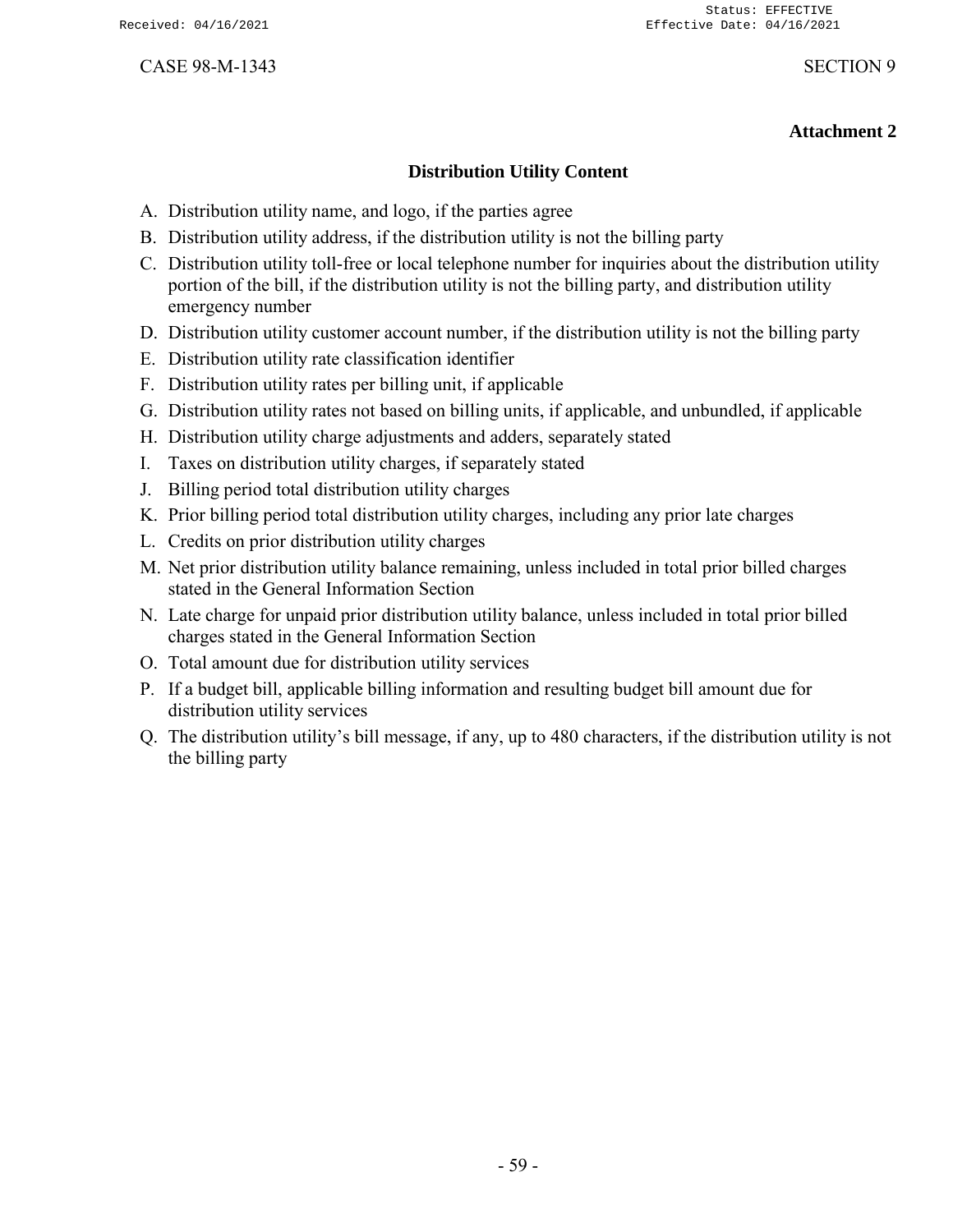# **Attachment 3**

# **ESCO Content**

- A. ESCO name and logo, if parties agree
- B. ESCO address, if the ESCO is not the billing party
- C. ESCO toll-free or local telephone number for billing inquiries if the ESCO is not the billing party; ESCOs that enroll and communicate electronically with customer may provide an e-mail address and telephone number with area code in lieu of a toll-free or local telephone number; if a rate ready method is used, the billing party shall include a notice directing ESCO customers to call the billing party first to clarify bill calculations
- D. ESCO account number, if the ESCO is not the billing party and has a unique account number
- E. ESCO rate classification, if applicable
- F. ESCO rate per billing unit, if applicable
- G. ESCO rate not based on distribution utility unit, if applicable
- H. ESCO charge adjustments and adders, if any, separately stated
- I. Taxes on ESCO charges, if required to be separately stated
- J. Billing period total ESCO charges
- K. Prior billing period total ESCO charges, including any prior late charges, unless included in total prior billed charges stated in the General Information Section
- L. Credits on prior ESCO charges
- M. Net prior ESCO balance remaining
- N. Total amount due for ESCO services
- O. If a budget bill, applicable billing information and resulting budget bill amount due
- P. The ESCO's bill message, if any, up to 480 characters, if the ESCO is the non-billing party.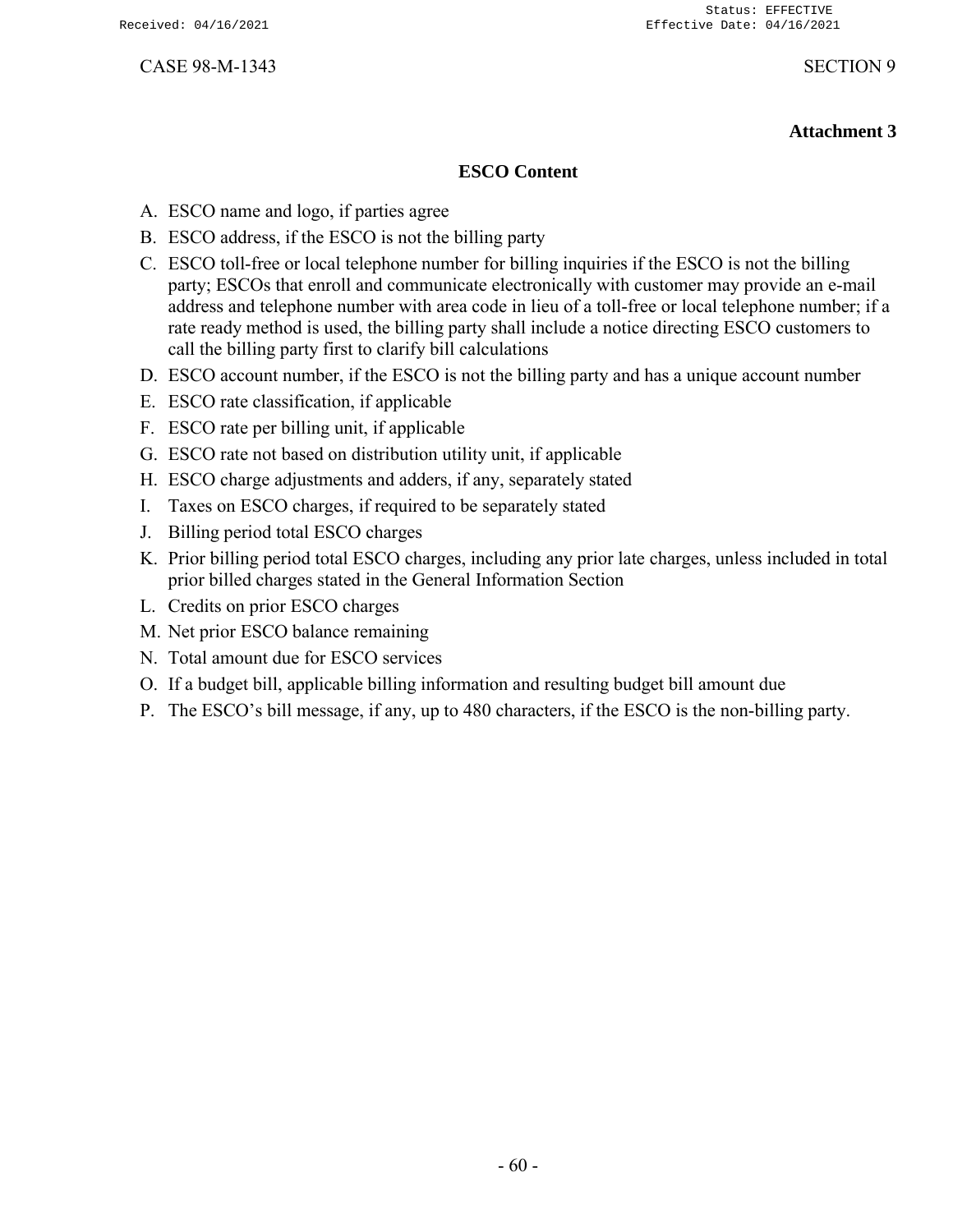# **SECTION 10: MARKETING STANDARDS**

<span id="page-63-0"></span>A. Applicability

This Section describes the standards that ESCOs and ESCO marketing representatives must follow when marketing to customers in New York.

- B. Training of Marketing Representatives
	- 1. ESCOs shall ensure that the training of their marketing representatives includes:
		- a. Knowledge of this Section and awareness of the other Sections of the New York Uniform Business Practices;
		- b. Knowledge of the ESCO's products and services;
		- c. Knowledge of ESCO rates, payment options and the customers' right to cancel, including the applicability of an early termination fee;
		- d. Knowledge of the applicable provisions of the Home Energy Fair Practices Act that pertains to residential customers; and,
		- e. The ability to provide the customer with a toll-free number from which the customer may obtain information about the ESCO's mechanisms for handling billing questions, disputes, and complaints.
- C. Contact with Customers
	- 1. In-Person Contact with Customers<sup>1</sup>

ESCO marketing representatives who contact customers in person at a location other than the ESCO's place of business for the purpose of selling any product or service offered by the ESCO shall, before making any other statements or representations to the customer:

- a. Introduce him or herself with an opening statement that identifies the ESCO which he or she represents as an Energy Services Company, identifies him or herself as a representative of that specific ESCO; explains that he or she does not represent the distribution utility; and, explains the purpose of the solicitation.
- b. Produce identification, to be visible at all times thereafter, which:
	- 1. Prominently displays in reasonable size type face the first name and employee identification number of the marketing representative;
	- 2. Displays a photograph of the marketing representative and depicts the legitimate trade name and logo of the ESCO they are representing;
	- 3. Provides the ESCO telephone number for inquires, verification and complaints.
- c. During the sales presentation, the marketing representative must also state that if customer purchases natural gas and/or electricity from the ESCO, that the customer's utility will continue to deliver their energy and will respond to any leaks or emergencies. This requirement may be fulfilled either (a) by an oral statement by the ESCO marketing representative, or (b) written material left by the ESCO marketing representative. Further, ESCOs that are affiliates of distribution utilities should not describe or disclose their relationship to the distribution utility unless such information is specifically requested by the customer.

<sup>1</sup> Including but not limited to marketing encompassed in the definition of door to door sales.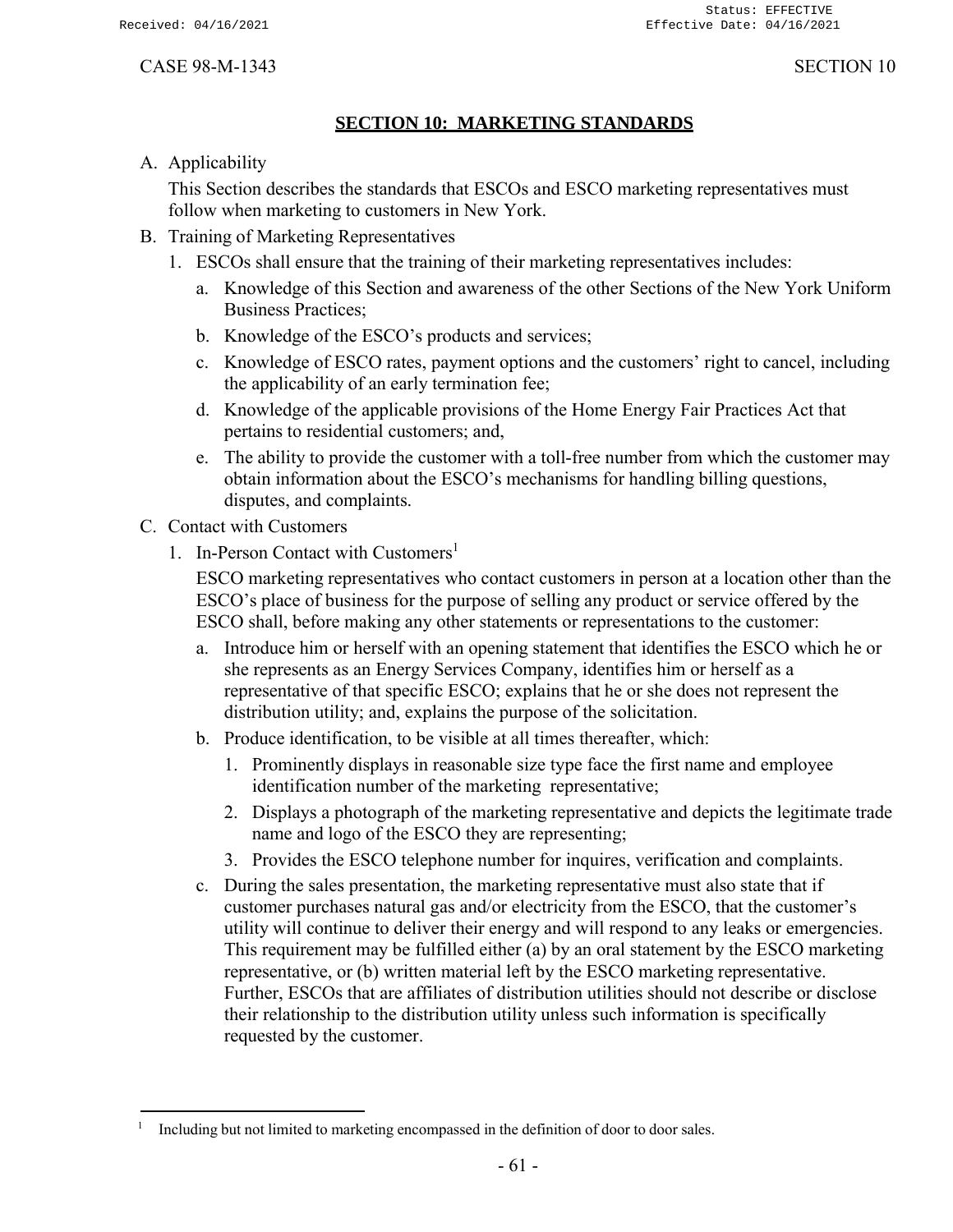- d. An ESCO marketing representative must provide each prospective residential customer a business card or similar tangible object with the ESCO marketing representative's first name and employee identification number; ESCO's name, address, and phone number; date and time of visit and website information for inquires, verification and complaints.
- e. An ESCO marketing representative must provide each prospective residential customer or customer that is marketed to via door to door marketing, with a copy of the ESCO Consumers Bill of Rights, before the ESCO marketing representative makes his or her sales presentation.
- f. An ESCO marketing representative must provide the customer with written information regarding ESCO products and services immediately upon request which must include the ESCOs name and telephone number for inquires, verification and complaints. Any written materials, including contracts, sales agreements, marketing materials and the ESCO Consumers Bill of Rights, must be provided to the customer in the same language utilized to solicit the customer.
- g. Where it is apparent that the customer's English language skills are insufficient to allow the customer to understand and respond to the information conveyed by the ESCO marketing representative or where the customer or another third party informs the ESCO marketing representative of this circumstance, the ESCO marketing representative shall either find a representative in the area who is fluent in the customer's language to continue the marketing activity in his/her stead or terminate the in-person contact with the customer. The use of translation services and language identification cards is permitted.
- h. An ESCO marketing representative must leave the premises of a customer when requested to do so by the customer or the owner/occupant of the premises.
- i. As stated in Section 5.B.2, for any sale resulting from door-to-door marketing, each enrollment is only valid with an independent third-party verification in conformance with Section 5, Attachment 1. The verification must occur after the marketing agent has left the customer's premises and must be completed before the ESCO may enroll a customer.
- j. All ESCOs who have ESCO marketing representatives conducting door-to-door marketing must maintain a daily record, by zip code, of the territories in which the ESCO's marketing representatives have conducted door-to-door marketing. The information should be in a form that can be reported to Staff upon request and should be retained by the ESCO for a minimum of six months.
- 2. Telephone Contact with Customers

ESCO marketing representatives who contact customers by telephone for the purpose of selling any product or service offered by the ESCO shall:

- a. Provide the ESCO marketing representative's first name and, on request, the identification number;
- b. State the name of the ESCO on whose behalf the call is being made;
- c. Never represent that the ESCO marketing representative is an employee or representative or acting on behalf of a distribution utility. In addition, the ESCO marketing representative must clearly indicate that taking service from an ESCO will not affect the customer's distribution service and such service will continue to be provided by the customer's distribution utility;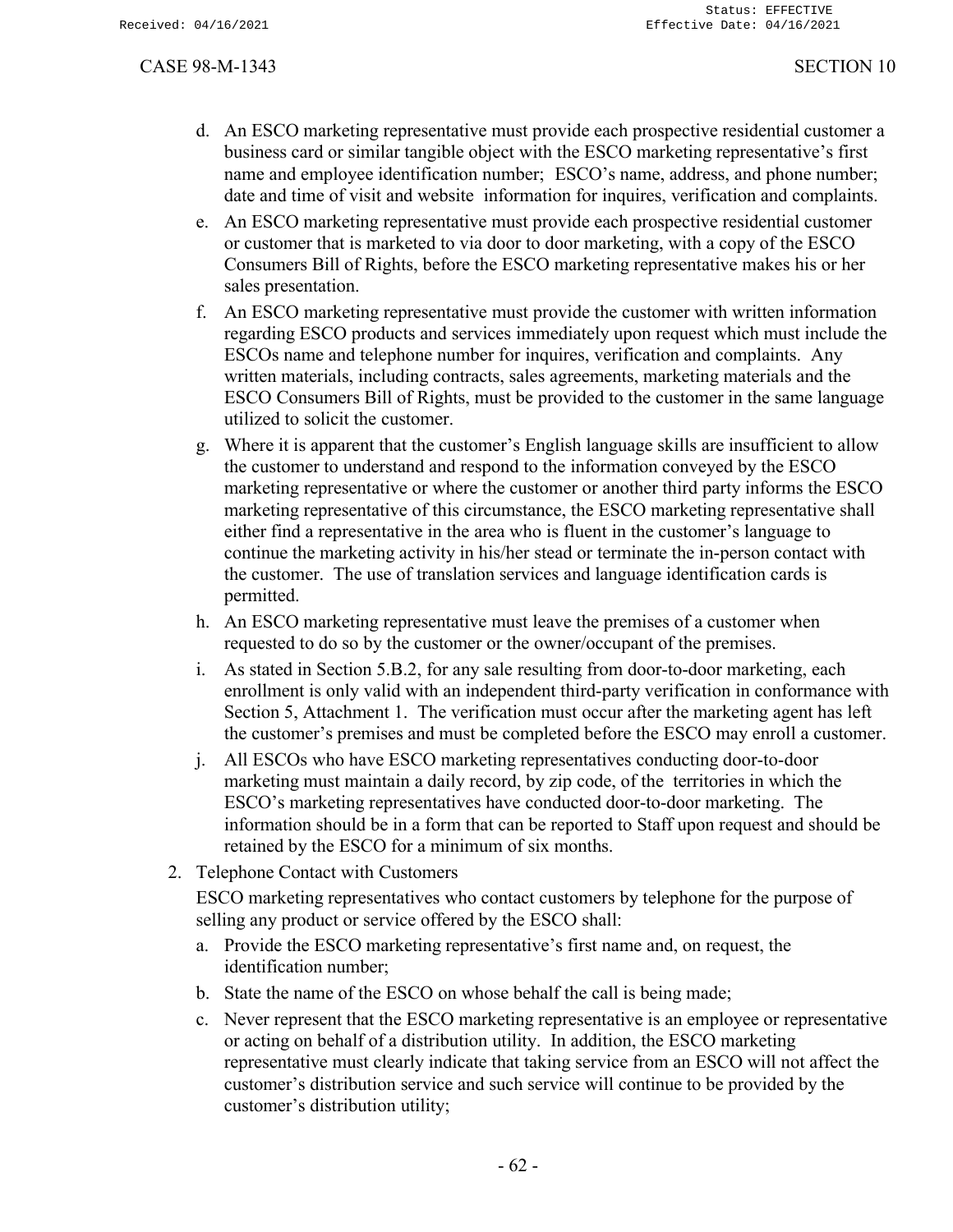- d. State the purpose of the telephone call;
- e. Where it is apparent that the customer's English language skills are insufficient to allow the customer to understand and respond to the information conveyed by the ESCO representative or where the customer or another third party informs the ESCO marketing representative of this circumstance, the ESCO marketing representative will immediately transfer the customer to a representative who speaks the customer's language, if such a representative is available, or terminate the call; and,
- f. Remove Customers' names from the marketing database upon Customers' request.
- g. When marketing to residential customers the ESCO marketing representative must also:
	- 1. Explain that he or she does not represent the distribution utility;
	- 2. Explain the purpose of the solicitation;
	- 3. Notify each prospective customer of the ESCO Consumer Bill of Rights, where they can find it, and also provide a copy of the ESCO Consumer Bill of Rights with any written material sent to the customer including the sales agreement; and,
	- 4. Provide any written materials, including contracts, sales agreements, marketing materials and the ESCO Consumers Bill of Rights, must be provided to the customer in the same language utilized to solicit the customer.
- h. As stated in Section 5.B.2, for any sale resulting from telephonic marketing, each enrollment is only valid with an independent third-party verification in conformance with Section 5, Attachment 1. The verification must be completed before the ESCO may enroll a customer.
- 3. Electronic Enrollments
	- a. When marketing to residential customers the ESCO Consumer Bill of Rights should be provided to prospective customers as a non-avoidable screen, which a customer must affirmatively acknowledge to verify they have seen the document, prior to effecting an enrollment.
- 4. Conduct

ESCOs shall:

- a. Not engage in misleading or deceptive conduct as defined by State or federal law, or by Commission rule, regulation, or Order;
- b. Not make false or misleading representations including misrepresenting rates or savings offered by the ESCO;
- c. Provide the customer with written information, upon request, or with a website address at which information can be obtained, if the customer requests such information via the internet;
- d. Use reasonable efforts to provide accurate and timely information about services and products. Such information will include information about rates, contract terms, early termination fees and right of cancellation consistent with Section 2 of the UBP and any other relevant Section;
- e. Ensure that any product or service offerings that are made by an ESCO contain information written in plain language that is designed to be understood by the customer. This shall include providing any written information to the customer in a language in which the ESCO representative has substantive discussions with the customer or in which a contract is negotiated;